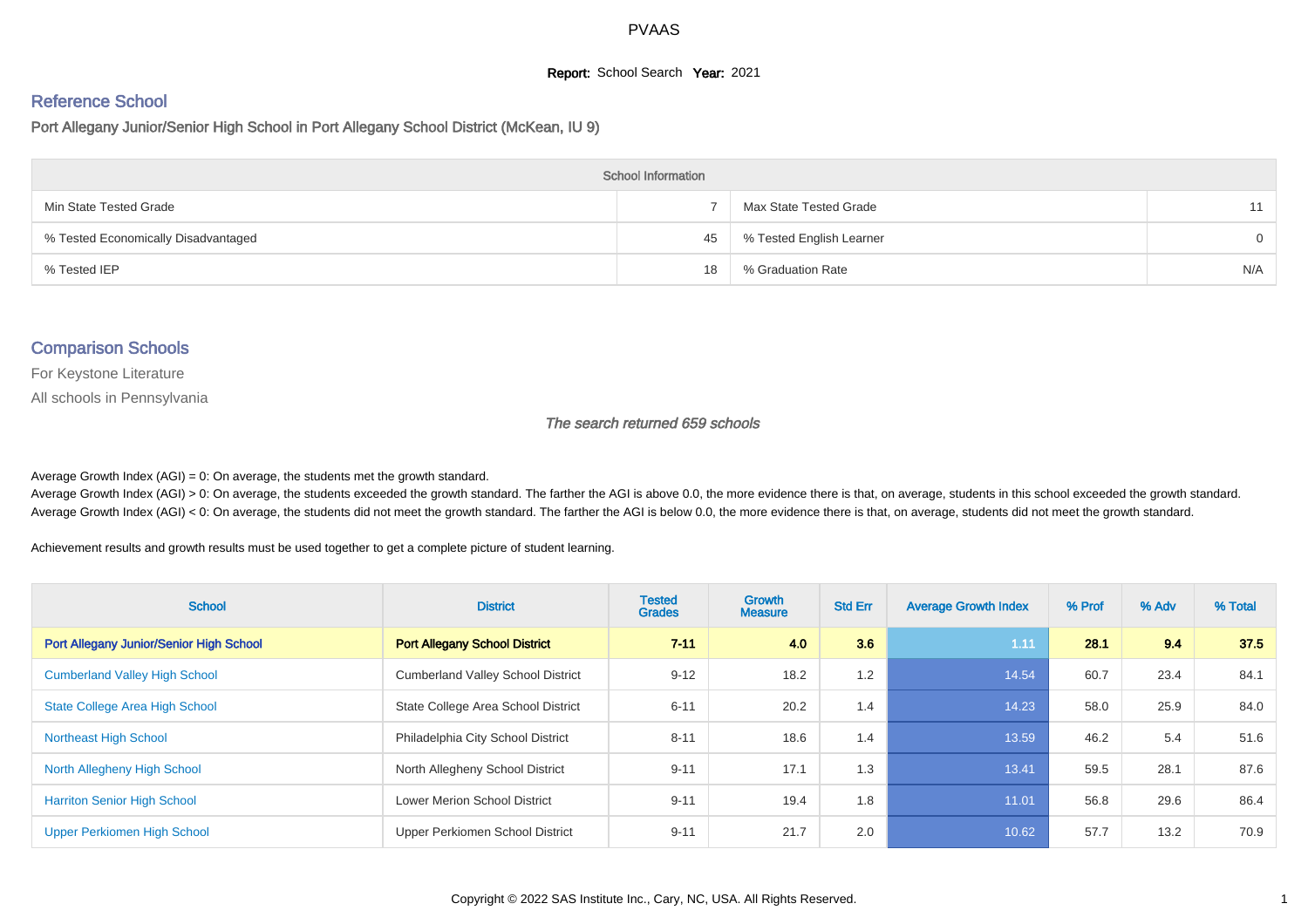| <b>School</b>                             | <b>District</b>                      | <b>Tested</b><br><b>Grades</b> | <b>Growth</b><br><b>Measure</b> | <b>Std Err</b> | <b>Average Growth Index</b> | % Prof | % Adv | % Total |
|-------------------------------------------|--------------------------------------|--------------------------------|---------------------------------|----------------|-----------------------------|--------|-------|---------|
| Port Allegany Junior/Senior High School   | <b>Port Allegany School District</b> | $7 - 11$                       | 4.0                             | 3.6            | 1.11                        | 28.1   | 9.4   | 37.5    |
| <b>Upper Saint Clair High School</b>      | Upper Saint Clair School District    | $9 - 11$                       | 18.3                            | 1.7            | 10.57                       | 61.8   | 30.1  | 91.9    |
| <b>Lower Merion High School</b>           | Lower Merion School District         | $8 - 10$                       | 17.6                            | 1.7            | 10.41                       | 54.4   | 30.2  | 84.6    |
| <b>Norwin Senior High School</b>          | Norwin School District               | $8 - 11$                       | 17.7                            | 1.7            | 10.26                       | 58.5   | 27.0  | 85.4    |
| <b>Dallastown Area Senior High School</b> | Dallastown Area School District      | $9 - 11$                       | 13.2                            | 1.5            | 8.66                        | 56.0   | 17.9  | 73.8    |
| <b>Upper Dublin High School</b>           | <b>Upper Dublin School District</b>  | $9 - 12$                       | 15.2                            | 1.8            | 8.43                        | 60.8   | 24.8  | 85.6    |
| North Penn Senior High School             | North Penn School District           | $9 - 11$                       | 8.8                             | 1.1            | 8.14                        | 55.8   | 17.0  | 72.8    |
| Souderton Area Senior High School         | Souderton Area School District       | $9 - 11$                       | 12.0                            | 1.5            | 8.13                        | 61.7   | 15.2  | 76.9    |
| Plymouth-Whitemarsh Senior High School    | <b>Colonial School District</b>      | $9 - 11$                       | 13.7                            | 1.7            | 8.09                        | 60.2   | 19.6  | 79.8    |
| Downingtown Stem Academy                  | Downingtown Area School District     | $9 - 10$                       | 17.1                            | 2.1            | 7.97                        | 44.0   | 54.5  | 98.5    |
| <b>Great Valley High School</b>           | <b>Great Valley School District</b>  | $9 - 11$                       | 14.8                            | 1.9            | 7.89                        | 50.0   | 35.0  | 85.0    |
| <b>Springfield High School</b>            | Springfield School District          | $9 - 11$                       | 13.5                            | 1.7            | 7.86                        | 60.9   | 21.5  | 82.4    |
| <b>Northern High School</b>               | Northern York County School District | $9 - 11$                       | 15.3                            | 1.9            | 7.83                        | 57.4   | 11.5  | 68.8    |
| <b>Tyrone Area High School</b>            | Tyrone Area School District          | $9 - 12$                       | 19.4                            | 2.5            | 7.78                        | 60.4   | 16.7  | 77.1    |
| <b>Pennsbury High School</b>              | Pennsbury School District            | $7 - 11$                       | 11.4                            | 1.5            | 7.75                        | 60.1   | 21.3  | 81.3    |
| Penn Trafford High School                 | Penn-Trafford School District        | $9 - 11$                       | 13.1                            | 1.7            | 7.75                        | 62.3   | 21.9  | 84.2    |
| Pennsylvania Cyber Charter School         | Pennsylvania Cyber Charter School    | $3 - 11$                       | 11.6                            | 1.5            | 7.54                        | 46.3   | 5.0   | 51.3    |
| <b>Upper Merion High School</b>           | Upper Merion Area School District    | $9 - 11$                       | 14.9                            | 2.0            | 7.50                        | 59.3   | 19.3  | 78.6    |
| <b>Valley View High School</b>            | Valley View School District          | $9 - 11$                       | 17.7                            | 2.4            | 7.30                        | 53.7   | 14.7  | 68.4    |
| <b>Central York High School</b>           | <b>Central York School District</b>  | $9 - 12$                       | 11.9                            | 1.7            | 7.02                        | 55.5   | 11.5  | 67.0    |
| <b>Reading Senior High School</b>         | <b>Reading School District</b>       | $9 - 11$                       | 9.6                             | 1.4            | 6.95                        | 24.7   | 2.4   | 27.2    |
| Council Rock High School - North          | <b>Council Rock School District</b>  | $9 - 11$                       | 11.4                            | 1.6            | 6.93                        | 62.0   | 18.8  | 80.7    |
| <b>Delaware Valley High School</b>        | Delaware Valley School District      | $9 - 11$                       | 12.2                            | 1.8            | 6.78                        | 55.2   | 16.2  | 71.4    |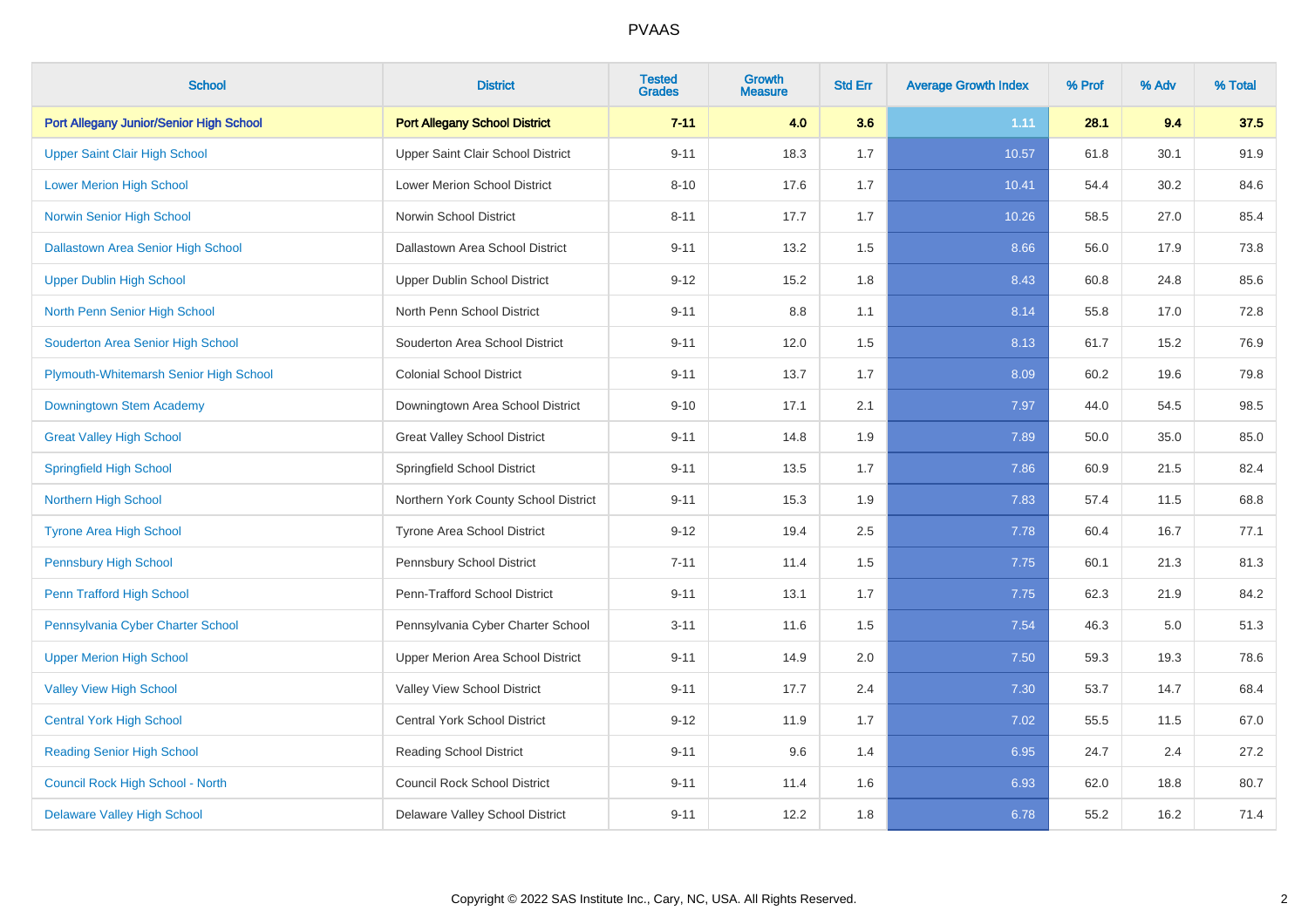| <b>School</b>                                 | <b>District</b>                                  | <b>Tested</b><br><b>Grades</b> | Growth<br><b>Measure</b> | <b>Std Err</b> | <b>Average Growth Index</b> | % Prof | % Adv | % Total |
|-----------------------------------------------|--------------------------------------------------|--------------------------------|--------------------------|----------------|-----------------------------|--------|-------|---------|
| Port Allegany Junior/Senior High School       | <b>Port Allegany School District</b>             | $7 - 11$                       | 4.0                      | 3.6            | 1.11                        | 28.1   | 9.4   | 37.5    |
| <b>Susquehannock High School</b>              | Southern York County School<br><b>District</b>   | $9 - 11$                       | 13.9                     | 2.0            | 6.78                        | 55.1   | 18.1  | 73.1    |
| <b>West Chester East High School</b>          | West Chester Area School District                | $9 - 11$                       | 13.3                     | 2.0            | 6.76                        | 63.1   | 22.0  | 85.1    |
| <b>Wissahickon Senior High School</b>         | Wissahickon School District                      | $9 - 10$                       | 12.2                     | 1.8            | 6.73                        | 58.3   | 22.4  | 80.7    |
| <b>Hazleton Area High School</b>              | Hazleton Area School District                    | $9 - 11$                       | 9.1                      | 1.4            | 6.52                        | 45.0   | 7.8   | 52.9    |
| <b>West Chester Bayard Rustin High School</b> | West Chester Area School District                | $9 - 10$                       | 13.1                     | 2.0            | 6.43                        | 67.1   | 21.9  | 89.0    |
| <b>Garnet Valley High School</b>              | <b>Garnet Valley School District</b>             | $9 - 10$                       | 10.6                     | 1.7            | 6.40                        | 67.1   | 19.0  | 86.1    |
| <b>Hershey High School</b>                    | Derry Township School District                   | $9 - 10$                       | 12.6                     | 2.0            | 6.29                        | 54.8   | 25.8  | 80.6    |
| Abington Heights High School                  | Abington Heights School District                 | $8 - 11$                       | 13.5                     | 2.2            | 6.26                        | 58.4   | 16.3  | 74.7    |
| <b>Pine-Richland High School</b>              | <b>Pine-Richland School District</b>             | $8 - 11$                       | 11.2                     | 1.8            | 6.21                        | 60.6   | 24.4  | 85.0    |
| Deer Lakes High School                        | Deer Lakes School District                       | $9 - 11$                       | 16.7                     | 2.7            | 6.21                        | 61.5   | 16.4  | 77.9    |
| <b>Girls High School</b>                      | Philadelphia City School District                | $8 - 11$                       | 14.6                     | 2.4            | 6.11                        | 69.5   | 5.4   | 74.8    |
| <b>Avon Grove High School</b>                 | Avon Grove School District                       | $9 - 10$                       | 9.7                      | 1.6            | 6.11                        | 56.3   | 18.6  | 74.9    |
| <b>Freedom High School</b>                    | Bethlehem Area School District                   | $9 - 11$                       | 10.3                     | 1.7            | 6.10                        | 43.3   | 12.0  | 55.3    |
| Downingtown High School East Campus           | Downingtown Area School District                 | $9 - 11$                       | 11.0                     | 1.8            | 6.06                        | 67.6   | 17.1  | 84.6    |
| <b>Franklin LC</b>                            | Philadelphia City School District                | $9 - 11$                       | 13.8                     | 2.3            | 5.97                        | 51.9   | 3.7   | 55.6    |
| <b>Ridley High School</b>                     | <b>Ridley School District</b>                    | $9 - 12$                       | 9.6                      | 1.6            | 5.90                        | 45.6   | 8.2   | 53.8    |
| Saucon Valley Senior High School              | Saucon Valley School District                    | $9 - 11$                       | 14.4                     | 2.5            | 5.87                        | 48.7   | 20.2  | 69.0    |
| Mountain View Junior/Senior High School       | Mountain View School District                    | $7 - 11$                       | 20.6                     | 3.5            | 5.85                        | 57.8   | 20.3  | 78.1    |
| <b>Wilson High School</b>                     | <b>Wilson School District</b>                    | $8 - 12$                       | 8.5                      | 1.5            | 5.78                        | 52.6   | 14.6  | 67.2    |
| <b>Fleetwood Senior High School</b>           | Fleetwood Area School District                   | $9 - 10$                       | 11.9                     | 2.1            | 5.54                        | 53.5   | 11.6  | 65.2    |
| <b>Liberty High School</b>                    | Bethlehem Area School District                   | $9 - 11$                       | 7.7                      | 1.4            | 5.44                        | 45.6   | 12.0  | 57.6    |
| <b>Unionville High School</b>                 | Unionville-Chadds Ford School<br><b>District</b> | $8 - 11$                       | 16.8                     | 3.1            | 5.44                        | 68.1   | 13.2  | 81.3    |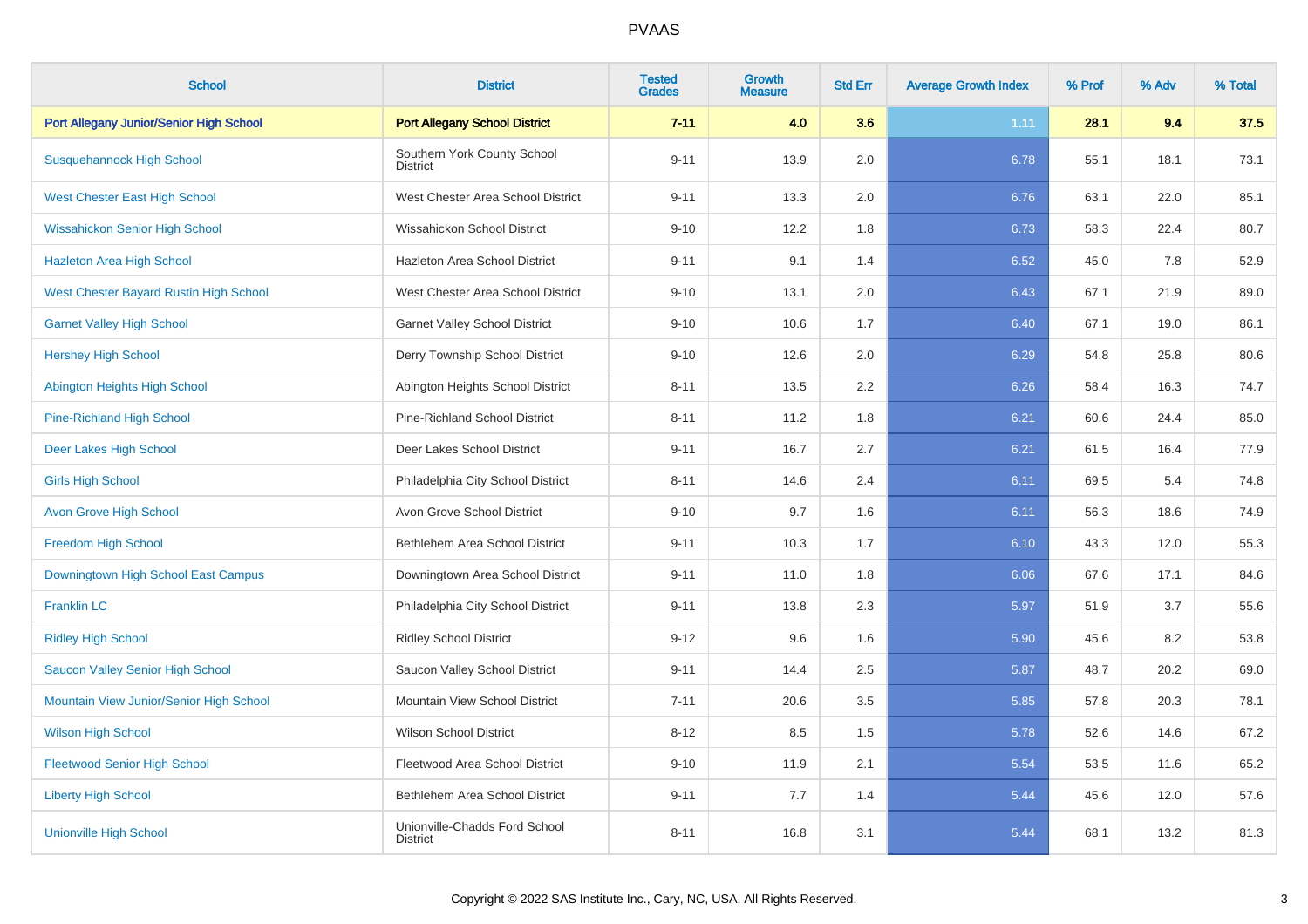| <b>School</b>                                      | <b>District</b>                                       | <b>Tested</b><br><b>Grades</b> | <b>Growth</b><br><b>Measure</b> | <b>Std Err</b> | <b>Average Growth Index</b> | % Prof | % Adv | % Total |
|----------------------------------------------------|-------------------------------------------------------|--------------------------------|---------------------------------|----------------|-----------------------------|--------|-------|---------|
| Port Allegany Junior/Senior High School            | <b>Port Allegany School District</b>                  | $7 - 11$                       | 4.0                             | 3.6            | 1.11                        | 28.1   | 9.4   | 37.5    |
| Downingtown High School West Campus                | Downingtown Area School District                      | $9 - 11$                       | 8.7                             | 1.6            | 5.28                        | 62.6   | 11.8  | 74.4    |
| <b>Mifflin County High School</b>                  | Mifflin County School District                        | $10 - 11$                      | 8.7                             | 1.6            | 5.28                        | 47.1   | 6.7   | 53.8    |
| Fox Chapel Area High School                        | Fox Chapel Area School District                       | $9 - 11$                       | 9.6                             | 1.8            | 5.26                        | 56.6   | 28.6  | 85.2    |
| <b>City Charter High School</b>                    | City CHS                                              | $10 - 11$                      | 13.6                            | 2.7            | 5.12                        | 45.8   | 3.0   | 48.8    |
| <b>Haverford Senior High School</b>                | <b>Haverford Township School District</b>             | $9 - 11$                       | 7.7                             | 1.5            | 5.11                        | 53.0   | 25.5  | 78.6    |
| <b>Cocalico Senior High School</b>                 | <b>Cocalico School District</b>                       | $9 - 11$                       | 10.3                            | 2.0            | 5.04                        | 50.8   | 14.1  | 64.8    |
| West Chester Henderson High School                 | West Chester Area School District                     | $9 - 10$                       | 9.7                             | 1.9            | 4.99                        | 70.3   | 16.8  | 87.1    |
| <b>Commonwealth Charter Academy Charter School</b> | Commonwealth Charter Academy<br><b>Charter School</b> | $3 - 10$                       | 9.1                             | 1.9            | 4.90                        | 47.2   | 9.1   | 56.3    |
| <b>Cedar Crest High School</b>                     | Cornwall-Lebanon School District                      | $9 - 11$                       | 8.0                             | 1.6            | 4.90                        | 47.2   | 8.4   | 55.6    |
| <b>Red Land Senior High School</b>                 | <b>West Shore School District</b>                     | $9 - 11$                       | 9.4                             | 1.9            | 4.86                        | 53.0   | 10.3  | 63.2    |
| <b>West Perry Senior High School</b>               | West Perry School District                            | $7 - 11$                       | 12.1                            | 2.5            | 4.86                        | 56.6   | 8.4   | 65.0    |
| <b>York Suburban Senior High School</b>            | York Suburban School District                         | $8 - 11$                       | 9.9                             | 2.0            | 4.82                        | 53.5   | 27.8  | 81.3    |
| Penns Valley Area Junior/Senior High School        | Penns Valley Area School District                     | $6 - 12$                       | 13.7                            | 2.9            | 4.71                        | 41.9   | 23.1  | 65.0    |
| Shippensburg Area Senior High School               | Shippensburg Area School District                     | $9 - 11$                       | 9.0                             | 1.9            | 4.69                        | 53.1   | 10.2  | 63.3    |
| Fort Leboeuf Senior High School                    | Fort Leboeuf School District                          | $8 - 11$                       | 11.4                            | 2.5            | 4.62                        | 48.5   | 21.1  | 69.6    |
| Derry Area Senior High School                      | Derry Area School District                            | $9 - 11$                       | 12.9                            | 2.8            | 4.59                        | 60.0   | 12.5  | 72.5    |
| Conestoga Valley Senior High School                | Conestoga Valley School District                      | $9 - 11$                       | 8.3                             | 1.8            | 4.54                        | 60.3   | 13.5  | 73.8    |
| The Science Leadership Academy At Beeber           | Philadelphia City School District                     | $5 - 12$                       | 13.0                            | $2.9\,$        | 4.52                        | 54.5   | 5.4   | 59.8    |
| Northern Bedford County High School                | Northern Bedford County School<br><b>District</b>     | $9 - 11$                       | 16.2                            | 3.6            | 4.51                        | 51.7   | 20.0  | 71.7    |
| <b>Littlestown Senior High School</b>              | Littlestown Area School District                      | $9 - 11$                       | 11.0                            | 2.5            | 4.49                        | 55.2   | 10.4  | 65.6    |
| <b>Upper Darby Senior High School</b>              | <b>Upper Darby School District</b>                    | $9 - 12$                       | 6.5                             | 1.5            | 4.37                        | 45.0   | 6.7   | 51.7    |
| Spring-Ford Senior High School 9-12 Center         | Spring-Ford Area School District                      | $9 - 11$                       | 5.7                             | 1.3            | 4.27                        | 60.8   | 16.5  | 77.4    |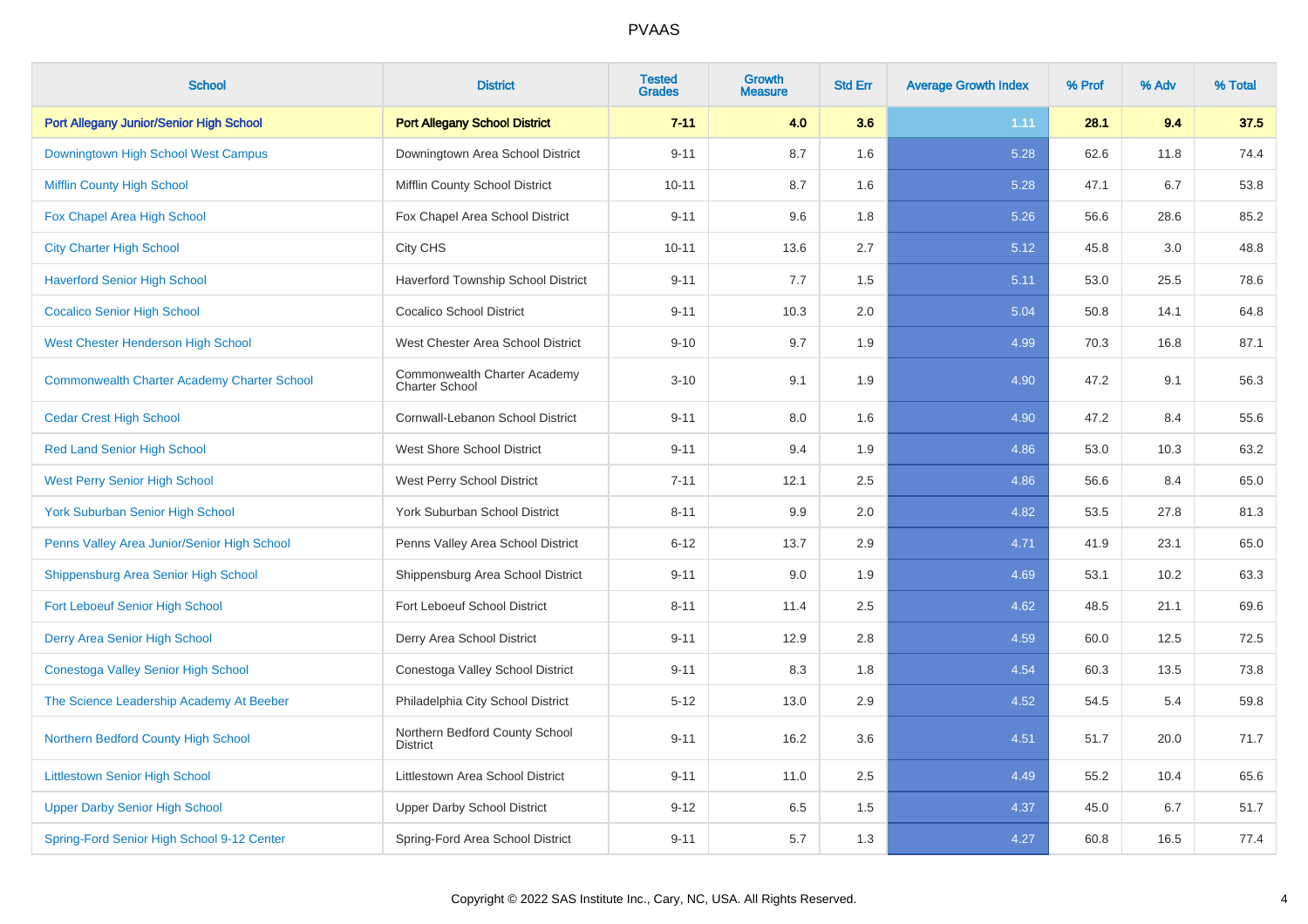| <b>School</b>                                    | <b>District</b>                                  | <b>Tested</b><br><b>Grades</b> | Growth<br><b>Measure</b> | <b>Std Err</b> | <b>Average Growth Index</b> | % Prof | % Adv | % Total |
|--------------------------------------------------|--------------------------------------------------|--------------------------------|--------------------------|----------------|-----------------------------|--------|-------|---------|
| Port Allegany Junior/Senior High School          | <b>Port Allegany School District</b>             | $7 - 11$                       | 4.0                      | 3.6            | 1.11                        | 28.1   | 9.4   | 37.5    |
| <b>Iroquois Junior/Senior High School</b>        | <b>Iroquois School District</b>                  | $7 - 11$                       | 12.7                     | 3.0            | 4.24                        | 48.2   | 7.8   | 56.0    |
| Masterman Julia R Sec School                     | Philadelphia City School District                | $5 - 10$                       | 11.6                     | 2.8            | 4.21                        | 27.7   | 72.3  | 100.0   |
| <b>Central High School</b>                       | Philadelphia City School District                | $9 - 10$                       | 5.6                      | 1.3            | 4.19                        | 67.3   | 31.5  | 98.8    |
| <b>Hill Freedman World Academy</b>               | Philadelphia City School District                | $6 - 10$                       | 16.2                     | 3.9            | 4.18                        | 63.6   | 0.0   | 63.6    |
| <b>Mastbaum Jules E AVTS</b>                     | Philadelphia City School District                | $9 - 10$                       | 11.5                     | 2.8            | 4.16                        | 19.3   | 0.0   | 19.3    |
| <b>Frankford High School</b>                     | Philadelphia City School District                | $9 - 11$                       | 16.8                     | 4.1            | 4.14                        | 18.5   | 0.0   | 18.5    |
| <b>William Allen High School</b>                 | Allentown City School District                   | $8 - 12$                       | 8.2                      | 2.0            | 4.13                        | 23.7   | 5.0   | 28.7    |
| Montoursville Area Senior High School            | Montoursville Area School District               | $9 - 12$                       | 10.5                     | 2.5            | 4.13                        | 44.6   | 20.1  | 64.8    |
| <b>Moon Senior High School</b>                   | Moon Area School District                        | $9 - 11$                       | 7.9                      | 1.9            | 4.11                        | 58.7   | 18.5  | 77.2    |
| <b>William Tennent High School</b>               | <b>Centennial School District</b>                | $6 - 10$                       | 6.8                      | 1.7            | 4.10                        | 50.1   | 8.7   | 58.9    |
| <b>Parkland High School</b>                      | <b>Parkland School District</b>                  | $9 - 11$                       | 5.0                      | 1.2            | 4.09                        | 58.0   | 22.3  | 80.4    |
| Pocono Mountain East High School                 | Pocono Mountain School District                  | $9 - 12$                       | 8.3                      | 2.0            | 4.09                        | 50.6   | 6.0   | 56.6    |
| <b>Greenwood High School</b>                     | <b>Greenwood School District</b>                 | $9 - 11$                       | 15.6                     | 3.9            | 4.05                        | 50.0   | 25.0  | 75.0    |
| Arts Academy At Benjamin Rush                    | Philadelphia City School District                | $9 - 10$                       | 10.0                     | 2.5            | 4.04                        | 68.7   | 12.9  | 81.6    |
| <b>Council Rock High School South</b>            | <b>Council Rock School District</b>              | $9 - 11$                       | 6.1                      | 1.5            | 4.01                        | 63.5   | 14.8  | 78.3    |
| <b>Greater Nanticoke Area Senior High School</b> | Greater Nanticoke Area School<br><b>District</b> | $9 - 12$                       | 10.8                     | 2.8            | 3.88                        | 38.0   | 12.4  | 50.4    |
| <b>Carver High School</b>                        | Philadelphia City School District                | $7 - 11$                       | 8.7                      | 2.2            | 3.87                        | 75.0   | 13.6  | 88.6    |
| Lake-Lehman Junior/Senior High School            | Lake-Lehman School District                      | $7 - 11$                       | 10.4                     | 2.7            | 3.81                        | 55.3   | 7.9   | 63.2    |
| <b>Freeport Area Senior High School</b>          | Freeport Area School District                    | $9 - 10$                       | 9.4                      | 2.5            | 3.80                        | 57.5   | 17.8  | 75.3    |
| Penn Wood High School                            | William Penn School District                     | $9 - 12$                       | 7.9                      | 2.1            | 3.78                        | 35.6   | 3.0   | 38.7    |
| Paul Robeson High School for Human Services      | Philadelphia City School District                | $9 - 11$                       | 12.5                     | 3.3            | 3.75                        | 30.1   | 0.0   | 30.1    |
| Eastern Lebanon County Senior High School        | Eastern Lebanon County School<br><b>District</b> | $9 - 11$                       | 8.2                      | 2.2            | 3.68                        | 48.8   | 11.4  | 60.3    |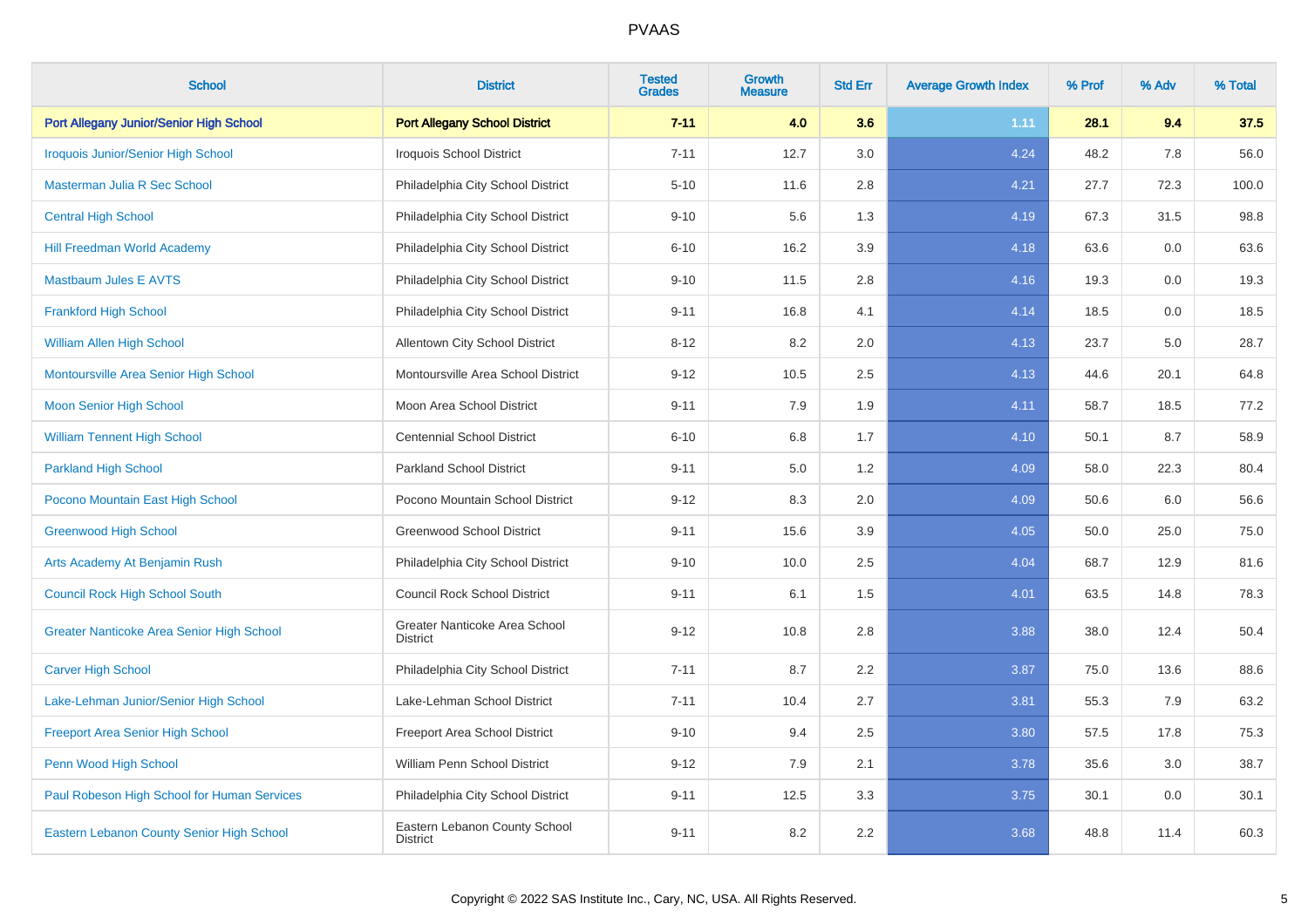| <b>School</b>                                  | <b>District</b>                            | <b>Tested</b><br><b>Grades</b> | <b>Growth</b><br><b>Measure</b> | <b>Std Err</b> | <b>Average Growth Index</b> | % Prof | % Adv | % Total |
|------------------------------------------------|--------------------------------------------|--------------------------------|---------------------------------|----------------|-----------------------------|--------|-------|---------|
| Port Allegany Junior/Senior High School        | <b>Port Allegany School District</b>       | $7 - 11$                       | 4.0                             | 3.6            | 1.11                        | 28.1   | 9.4   | 37.5    |
| <b>Midd-West High School</b>                   | Midd-West School District                  | $7 - 11$                       | 10.0                            | 2.7            | 3.68                        | 58.0   | 13.4  | 71.4    |
| Octorara Area Junior/Senior High School        | Octorara Area School District              | $7 - 11$                       | 8.7                             | 2.4            | 3.67                        | 52.1   | 8.5   | 60.6    |
| Eastern York High School                       | Eastern York School District               | $9 - 11$                       | 9.2                             | 2.6            | 3.60                        | 56.3   | 12.6  | 68.9    |
| <b>Mckeesport Area Senior High School</b>      | Mckeesport Area School District            | $9 - 12$                       | 8.5                             | 2.4            | 3.55                        | 31.0   | 4.5   | 35.5    |
| <b>Hamburg Area High School</b>                | Hamburg Area School District               | $9 - 11$                       | 8.5                             | 2.4            | 3.48                        | 43.5   | 8.2   | 51.7    |
| <b>School Lane Charter School</b>              | School Lane Charter School                 | $3 - 11$                       | 12.4                            | 3.6            | 3.43                        | 59.1   | 9.8   | 68.9    |
| Selinsgrove Area High School                   | Selinsgrove Area School District           | $8 - 12$                       | 7.9                             | 2.3            | 3.41                        | 56.8   | 10.0  | 66.8    |
| Pennsylvania Virtual Charter School            | Pennsylvania Virtual Charter School        | $3 - 11$                       | 11.8                            | 3.5            | 3.37                        | 56.5   | 11.1  | 67.6    |
| Pen Argyl Area High School                     | Pen Argyl Area School District             | $8 - 12$                       | 8.8                             | 2.6            | 3.34                        | 50.0   | 12.6  | 62.6    |
| <b>Mastery Charter School - Hardy Williams</b> | Mastery Charter School - Hardy<br>Williams | $3 - 11$                       | 11.4                            | 3.4            | 3.33                        | 44.3   | 5.7   | 50.0    |
| Ambridge Area High School                      | Ambridge Area School District              | $9 - 12$                       | 8.7                             | 2.6            | 3.32                        | 50.4   | 10.7  | 61.1    |
| Saegertown Junior/Senior High School           | Penncrest School District                  | $7 - 11$                       | 11.4                            | 3.5            | 3.31                        | 50.0   | 8.6   | 58.6    |
| <b>Whitehall High School</b>                   | Whitehall-Coplay School District           | $9 - 11$                       | 5.8                             | 1.8            | 3.26                        | 49.3   | 7.4   | 56.6    |
| <b>Tech Freire Charter School</b>              | <b>Tech Freire Charter School</b>          | $9 - 11$                       | 9.3                             | 2.9            | 3.26                        | 18.0   | 1.1   | 19.1    |
| Jamestown Area Junior/Senior High School       | Jamestown Area School District             | $7 - 11$                       | 13.3                            | 4.2            | 3.14                        | 64.4   | 13.3  | 77.8    |
| <b>Avon Grove Charter School</b>               | Avon Grove Charter School                  | $3 - 11$                       | 9.0                             | 2.9            | 3.13                        | 58.8   | 16.7  | 75.5    |
| Mechanicsburg Area Senior High School          | Mechanicsburg Area School District         | $9 - 11$                       | 5.6                             | 1.8            | 3.13                        | 57.2   | 13.7  | 70.9    |
| Honesdale High School                          | Wayne Highlands School District            | $9 - 11$                       | $7.5\,$                         | 2.4            | 3.11                        | 52.3   | 13.1  | 65.4    |
| Sayre Area High School                         | Sayre Area School District                 | $7 - 11$                       | 10.8                            | 3.5            | 3.10                        | 52.2   | 7.5   | 59.7    |
| <b>Bethel Park High School</b>                 | <b>Bethel Park School District</b>         | $8 - 11$                       | 5.3                             | 1.8            | 3.04                        | 65.3   | 18.6  | 83.9    |
| <b>Emmaus High School</b>                      | East Penn School District                  | $9 - 11$                       | 3.8                             | 1.3            | 3.02                        | 55.8   | 11.5  | 67.3    |
| Swenson Arts & Technology High School          | Philadelphia City School District          | $9 - 10$                       | 7.2                             | 2.4            | 2.96                        | 44.9   | 2.0   | 46.9    |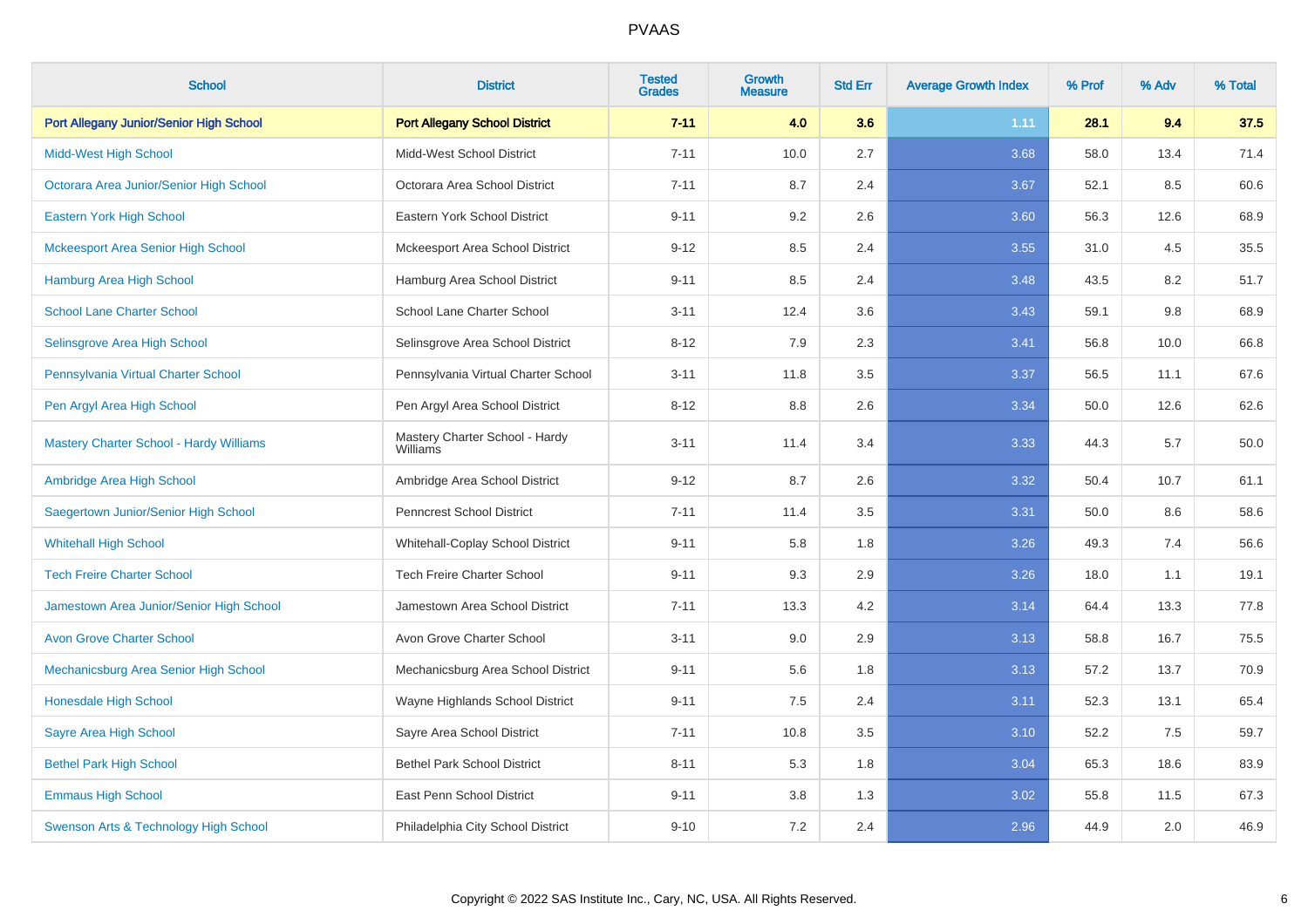| <b>School</b>                                   | <b>District</b>                                   | <b>Tested</b><br><b>Grades</b> | <b>Growth</b><br><b>Measure</b> | <b>Std Err</b> | <b>Average Growth Index</b> | % Prof | % Adv | % Total |
|-------------------------------------------------|---------------------------------------------------|--------------------------------|---------------------------------|----------------|-----------------------------|--------|-------|---------|
| Port Allegany Junior/Senior High School         | <b>Port Allegany School District</b>              | $7 - 11$                       | 4.0                             | 3.6            | 1.11                        | 28.1   | 9.4   | 37.5    |
| Northern Cambria High School                    | Northern Cambria School District                  | $9 - 11$                       | 9.7                             | 3.3            | 2.94                        | 48.0   | 5.2   | 53.2    |
| <b>Ephrata Senior High School</b>               | Ephrata Area School District                      | $9 - 11$                       | 5.2                             | 1.8            | 2.93                        | 54.7   | 9.5   | 64.2    |
| Parkway Center City Middle College              | Philadelphia City School District                 | $9 - 10$                       | 8.1                             | 2.8            | 2.93                        | 77.0   | 4.4   | 81.4    |
| <b>Cranberry Area Junior/Senior High School</b> | Cranberry Area School District                    | $7 - 12$                       | 8.8                             | 3.0            | 2.92                        | 47.5   | 10.2  | 57.6    |
| <b>St Marys Area Senior High School</b>         | Saint Marys Area School District                  | $9 - 11$                       | 7.4                             | 2.6            | 2.92                        | 57.0   | 8.2   | 65.2    |
| Northeastern Senior High School                 | Northeastern York School District                 | $8 - 11$                       | 5.6                             | 1.9            | 2.88                        | 51.1   | 16.6  | 67.6    |
| Montgomery Junior/Senior High School            | Montgomery Area School District                   | $7 - 11$                       | 10.4                            | 3.6            | 2.88                        | 48.7   | 12.4  | 61.1    |
| <b>Connellsville Area Senior High School</b>    | Connellsville Area School District                | $9 - 11$                       | 5.7                             | 2.0            | 2.87                        | 45.4   | 7.8   | 53.2    |
| Lehigh Valley Charter High School For The Arts  | Lehigh Valley Charter High School<br>For The Arts | $9 - 10$                       | 7.3                             | 2.6            | 2.82                        | 62.3   | 18.2  | 80.5    |
| The Linc                                        | Philadelphia City School District                 | $9 - 11$                       | 11.9                            | 4.2            | 2.81                        | 29.3   | 0.0   | 29.3    |
| <b>Neshaminy High School</b>                    | <b>Neshaminy School District</b>                  | $9 - 11$                       | 3.7                             | 1.3            | 2.80                        | 58.7   | 9.5   | 68.2    |
| Palmyra Area Senior High School                 | Palmyra Area School District                      | $9 - 11$                       | 5.3                             | 1.9            | 2.80                        | 56.4   | 15.6  | 72.0    |
| Jenkintown Middle/High School                   | Jenkintown School District                        | $6 - 11$                       | 12.2                            | 4.4            | 2.79                        | 54.6   | 29.6  | 84.1    |
| Dover Area High School                          | Dover Area School District                        | $9 - 12$                       | 5.6                             | 2.0            | 2.76                        | 52.2   | 6.0   | 58.2    |
| Hollidaysburg Area Senior High School           | Hollidaysburg Area School District                | $10 - 11$                      | 5.6                             | 2.1            | 2.74                        | 57.1   | 12.3  | 69.4    |
| <b>Central Dauphin Senior High School</b>       | Central Dauphin School District                   | $9 - 11$                       | 4.4                             | 1.6            | 2.73                        | 63.3   | 10.1  | 73.4    |
| Dobbins Avt High School                         | Philadelphia City School District                 | $9 - 10$                       | 7.0                             | 2.6            | 2.70                        | 12.6   | 0.8   | 13.4    |
| Daniel Boone Area High School                   | Daniel Boone Area School District                 | $9 - 12$                       | 5.3                             | 2.0            | 2.70                        | 51.0   | 11.5  | 62.6    |
| <b>Stroudsburg High School</b>                  | Stroudsburg Area School District                  | $10 - 11$                      | 5.2                             | 1.9            | 2.70                        | 48.1   | 4.2   | 52.3    |
| <b>Lincoln High School</b>                      | Philadelphia City School District                 | $9 - 12$                       | 5.9                             | $2.2\,$        | 2.69                        | 25.0   | 0.9   | 25.9    |
| <b>Multicultural Academy Charter School</b>     | Multicultural Academy Charter<br>School           | $9 - 11$                       | 9.5                             | 3.5            | 2.69                        | 22.0   | 0.0   | 22.0    |
| <b>Hempfield Area Senior High School</b>        | Hempfield Area School District                    | $9 - 12$                       | 4.3                             | 1.6            | 2.68                        | 53.5   | 20.1  | 73.6    |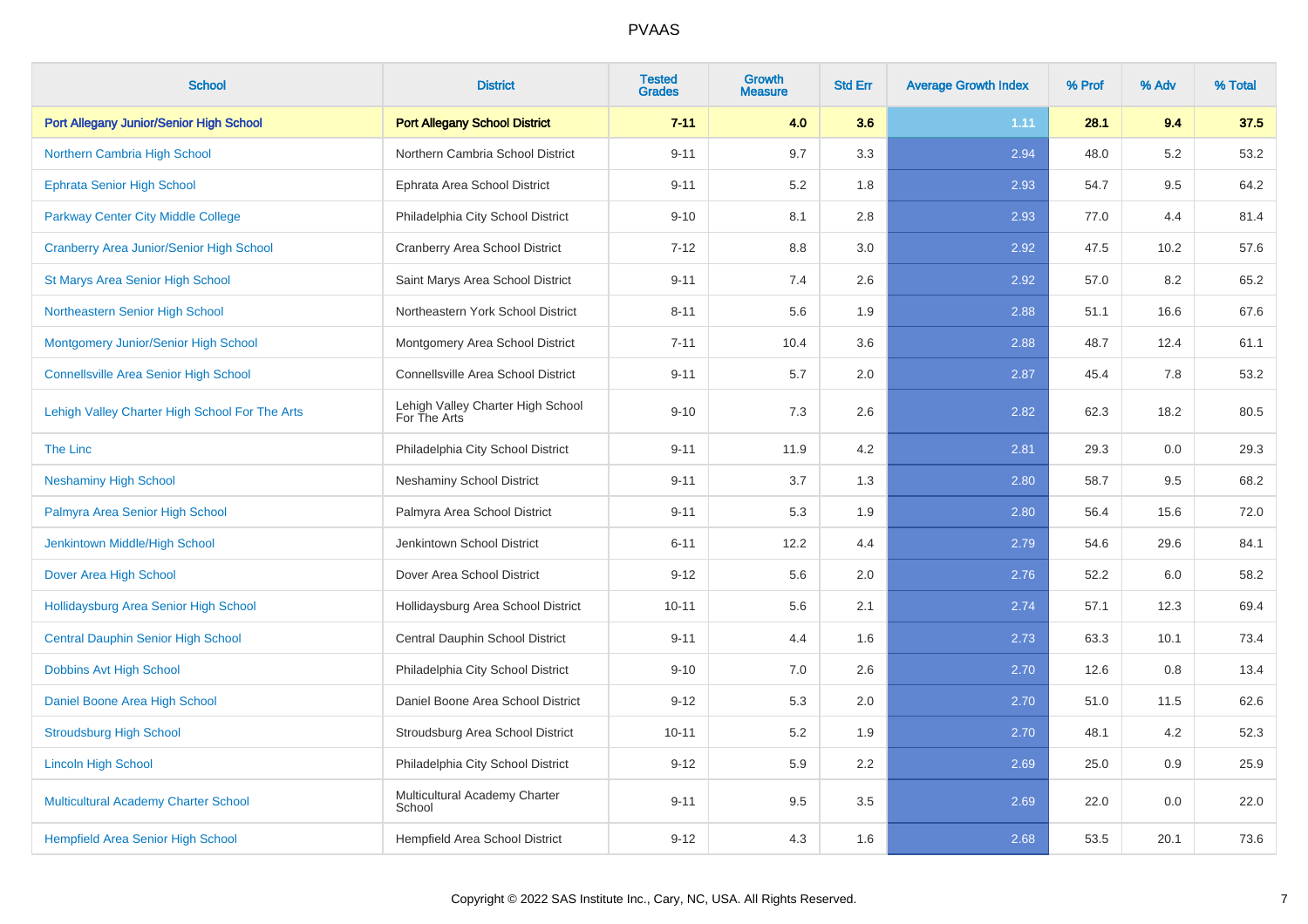| <b>School</b>                                     | <b>District</b>                       | <b>Tested</b><br><b>Grades</b> | <b>Growth</b><br><b>Measure</b> | <b>Std Err</b> | <b>Average Growth Index</b> | % Prof | % Adv | % Total |
|---------------------------------------------------|---------------------------------------|--------------------------------|---------------------------------|----------------|-----------------------------|--------|-------|---------|
| Port Allegany Junior/Senior High School           | <b>Port Allegany School District</b>  | $7 - 11$                       | 4.0                             | 3.6            | 1.11                        | 28.1   | 9.4   | 37.5    |
| <b>Central Bucks High School -South</b>           | <b>Central Bucks School District</b>  | $10 - 11$                      | 3.8                             | 1.4            | 2.66                        | 63.3   | 18.0  | 81.4    |
| <b>Mars Area Senior High School</b>               | Mars Area School District             | $8 - 10$                       | 5.4                             | 2.0            | 2.64                        | 57.9   | 18.2  | 76.1    |
| <b>Peters Township High School</b>                | Peters Township School District       | $8 - 11$                       | 4.8                             | 1.8            | 2.63                        | 59.8   | 26.1  | 85.9    |
| Homer-Center Junior/Senior High School            | Homer-Center School District          | $7 - 11$                       | 9.4                             | 3.6            | 2.62                        | 45.1   | 17.2  | 62.3    |
| <b>Building 21</b>                                | Philadelphia City School District     | $9 - 11$                       | 8.2                             | 3.2            | 2.59                        | 6.9    | 0.0   | 6.9     |
| <b>Wyalusing Valley Junior/Senior High School</b> | Wyalusing Area School District        | $7 - 12$                       | 8.4                             | 3.3            | 2.58                        | 54.6   | 11.7  | 66.2    |
| <b>Warwick Senior High School</b>                 | <b>Warwick School District</b>        | $9 - 11$                       | 4.8                             | 1.9            | 2.57                        | 46.4   | 17.0  | 63.3    |
| Academy At Palumbo                                | Philadelphia City School District     | $8 - 11$                       | 5.3                             | 2.1            | 2.57                        | 65.9   | 6.6   | 72.5    |
| <b>Spring Grove Area High School</b>              | Spring Grove Area School District     | $9 - 11$                       | 5.3                             | 2.1            | 2.54                        | 55.1   | 15.0  | 70.1    |
| Renaissance Academy Charter School                | Renaissance Academy Charter<br>School | $3 - 11$                       | 8.3                             | 3.3            | 2.54                        | 45.6   | 22.8  | 68.4    |
| 21st Century Cyber Charter School                 | 21st Century Cyber Charter School     | $6 - 12$                       | 5.7                             | 2.3            | 2.50                        | 56.7   | 8.3   | 65.0    |
| New Hope-Solebury High School                     | New Hope-Solebury School District     | $9 - 11$                       | 7.3                             | 2.9            | 2.50                        | 68.2   | 22.7  | 90.9    |
| <b>Kennett High School</b>                        | Kennett Consolidated School District  | $9 - 11$                       | 4.4                             | 1.8            | 2.45                        | 52.5   | 10.7  | 63.2    |
| <b>Belmont Charter School</b>                     | <b>Belmont Charter School</b>         | $3 - 10$                       | 16.0                            | 6.5            | 2.45                        | 64.3   | 0.0   | 64.3    |
| People For People Charter School                  | People For People Charter School      | $3 - 12$                       | 13.3                            | 5.5            | 2.43                        | 13.5   | 0.0   | 13.5    |
| <b>Clarion Area Junior/Senior High School</b>     | <b>Clarion Area School District</b>   | $7 - 11$                       | 9.9                             | 4.1            | 2.43                        | 45.4   | 14.6  | 60.0    |
| <b>New Foundations Charter School</b>             | New Foundations Charter School        | $3 - 11$                       | 5.4                             | 2.2            | 2.41                        | 47.2   | 2.5   | 49.8    |
| Shenandoah Valley Junior/Senior High School       | Shenandoah Valley School District     | $7 - 11$                       | 9.4                             | 3.9            | 2.40                        | 28.3   | 5.0   | 33.3    |
| <b>Wilmington Area High School</b>                | Wilmington Area School District       | $8 - 11$                       | 7.1                             | 3.0            | 2.38                        | 55.1   | 5.1   | 60.2    |
| Bethlehem-Center Senior High School               | Bethlehem-Center School District      | $9 - 10$                       | 7.7                             | 3.3            | 2.35                        | 35.1   | 1.4   | 36.5    |
| <b>Collegium Charter School</b>                   | Collegium Charter School              | $3 - 10$                       | 5.9                             | 2.5            | 2.33                        | 38.1   | 7.9   | 46.0    |
| <b>Belle Vernon Area High School</b>              | Belle Vernon Area School District     | $9 - 11$                       | 6.1                             | 2.6            | 2.32                        | 55.6   | 11.1  | 66.7    |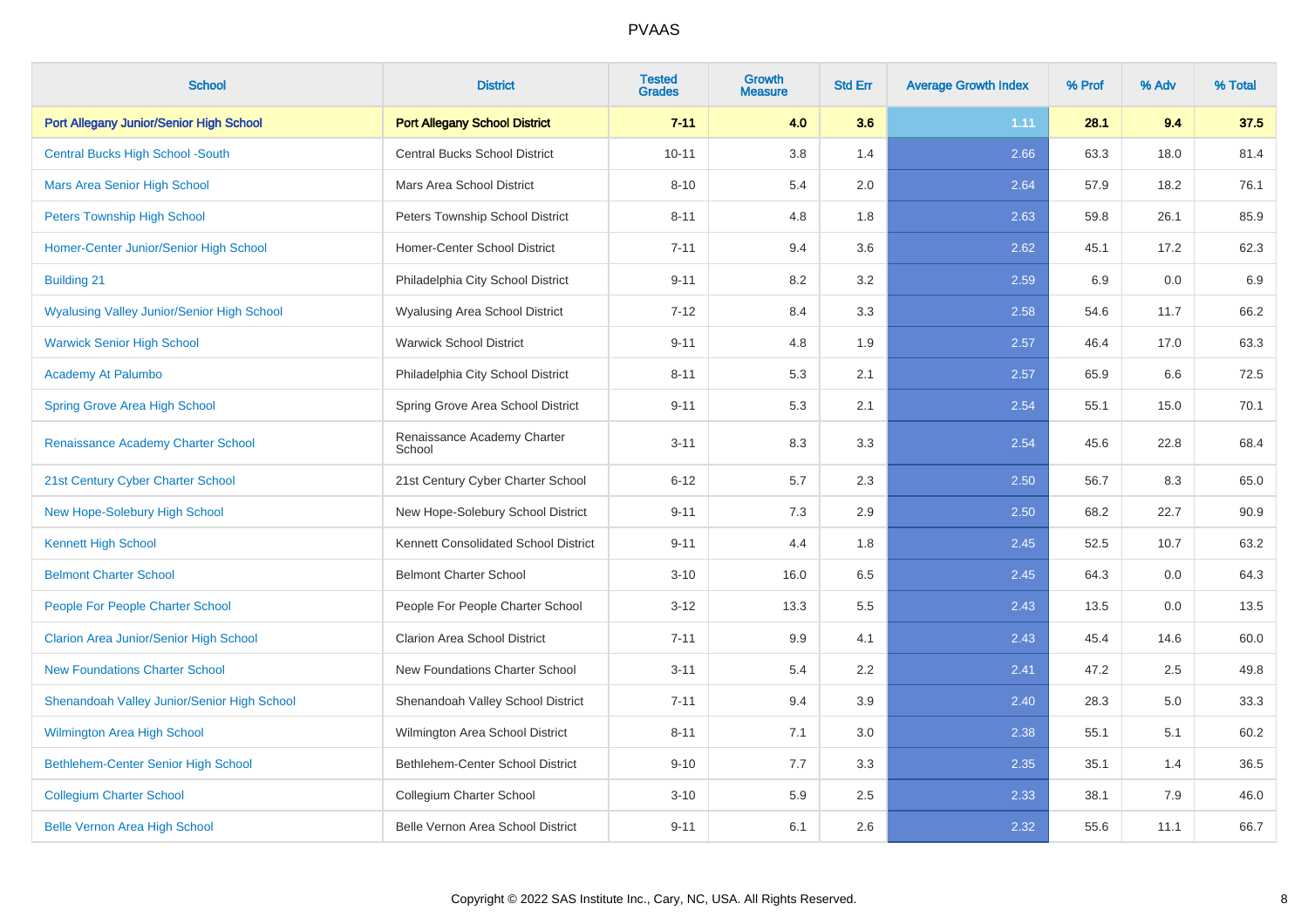| <b>School</b>                                    | <b>District</b>                                         | <b>Tested</b><br><b>Grades</b> | <b>Growth</b><br><b>Measure</b> | <b>Std Err</b> | <b>Average Growth Index</b> | % Prof | % Adv | % Total |
|--------------------------------------------------|---------------------------------------------------------|--------------------------------|---------------------------------|----------------|-----------------------------|--------|-------|---------|
| Port Allegany Junior/Senior High School          | <b>Port Allegany School District</b>                    | $7 - 11$                       | 4.0                             | 3.6            | 1.11                        | 28.1   | 9.4   | 37.5    |
| Seneca High School                               | Wattsburg Area School District                          | $9 - 11$                       | 6.2                             | 2.7            | 2.31                        | 42.7   | 7.6   | 50.3    |
| Northampton Area High School                     | Northampton Area School District                        | $9 - 11$                       | 3.6                             | 1.6            | 2.30                        | 52.3   | 10.8  | 63.1    |
| <b>Agora Cyber Charter School</b>                | Agora Cyber Charter School                              | $3 - 11$                       | 5.8                             | 2.6            | 2.28                        | 42.8   | 6.6   | 49.4    |
| <b>Hampton High School</b>                       | Hampton Township School District                        | $9 - 11$                       | 4.8                             | 2.1            | 2.25                        | 54.0   | 28.2  | 82.2    |
| <b>Eisenhower M/Hs</b>                           | Warren County School District                           | $6 - 11$                       | 7.9                             | 3.5            | 2.24                        | 37.7   | 1.4   | 39.0    |
| Pennsylvania Distance Learning Charter School    | Pennsylvania Distance Learning<br><b>Charter School</b> | $3 - 12$                       | 9.3                             | 4.2            | 2.22                        | 42.2   | 3.1   | 45.3    |
| Lincoln Leadership Academy Charter School        | Lincoln Leadership Academy<br><b>Charter School</b>     | $3 - 12$                       | 14.2                            | 6.4            | 2.22                        | 23.5   | 0.0   | 23.5    |
| Franklin Area Junior/Senior High School          | Franklin Area School District                           | $7 - 11$                       | 6.2                             | 2.8            | 2.21                        | 48.2   | 4.5   | 52.7    |
| <b>Richland High School</b>                      | <b>Richland School District</b>                         | $7 - 11$                       | 6.3                             | 2.9            | 2.21                        | 62.2   | 19.2  | 81.4    |
| <b>Brookville Junior/Senior High School</b>      | <b>Brookville Area School District</b>                  | $7 - 11$                       | 6.6                             | 3.0            | 2.19                        | 55.2   | 15.6  | 70.8    |
| <b>Wilson Area High School</b>                   | Wilson Area School District                             | $9 - 11$                       | 5.6                             | 2.6            | 2.18                        | 48.7   | 8.5   | 57.2    |
| Saul W B Agricultural School                     | Philadelphia City School District                       | $9 - 10$                       | 5.6                             | 2.6            | 2.17                        | 29.5   | 0.8   | 30.2    |
| Pocono Mountain West High School                 | Pocono Mountain School District                         | $9 - 11$                       | 4.3                             | 2.0            | 2.15                        | 41.2   | 4.0   | 45.1    |
| Carbondale Area Junior/Senior High School        | Carbondale Area School District                         | $7 - 10$                       | 7.1                             | 3.3            | 2.14                        | 56.6   | 2.6   | 59.2    |
| Pennsylvania Leadership Charter School           | Pennsylvania Leadership Charter<br>School               | $3 - 11$                       | 4.6                             | 2.2            | 2.13                        | 55.4   | 11.2  | 66.7    |
| <b>Governor Mifflin Senior High School</b>       | Governor Mifflin School District                        | $9 - 11$                       | 3.7                             | 1.8            | 2.12                        | 42.5   | 7.2   | 49.7    |
| <b>Carlynton Junior/Senior High School</b>       | Carlynton School District                               | $7 - 11$                       | 6.9                             | 3.3            | 2.12                        | 41.0   | 10.5  | 51.6    |
| Community Academy Of Philadelphia Charter School | Community Academy Of<br>Philadelphia Charter School     | $3 - 11$                       | 5.8                             | 2.7            | 2.12                        | 26.7   | 0.9   | 27.6    |
| Springdale Junior/Senior High School             | Allegheny Valley School District                        | $7 - 11$                       | 8.2                             | 3.9            | 2.09                        | 53.1   | 12.2  | 65.3    |
| <b>Kensington Health Sciences</b>                | Philadelphia City School District                       | $9 - 10$                       | 13.7                            | 6.5            | 2.09                        | 30.8   | 7.7   | 38.5    |
| <b>Parkway West</b>                              | Philadelphia City School District                       | $9 - 10$                       | 7.4                             | 3.6            | 2.06                        | 24.6   | 0.0   | 24.6    |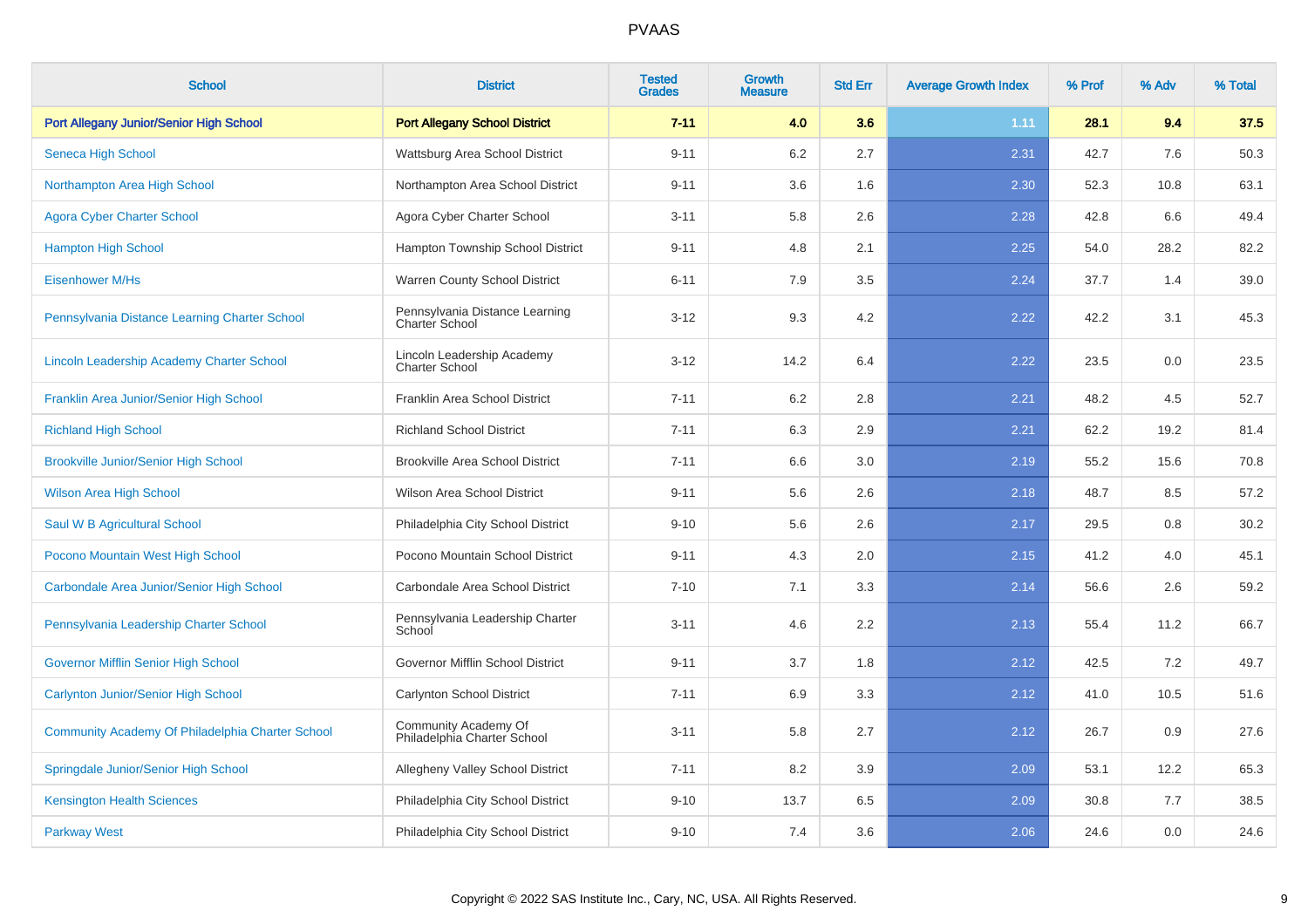| <b>School</b>                                          | <b>District</b>                                           | <b>Tested</b><br><b>Grades</b> | <b>Growth</b><br><b>Measure</b> | <b>Std Err</b> | <b>Average Growth Index</b> | % Prof | % Adv | % Total |
|--------------------------------------------------------|-----------------------------------------------------------|--------------------------------|---------------------------------|----------------|-----------------------------|--------|-------|---------|
| Port Allegany Junior/Senior High School                | <b>Port Allegany School District</b>                      | $7 - 11$                       | 4.0                             | 3.6            | 1.11                        | 28.1   | 9.4   | 37.5    |
| <b>Penn Treaty School</b>                              | Philadelphia City School District                         | $6 - 11$                       | 8.0                             | 3.9            | 2.05                        | 16.4   | 0.0   | 16.4    |
| Dr Robert Ketterer Charter School Inc                  | Dr Robert Ketterer Charter School<br><b>Inc</b>           | $6 - 12$                       | 10.1                            | 5.0            | 2.04                        | 14.9   | 0.4   | 15.3    |
| <b>Chester Charter Scholars Academy Charter School</b> | Chester Charter Scholars Academy<br><b>Charter School</b> | $3 - 12$                       | 8.4                             | 4.1            | 2.03                        | 23.4   | 0.0   | 23.4    |
| <b>Motivation High School</b>                          | Philadelphia City School District                         | $9 - 10$                       | 6.3                             | 3.2            | 1.99                        | 21.8   | 0.0   | 21.8    |
| <b>Keystone Oaks High School</b>                       | Keystone Oaks School District                             | $9 - 11$                       | 5.2                             | 2.6            | 1.97                        | 53.2   | 12.1  | 65.4    |
| <b>Grove City Area High School</b>                     | Grove City Area School District                           | $8 - 12$                       | 4.8                             | 2.4            | 1.97                        | 41.3   | 18.7  | 60.0    |
| <b>Coudersport Area Junior/Senior High School</b>      | <b>Coudersport Area School District</b>                   | $7 - 11$                       | 7.4                             | 3.7            | 1.97                        | 55.7   | 8.2   | 63.9    |
| <b>Garden Spot Senior High School</b>                  | Eastern Lancaster County School<br><b>District</b>        | $8 - 12$                       | 4.2                             | 2.2            | 1.94                        | 46.3   | 11.4  | 57.6    |
| <b>Bodine William W High School</b>                    | Philadelphia City School District                         | $8 - 11$                       | 4.6                             | 2.4            | 1.91                        | 60.8   | 5.7   | 66.5    |
| South Western Senior High School                       | South Western School District                             | $9 - 12$                       | 3.6                             | 1.9            | 1.91                        | 60.2   | 8.1   | 68.3    |
| <b>Muhlenberg High School</b>                          | Muhlenberg School District                                | $10 - 10$                      | 3.6                             | 1.9            | 1.87                        | 34.2   | 2.6   | 36.8    |
| <b>Central Valley High School</b>                      | <b>Central Valley School District</b>                     | $9 - 10$                       | 4.5                             | 2.4            | 1.86                        | 56.9   | 9.0   | 65.9    |
| <b>Blackhawk High School</b>                           | <b>Blackhawk School District</b>                          | $8 - 11$                       | 4.3                             | 2.3            | 1.85                        | 55.8   | 8.8   | 64.6    |
| <b>Mcdowell High School</b>                            | Millcreek Township School District                        | $9 - 11$                       | 2.7                             | 1.5            | 1.85                        | 55.6   | 14.2  | 69.7    |
| <b>West Allegheny Senior High School</b>               | West Allegheny School District                            | $9 - 12$                       | 3.7                             | 2.1            | 1.82                        | 63.1   | 15.7  | 78.8    |
| <b>Beaver Area Senior High School</b>                  | <b>Beaver Area School District</b>                        | $9 - 10$                       | 4.4                             | 2.4            | 1.82                        | 57.4   | 16.8  | 74.2    |
| Randolph A. Philip AVT High School                     | Philadelphia City School District                         | $9 - 10$                       | 6.8                             | 3.8            | 1.82                        | 7.3    | 0.0   | 7.3     |
| <b>Western Wayne High School</b>                       | Western Wayne School District                             | $9 - 11$                       | 5.3                             | 2.9            | 1.82                        | 41.3   | 17.4  | 58.7    |
| <b>Steel Valley Senior High School</b>                 | <b>Steel Valley School District</b>                       | $9 - 11$                       | 6.1                             | 3.4            | 1.79                        | 50.7   | 5.6   | 56.3    |
| Pottsville Area High School                            | Pottsville Area School District                           | $9 - 12$                       | 4.1                             | 2.3            | 1.79                        | 44.8   | 5.4   | 50.2    |
| <b>York Academy Regional Charter School</b>            | York Academy Regional Charter<br>School                   | $3 - 11$                       | 9.0                             | 5.0            | 1.79                        | 55.2   | 0.0   | 55.2    |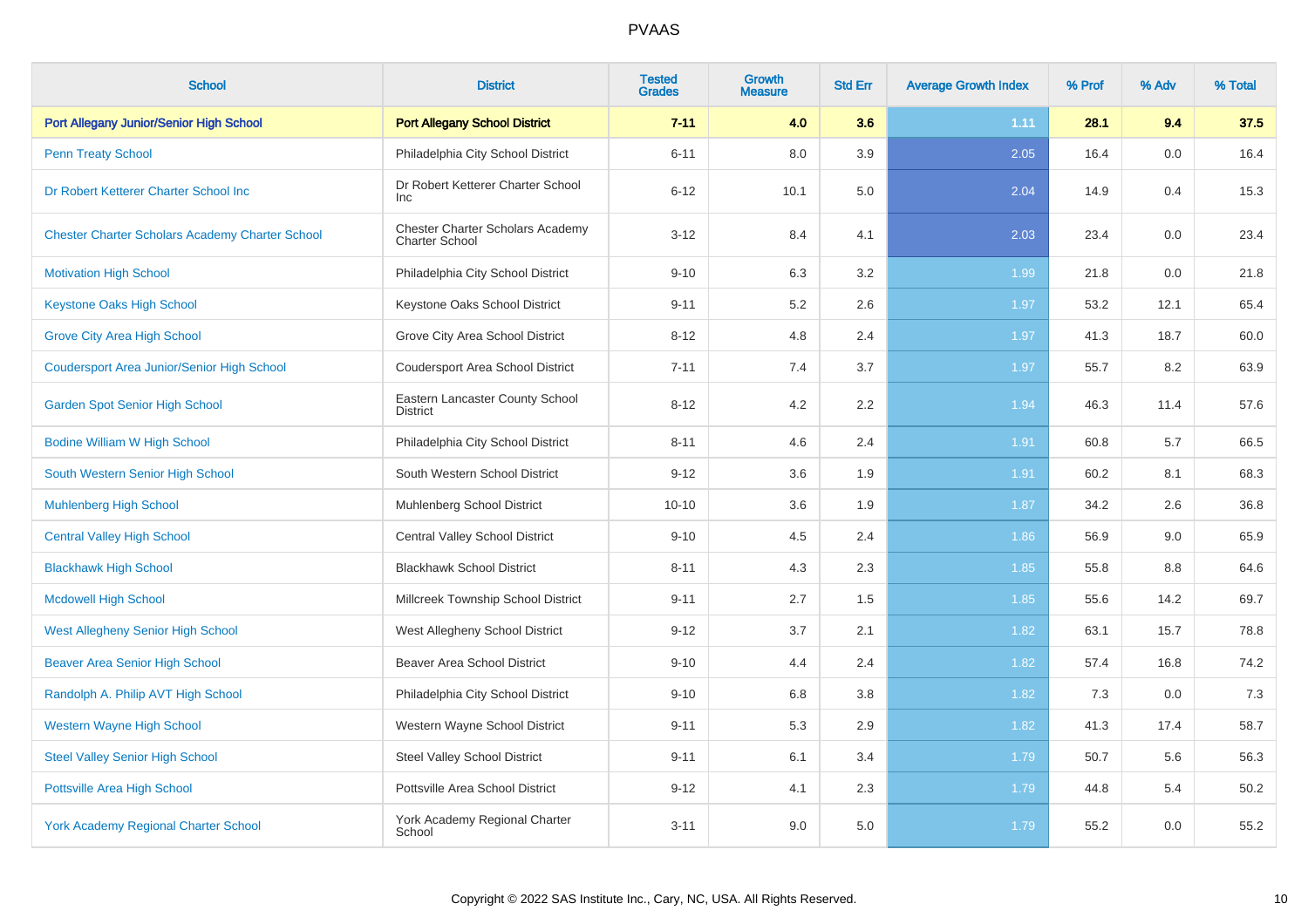| <b>School</b>                                     | <b>District</b>                                    | <b>Tested</b><br><b>Grades</b> | <b>Growth</b><br><b>Measure</b> | <b>Std Err</b> | <b>Average Growth Index</b> | % Prof | % Adv | % Total |
|---------------------------------------------------|----------------------------------------------------|--------------------------------|---------------------------------|----------------|-----------------------------|--------|-------|---------|
| Port Allegany Junior/Senior High School           | <b>Port Allegany School District</b>               | $7 - 11$                       | 4.0                             | 3.6            | 1.11                        | 28.1   | 9.4   | 37.5    |
| <b>Monessen Senior High School</b>                | Monessen City School District                      | $8 - 10$                       | 7.9                             | 4.5            | 1.77                        | 42.9   | 2.9   | 45.7    |
| Altoona Area High School                          | Altoona Area School District                       | $9 - 12$                       | 2.9                             | 1.6            | 1.77                        | 47.7   | 8.2   | 55.9    |
| <b>Blacklick Valley Junior/Senior High School</b> | <b>Blacklick Valley School District</b>            | $7 - 11$                       | 7.6                             | 4.3            | 1.77                        | 34.1   | 0.0   | 34.1    |
| <b>Washington George High School</b>              | Philadelphia City School District                  | $9 - 11$                       | 5.3                             | 3.0            | 1.76                        | 37.2   | 2.9   | 40.2    |
| Uniontown Area Senior High School                 | Uniontown Area School District                     | $9 - 11$                       | 5.6                             | 3.2            | 1.76                        | 62.4   | 5.9   | 68.2    |
| Sharon High School                                | Sharon City School District                        | $8 - 11$                       | 4.5                             | 2.6            | 1.73                        | 48.2   | 5.3   | 53.4    |
| Pittsburgh Obama 6-12                             | Pittsburgh School District                         | $6 - 11$                       | 5.1                             | 3.0            | 1.72                        | 42.3   | 5.2   | 47.4    |
| <b>Hanover Senior High School</b>                 | Hanover Public School District                     | $9 - 11$                       | 4.9                             | 2.8            | 1.72                        | 52.2   | 14.4  | 66.7    |
| <b>Reach Cyber Charter School</b>                 | Reach Cyber Charter School                         | $3 - 11$                       | 8.1                             | 4.7            | 1.72                        | 42.4   | 4.6   | 47.0    |
| <b>Salisbury Senior High School</b>               | Salisbury Township School District                 | $9 - 11$                       | 6.0                             | 3.6            | 1.68                        | 46.2   | 6.6   | 52.8    |
| Sto-Rox Junior/Senior High School                 | <b>Sto-Rox School District</b>                     | $7 - 10$                       | 6.2                             | 3.7            | 1.67                        | 13.4   | 0.0   | 13.4    |
| Northgate Middle School High School               | Northgate School District                          | $7 - 11$                       | 6.0                             | 3.6            | 1.65                        | 53.3   | 16.7  | 70.0    |
| <b>Laurel Highlands Senior High School</b>        | Laurel Highlands School District                   | $9 - 11$                       | 3.9                             | 2.4            | 1.65                        | 44.9   | 9.6   | 54.5    |
| <b>Bentworth Senior High School</b>               | <b>Bentworth School District</b>                   | $9 - 11$                       | 5.3                             | 3.2            | 1.65                        | 44.2   | 19.5  | 63.6    |
| <b>Oswayo Valley High School</b>                  | Oswayo Valley School District                      | $9 - 12$                       | 8.3                             | 5.0            | 1.64                        | 50.0   | 16.7  | 66.7    |
| Esperanza Academy Charter School                  | Esperanza Academy Charter School                   | $4 - 11$                       | 4.0                             | 2.5            | 1.61                        | 32.4   | 0.7   | 33.1    |
| Allegheny-Clarion Valley High School              | Allegheny-Clarion Valley School<br><b>District</b> | $7 - 10$                       | 7.5                             | 4.7            | 1.59                        | 53.3   | 3.3   | 56.7    |
| <b>Furness Horace High School</b>                 | Philadelphia City School District                  | $8 - 12$                       | 4.7                             | 2.9            | 1.59                        | 19.6   | 0.0   | 19.6    |
| Millersburg Area Senior High School               | Millersburg Area School District                   | $8 - 11$                       | 5.9                             | 3.8            | 1.56                        | 51.8   | 7.4   | 59.3    |
| Central Dauphin East Senior High School           | Central Dauphin School District                    | $9 - 11$                       | 3.2                             | 2.1            | 1.55                        | 39.3   | 3.6   | 42.9    |
| <b>Hickory High School</b>                        | Hermitage School District                          | $7 - 12$                       | 3.5                             | 2.4            | 1.46                        | 57.5   | 9.3   | 66.8    |
| <b>Conrad Weiser High School</b>                  | Conrad Weiser Area School District                 | $9 - 11$                       | 3.3                             | 2.2            | 1.46                        | 52.1   | 2.1   | 54.2    |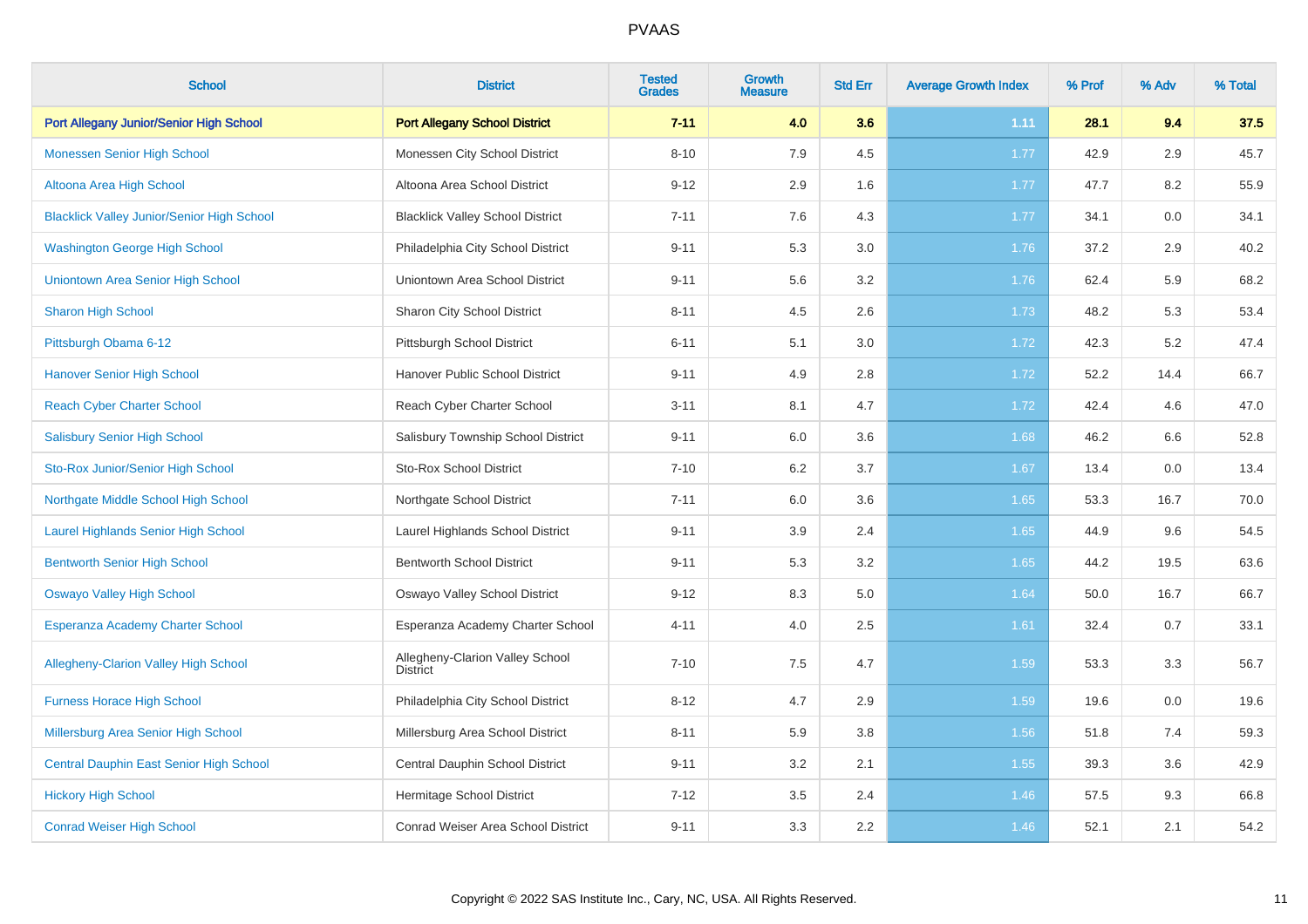| <b>School</b>                                      | <b>District</b>                                     | <b>Tested</b><br><b>Grades</b> | <b>Growth</b><br><b>Measure</b> | <b>Std Err</b> | <b>Average Growth Index</b> | % Prof | % Adv | % Total |
|----------------------------------------------------|-----------------------------------------------------|--------------------------------|---------------------------------|----------------|-----------------------------|--------|-------|---------|
| Port Allegany Junior/Senior High School            | <b>Port Allegany School District</b>                | $7 - 11$                       | 4.0                             | 3.6            | 1.11                        | 28.1   | 9.4   | 37.5    |
| Pittsburgh Capa 6-12                               | <b>Pittsburgh School District</b>                   | $6 - 11$                       | 4.0                             | 2.8            | 1.45                        | 56.4   | 25.0  | 81.4    |
| James M Coughlin Junior/Senior High School         | Wilkes-Barre Area School District                   | $9 - 11$                       | 7.7                             | 5.5            | 1.42                        | 31.8   | 4.6   | 36.4    |
| <b>Lincoln Park Performing Arts Charter School</b> | Lincoln Park Performing Arts Charter<br>School      | $7 - 11$                       | 3.6                             | 2.5            | 1.42                        | 59.6   | 14.7  | 74.3    |
| <b>Warrior Run High School</b>                     | Warrior Run School District                         | $8 - 11$                       | 4.3                             | 3.0            | 1.41                        | 40.9   | 8.1   | 49.0    |
| <b>Knoch High School</b>                           | South Butler County School District                 | $9 - 10$                       | 3.5                             | 2.5            | 1.41                        | 53.1   | 16.6  | 69.7    |
| <b>KIPP Dubois Charter School</b>                  | KIPP Dubois Charter School                          | $9 - 10$                       | 4.7                             | 3.3            | 1.40                        | 31.0   | 1.4   | 32.4    |
| Capital Area School for the Arts Charter School    | Capital Area School for the Arts<br>Charter School  | $9 - 11$                       | 5.8                             | 4.1            | 1.39                        | 59.3   | 18.6  | 78.0    |
| <b>Burrell High School</b>                         | <b>Burrell School District</b>                      | $9 - 11$                       | 4.2                             | 3.0            | 1.39                        | 58.5   | 13.8  | 72.3    |
| <b>Pleasant Valley High School</b>                 | Pleasant Valley School District                     | $9 - 11$                       | 2.7                             | 2.0            | 1.39                        | 57.2   | 5.5   | 62.8    |
| <b>Everett Area High School</b>                    | <b>Everett Area School District</b>                 | $9 - 11$                       | 4.6                             | 3.4            | 1.37                        | 60.5   | 1.3   | 61.8    |
| <b>MaST Community Charter School II</b>            | MaST Community Charter School II                    | $3 - 10$                       | 4.4                             | 3.2            | 1.37                        | 28.4   | 3.4   | 31.8    |
| Armstrong Junior/Senior High School                | <b>Armstrong School District</b>                    | $6 - 11$                       | 2.7                             | 2.0            | 1.37                        | 51.1   | 6.2   | 57.3    |
| New Brighton Area High School                      | New Brighton Area School District                   | $9 - 11$                       | 4.2                             | 3.1            | 1.36                        | 60.9   | 5.8   | 66.7    |
| <b>Kensington High School</b>                      | Philadelphia City School District                   | $9 - 11$                       | 4.9                             | 3.6            | 1.36                        | 10.7   | 0.0   | 10.7    |
| <b>Loyalsock Township Senior High School</b>       | Loyalsock Township School District                  | $8 - 12$                       | 3.9                             | 2.8            | 1.36                        | 54.3   | 2.1   | 56.4    |
| Lankenau High School                               | Philadelphia City School District                   | $9 - 10$                       | 4.4                             | 3.3            | 1.35                        | 43.6   | 1.3   | 44.9    |
| <b>Fels Samuel High School</b>                     | Philadelphia City School District                   | $9 - 11$                       | 5.0                             | 3.8            | 1.34                        | 13.9   | 0.0   | 13.9    |
| <b>Mastery Charter School - Shoemaker Campus</b>   | Mastery Charter School -<br><b>Shoemaker Campus</b> | $7 - 10$                       | 4.1                             | 3.0            | 1.34                        | 20.9   | 3.3   | 24.2    |
| <b>Punxsutawney Area High School</b>               | Punxsutawney Area School District                   | $7 - 11$                       | 3.8                             | 2.9            | 1.33                        | 55.0   | 5.5   | 60.6    |
| Cambridge Springs Junior/Senior High School        | Penncrest School District                           | $7 - 11$                       | 4.9                             | 3.7            | 1.30                        | 45.9   | 9.8   | 55.7    |
| Towanda Area Junior/Senior High School             | Towanda Area School District                        | $7 - 11$                       | 3.6                             | 2.8            | 1.29                        | 39.4   | 6.6   | 46.0    |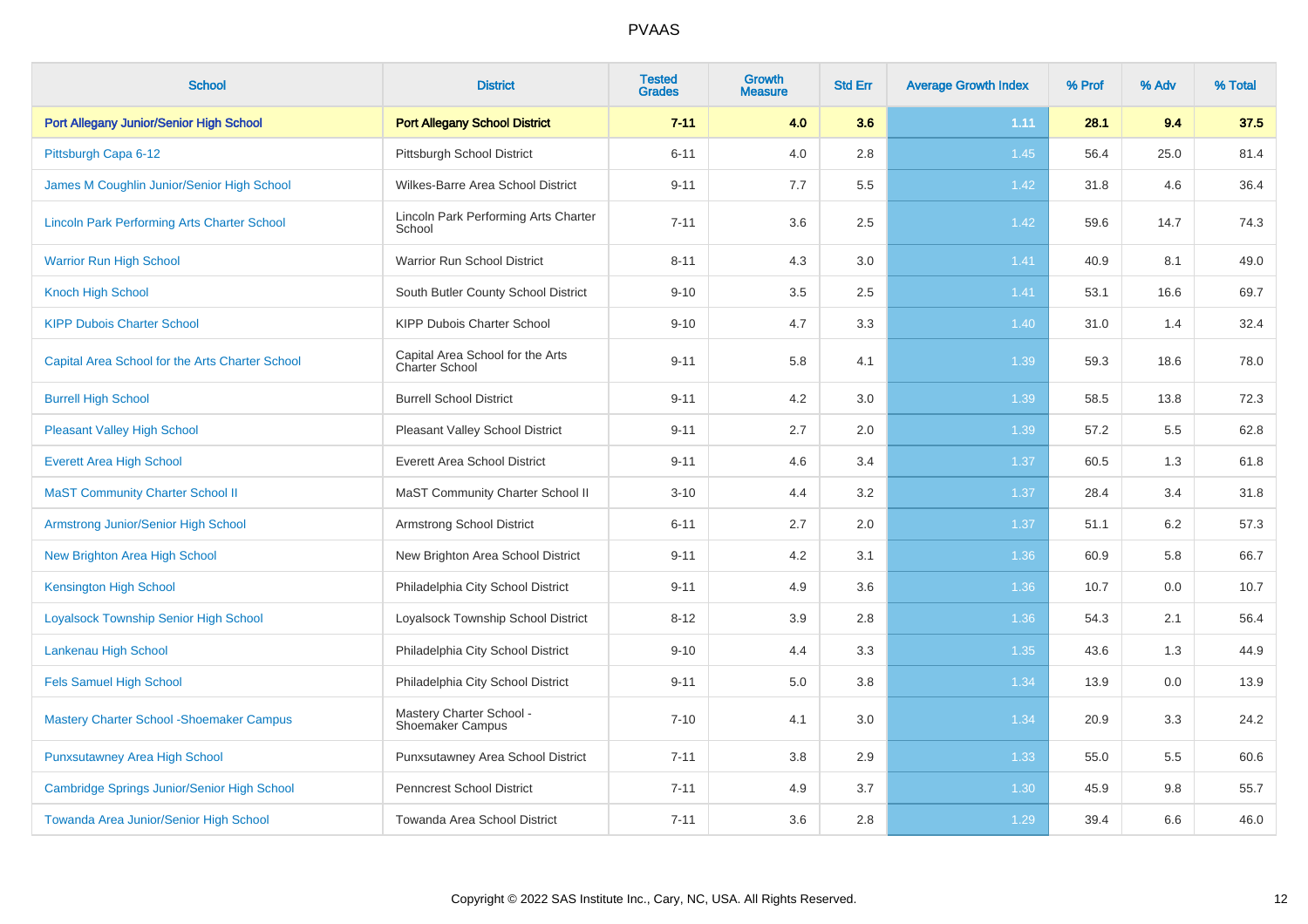| <b>School</b>                             | <b>District</b>                                  | <b>Tested</b><br><b>Grades</b> | <b>Growth</b><br><b>Measure</b> | <b>Std Err</b> | <b>Average Growth Index</b> | % Prof | % Adv | % Total |
|-------------------------------------------|--------------------------------------------------|--------------------------------|---------------------------------|----------------|-----------------------------|--------|-------|---------|
| Port Allegany Junior/Senior High School   | <b>Port Allegany School District</b>             | $7 - 11$                       | 4.0                             | 3.6            | 1.11                        | 28.1   | 9.4   | 37.5    |
| <b>Methacton High School</b>              | <b>Methacton School District</b>                 | $9 - 11$                       | 2.1                             | 1.7            | 1.25                        | 62.5   | 16.4  | 79.0    |
| <b>West York Area High School</b>         | West York Area School District                   | $8 - 12$                       | 2.9                             | 2.3            | 1.24                        | 53.8   | 4.4   | 58.2    |
| <b>Ligonier Valley High School</b>        | <b>Ligonier Valley School District</b>           | $9 - 11$                       | 3.8                             | 3.1            | 1.24                        | 59.1   | 10.3  | 69.5    |
| <b>Fairview High School</b>               | <b>Fairview School District</b>                  | $9 - 11$                       | 3.1                             | 2.6            | 1.21                        | 57.2   | 17.6  | 74.8    |
| <b>Central High School</b>                | Spring Cove School District                      | $9 - 11$                       | 3.0                             | 2.5            | 1.20                        | 47.8   | 12.7  | 60.4    |
| <b>Science Leadership Academy</b>         | Philadelphia City School District                | $8 - 11$                       | 4.1                             | 3.5            | 1.19                        | 65.8   | 6.6   | 72.4    |
| <b>Constitution High School</b>           | Philadelphia City School District                | $8 - 11$                       | 3.9                             | 3.3            | 1.17                        | 40.0   | 2.4   | 42.4    |
| <b>Harrisburg High School</b>             | Harrisburg City School District                  | $9 - 11$                       | 3.4                             | 2.9            | 1.17                        | 4.2    | 0.0   | 4.2     |
| <b>Shanksville-Stonycreek High School</b> | Shanksville-Stonycreek School<br><b>District</b> | $9 - 10$                       | 6.9                             | 5.9            | 1.17                        | 64.7   | 17.6  | 82.4    |
| <b>Pottsgrove Senior High School</b>      | Pottsgrove School District                       | $9 - 11$                       | 2.4                             | $2.0\,$        | 1.17                        | 44.0   | 10.0  | 53.9    |
| Line Mountain High School                 | Line Mountain School District                    | $9 - 11$                       | 3.7                             | $3.2\,$        | 1.16                        | 52.9   | 9.2   | 62.1    |
| <b>Bucktail High School</b>               | Keystone Central School District                 | $9 - 10$                       | 6.3                             | 5.5            | 1.16                        | 65.0   | 0.0   | 65.0    |
| <b>Donegal High School</b>                | Donegal School District                          | $8 - 12$                       | 2.8                             | 2.4            | 1.16                        | 60.6   | 9.1   | 69.7    |
| <b>Esperanza Cyber Charter School</b>     | Esperanza Cyber Charter School                   | $3 - 11$                       | 7.1                             | 6.1            | 1.16                        | 9.1    | 0.0   | 9.1     |
| <b>Halifax Area High School</b>           | Halifax Area School District                     | $9 - 11$                       | 4.4                             | 3.9            | 1.14                        | 61.5   | 9.6   | 71.2    |
| Port Allegany Junior/Senior High School   | <b>Port Allegany School District</b>             | $7 - 11$                       | 4.0                             | 3.6            | 1.11                        | 28.1   | 9.4   | 37.5    |
| <b>Tidioute Community Charter School</b>  | <b>Tidioute Community Charter School</b>         | $3 - 11$                       | 5.7                             | 5.1            | 1.11                        | 34.4   | 21.9  | 56.2    |
| <b>Woodland Hills High School</b>         | Woodland Hills School District                   | $8 - 12$                       | 2.8                             | 2.6            | 1.05                        | 31.4   | 3.6   | 35.0    |
| <b>Central Cambria High School</b>        | Central Cambria School District                  | $9 - 11$                       | 2.6                             | 2.5            | 1.04                        | 56.2   | 9.7   | 66.0    |
| Morrisville High School (8381)            | Morrisville Borough School District              | $6 - 11$                       | 4.4                             | 4.3            | 1.02                        | 30.2   | 2.3   | 32.6    |
| Gamp                                      | Philadelphia City School District                | $5 - 10$                       | 5.3                             | 5.2            | 1.01                        | 66.7   | 20.8  | 87.5    |
| Leechburg Area High School                | Leechburg Area School District                   | $8 - 11$                       | 4.1                             | 4.0            | 1.01                        | 47.8   | 19.6  | 67.4    |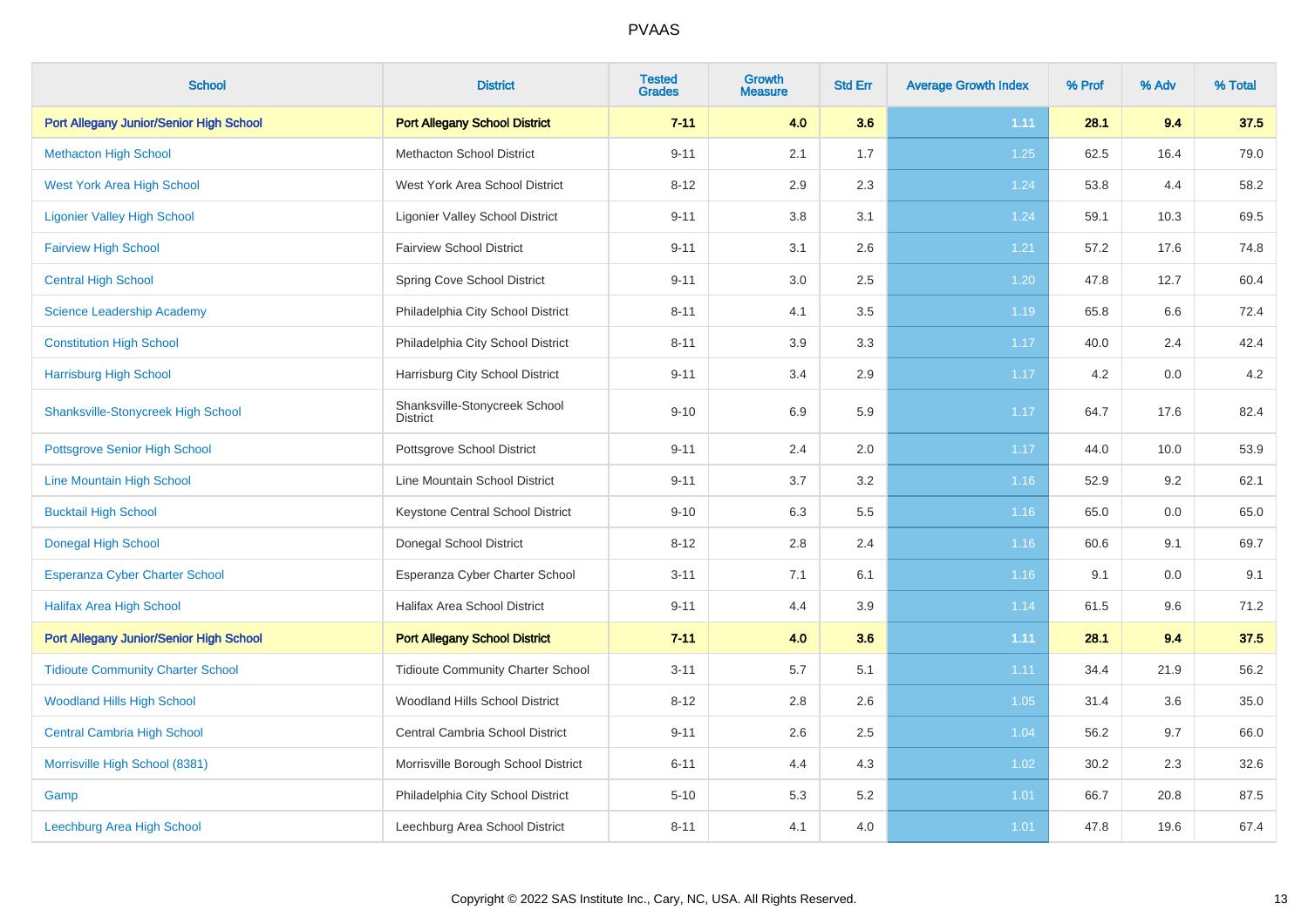| <b>School</b>                                   | <b>District</b>                                   | <b>Tested</b><br><b>Grades</b> | Growth<br><b>Measure</b> | <b>Std Err</b> | <b>Average Growth Index</b> | % Prof | % Adv | % Total |
|-------------------------------------------------|---------------------------------------------------|--------------------------------|--------------------------|----------------|-----------------------------|--------|-------|---------|
| Port Allegany Junior/Senior High School         | <b>Port Allegany School District</b>              | $7 - 11$                       | 4.0                      | 3.6            | 1.11                        | 28.1   | 9.4   | 37.5    |
| <b>Mastery Charter School-Pickett Campus</b>    | Mastery Charter School - Pickett<br>Campus        | $6 - 10$                       | 5.6                      | 5.7            | 1.00                        | 27.8   | 0.0   | 27.8    |
| Meyersdale Area High School                     | Meyersdale Area School District                   | $9 - 11$                       | 3.9                      | 4.0            | 1.00                        | 43.1   | 6.9   | 50.0    |
| East Stroudsburg Senior High School South       | East Stroudsburg Area School<br><b>District</b>   | $9 - 11$                       | 2.0                      | 2.0            | 0.99                        | 48.8   | 7.7   | 56.4    |
| <b>Stem At Showalter</b>                        | <b>Chester-Upland School District</b>             | $7 - 10$                       | 3.2                      | 3.2            | 0.99                        | 19.8   | 1.2   | 21.0    |
| <b>Lehigh Career &amp; Technical Institute</b>  | Lehigh Career & Technical Institute               | $10 - 12$                      | 5.6                      | 5.6            | 0.99                        | 78.3   | 0.0   | 78.3    |
| <b>Building 21 Allentown</b>                    | Allentown City School District                    | $9 - 11$                       | 3.6                      | 3.8            | 0.96                        | 24.6   | 0.0   | 24.6    |
| <b>General Mclane High School</b>               | <b>General Mclane School District</b>             | $8 - 11$                       | 2.7                      | 2.9            | 0.95                        | 62.3   | 4.9   | 67.2    |
| <b>Berlin Brothersvalley Senior High School</b> | Berlin Brothersvalley School District             | $9 - 11$                       | 3.8                      | 4.2            | 0.90                        | 48.8   | 14.0  | 62.8    |
| <b>Manheim Central Senior High School</b>       | Manheim Central School District                   | $9 - 11$                       | 1.8                      | 2.1            | 0.87                        | 53.2   | 11.6  | 64.8    |
| Franklin Regional Senior High School            | Franklin Regional School District                 | $9 - 11$                       | 1.7                      | 1.9            | 0.87                        | 66.7   | 15.5  | 82.1    |
| Keystone Junior/Senior High School              | Keystone School District                          | $7 - 11$                       | 2.7                      | 3.3            | 0.84                        | 50.6   | 6.5   | 57.1    |
| <b>Williamsport Area Senior High School</b>     | Williamsport Area School District                 | $9 - 11$                       | 1.5                      | 1.8            | 0.84                        | 44.1   | 12.8  | 56.9    |
| <b>Tunkhannock High School</b>                  | Tunkhannock Area School District                  | $8 - 11$                       | 1.9                      | 2.2            | 0.84                        | 44.9   | 9.6   | 54.6    |
| <b>Hopewell Senior High School</b>              | Hopewell Area School District                     | $9 - 11$                       | 2.2                      | 2.7            | 0.82                        | 58.4   | 4.0   | 62.4    |
| <b>Clairton Middle/High School</b>              | Clairton City School District                     | $6 - 11$                       | 3.0                      | 3.7            | 0.82                        | 13.4   | 0.0   | 13.4    |
| Louis E Dieruff High School                     | Allentown City School District                    | $8 - 12$                       | 1.6                      | 1.9            | 0.81                        | 27.2   | 0.7   | 28.0    |
| <b>Lower Moreland High School</b>               | Lower Moreland Township School<br><b>District</b> | $8 - 11$                       | 1.8                      | 2.2            | 0.81                        | 62.8   | 17.0  | 79.8    |
| <b>Bedford Senior High School</b>               | <b>Bedford Area School District</b>               | $9 - 11$                       | 2.1                      | 2.6            | 0.80                        | 48.5   | 10.0  | 58.5    |
| North Clarion County Junior/Senior High School  | North Clarion County School District              | $7 - 12$                       | $3.5\,$                  | 4.3            | 0.80                        | 67.5   | 15.0  | 82.5    |
| Northwestern Lehigh High School                 | Northwestern Lehigh School District               | $9 - 11$                       | 1.8                      | 2.3            | 0.79                        | 53.3   | 9.7   | 63.0    |
| South Fayette Township High School              | South Fayette Township School<br><b>District</b>  | $9 - 11$                       | 1.5                      | 1.9            | 0.77                        | 61.0   | 26.5  | 87.6    |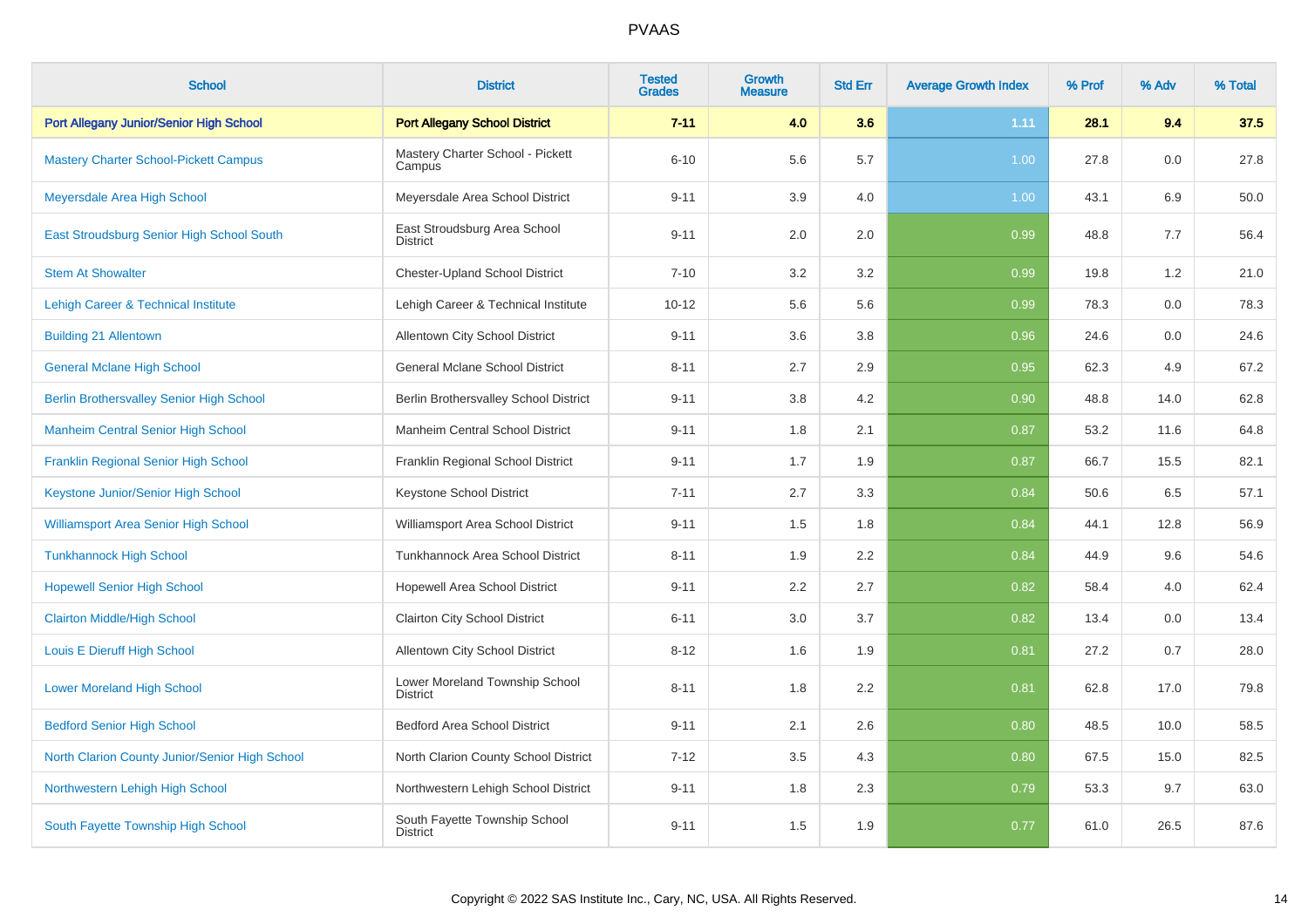| <b>School</b>                                     | <b>District</b>                          | <b>Tested</b><br><b>Grades</b> | <b>Growth</b><br><b>Measure</b> | <b>Std Err</b> | <b>Average Growth Index</b> | % Prof | % Adv | % Total |
|---------------------------------------------------|------------------------------------------|--------------------------------|---------------------------------|----------------|-----------------------------|--------|-------|---------|
| Port Allegany Junior/Senior High School           | <b>Port Allegany School District</b>     | $7 - 11$                       | 4.0                             | 3.6            | 1.11                        | 28.1   | 9.4   | 37.5    |
| <b>Baldwin Senior High School</b>                 | <b>Baldwin-Whitehall School District</b> | $7 - 11$                       | 1.4                             | 1.9            | 0.76                        | 58.6   | 8.6   | 67.1    |
| Urban Pathways 6-12 Charter School                | Urban Pathways 6-12 Charter<br>School    | $6 - 11$                       | 4.8                             | 6.4            | 0.75                        | 28.6   | 0.0   | 28.6    |
| <b>Thomas Jefferson High School</b>               | West Jefferson Hills School District     | $8 - 11$                       | 1.5                             | 2.1            | 0.74                        | 55.7   | 20.8  | 76.4    |
| <b>Bensalem Township High School</b>              | Bensalem Township School District        | $7 - 11$                       | 1.2                             | 1.6            | 0.74                        | 38.8   | 8.3   | 47.1    |
| <b>Scranton High School</b>                       | <b>Scranton School District</b>          | $9 - 11$                       | 2.7                             | 3.7            | 0.72                        | 49.2   | 6.4   | 55.6    |
| Harmony Area Junior/Senior High School            | Harmony Area School District             | $7 - 10$                       | 4.4                             | 6.3            | 0.69                        | 33.3   | 13.3  | 46.7    |
| Camp Hill Senior High School                      | Camp Hill School District                | $9 - 12$                       | 2.0                             | 3.0            | 0.69                        | 53.6   | 17.5  | 71.1    |
| <b>Marple Newtown Senior High School</b>          | Marple Newtown School District           | $9 - 11$                       | 1.7                             | 2.4            | 0.69                        | 57.6   | 12.8  | 70.4    |
| <b>Mcguffey High School</b>                       | <b>Mcguffey School District</b>          | $9 - 11$                       | 1.8                             | 2.6            | 0.67                        | 57.7   | 3.1   | 60.8    |
| Mapletown Junior/Senior High School               | Southeastern Greene School District      | $7 - 10$                       | 3.1                             | 4.6            | 0.66                        | 57.6   | 6.1   | 63.6    |
| Kensington Creative & Performing Arts High School | Philadelphia City School District        | $8 - 11$                       | 2.2                             | 3.4            | 0.65                        | 10.4   | 3.9   | 14.3    |
| <b>Strawberry Mansion High School</b>             | Philadelphia City School District        | $9 - 11$                       | 3.6                             | 5.6            | 0.64                        | 16.7   | 0.0   | 16.7    |
| <b>Creative And Performing Arts</b>               | Philadelphia City School District        | $8 - 11$                       | 1.5                             | 2.3            | 0.64                        | 65.6   | 9.8   | 75.4    |
| <b>Central Bucks High School - East</b>           | <b>Central Bucks School District</b>     | $9 - 11$                       | 0.9                             | 1.5            | 0.60                        | 61.6   | 16.0  | 77.6    |
| <b>Wilkes-Barre Area Sd Stem Academy</b>          | Wilkes-Barre Area School District        | $9 - 11$                       | 3.8                             | 6.6            | 0.57                        | 72.7   | 27.3  | 100.0   |
| <b>Commodore Perry Junior/Senior High School</b>  | Commodore Perry School District          | $7 - 11$                       | 2.9                             | 5.6            | 0.53                        | 58.3   | 0.0   | 58.3    |
| <b>United Junior/Senior High School</b>           | <b>United School District</b>            | $7 - 11$                       | 1.8                             | 3.4            | 0.53                        | 60.3   | 6.6   | 66.9    |
| Forbes Road Junior/Senior High School             | <b>Forbes Road School District</b>       | $7 - 11$                       | 2.6                             | 5.1            | 0.51                        | 41.4   | 10.3  | 51.7    |
| <b>Athens Area High School</b>                    | Athens Area School District              | $9 - 11$                       | 1.2                             | 2.5            | 0.49                        | 46.9   | 7.6   | 54.5    |
| <b>Laurel High School</b>                         | <b>Laurel School District</b>            | $9 - 11$                       | 1.5                             | 3.1            | 0.48                        | 70.1   | 2.3   | 72.4    |
| <b>Union High School</b>                          | <b>Union School District</b>             | $6 - 12$                       | 1.9                             | 4.2            | 0.45                        | 32.6   | 7.0   | 39.5    |
| <b>Roberto Clemente Charter School</b>            | Roberto Clemente Charter School          | $3 - 12$                       | 2.2                             | 4.9            | 0.45                        | 27.5   | 5.0   | 32.5    |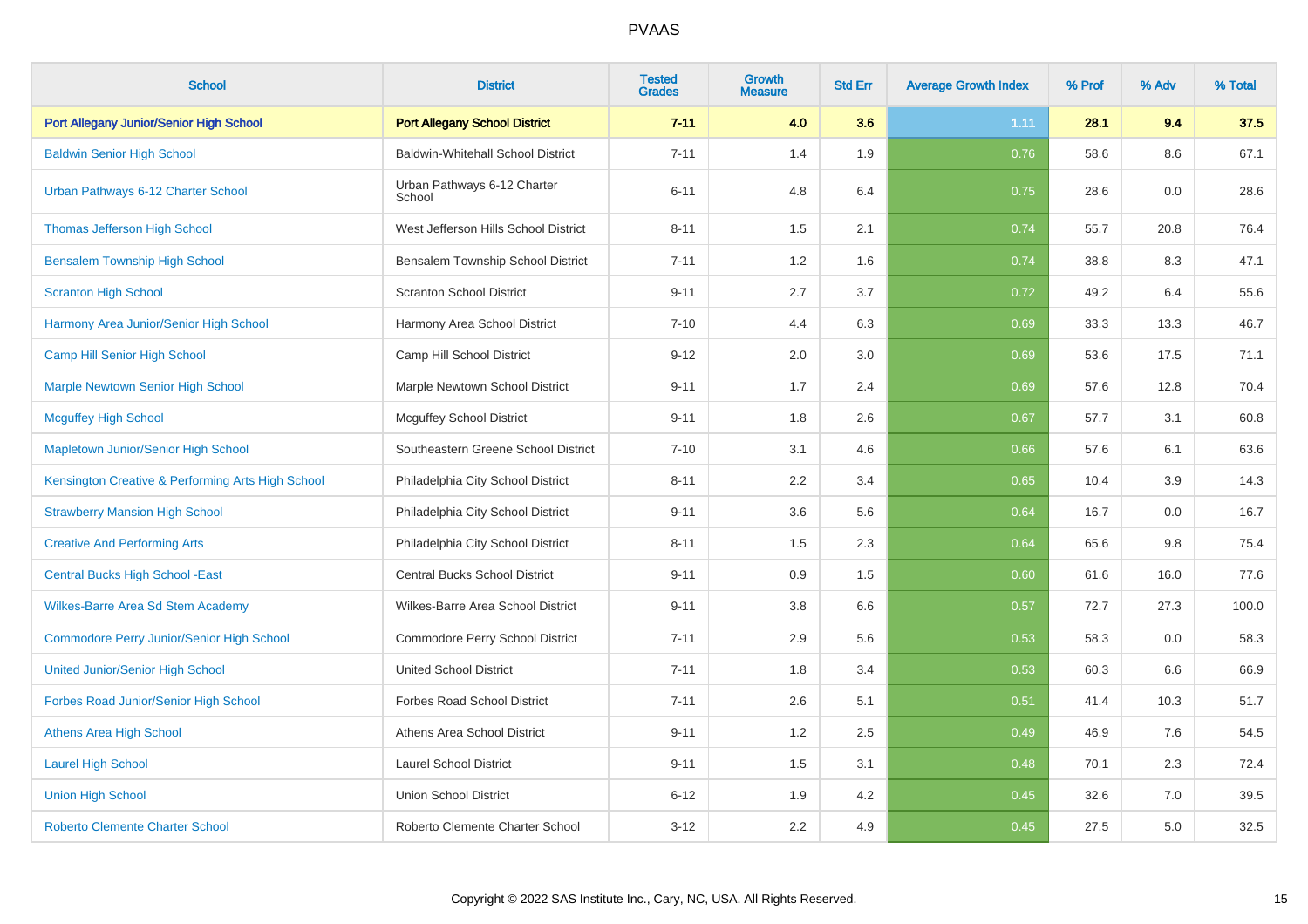| <b>School</b>                                     | <b>District</b>                                         | <b>Tested</b><br><b>Grades</b> | <b>Growth</b><br><b>Measure</b> | <b>Std Err</b> | <b>Average Growth Index</b> | % Prof | % Adv | % Total |
|---------------------------------------------------|---------------------------------------------------------|--------------------------------|---------------------------------|----------------|-----------------------------|--------|-------|---------|
| Port Allegany Junior/Senior High School           | <b>Port Allegany School District</b>                    | $7 - 11$                       | 4.0                             | 3.6            | 1.11                        | 28.1   | 9.4   | 37.5    |
| <b>Schuylkill Valley High School</b>              | Schuylkill Valley School District                       | $9 - 11$                       | 1.1                             | 2.5            | 0.43                        | 55.1   | 10.2  | 65.3    |
| <b>Mastery Charter High School-Lenfest Campus</b> | Mastery Charter High School-<br>Lenfest Campus          | $7 - 11$                       | 2.5                             | 5.7            | 0.43                        | 40.0   | 0.0   | 40.0    |
| Hanover Area Junior/Senior High School            | Hanover Area School District                            | $7 - 11$                       | 1.9                             | 4.6            | 0.41                        | 42.9   | 5.7   | 48.6    |
| Pittsburgh Science And Technology Academy 6-12    | Pittsburgh School District                              | $6 - 11$                       | 1.2                             | 3.0            | 0.41                        | 53.8   | 10.6  | 64.4    |
| <b>Radnor Senior High School</b>                  | Radnor Township School District                         | $8 - 12$                       | 0.8                             | 2.1            | 0.39                        | 65.0   | 23.2  | 88.2    |
| <b>Union Area High School</b>                     | Union Area School District                              | $9 - 11$                       | 1.6                             | 4.3            | 0.37                        | 61.5   | 0.0   | 61.5    |
| <b>Galeton Area School</b>                        | Galeton Area School District                            | $3 - 11$                       | 2.0                             | 5.3            | 0.37                        | 41.3   | 4.4   | 45.6    |
| <b>Biglerville High School</b>                    | <b>Upper Adams School District</b>                      | $9 - 11$                       | 1.0                             | 2.9            | 0.35                        | 55.2   | 8.6   | 63.8    |
| Purchase Line Junior/Senior High School           | <b>Purchase Line School District</b>                    | $7 - 12$                       | 1.2                             | 3.5            | 0.35                        | 43.1   | 5.4   | 48.5    |
| <b>Mastery Charter School - Thomas Campus</b>     | Mastery Charter School - Thomas<br>Campus               | $3 - 10$                       | 2.1                             | 6.2            | 0.33                        | 28.6   | 0.0   | 28.6    |
| <b>Newport High School</b>                        | <b>Newport School District</b>                          | $9 - 12$                       | 1.1                             | 3.5            | 0.32                        | 51.5   | 10.3  | 61.8    |
| Lehigh Valley Academy Regional Charter School     | Lehigh Valley Academy Regional<br><b>Charter School</b> | $3 - 11$                       | 0.7                             | 2.3            | 0.32                        | 46.3   | 5.0   | 51.4    |
| Warren Area High School                           | Warren County School District                           | $8 - 11$                       | 0.8                             | 2.4            | 0.32                        | 41.2   | 9.6   | 50.8    |
| West Shamokin Junior/Senior High School           | <b>Armstrong School District</b>                        | $7 - 10$                       | 0.9                             | 2.9            | 0.31                        | 52.4   | 5.7   | 58.1    |
| <b>Tussey Mountain High School</b>                | <b>Tussey Mountain School District</b>                  | $9 - 12$                       | 1.1                             | 3.7            | 0.29                        | 38.6   | 1.8   | 40.4    |
| <b>Strath Haven High School</b>                   | Wallingford-Swarthmore School<br><b>District</b>        | $9 - 10$                       | 0.7                             | 2.4            | 0.28                        | 64.4   | 22.7  | 87.1    |
| <b>Lakeland Junior/Senior High School</b>         | <b>Lakeland School District</b>                         | $7 - 11$                       | 0.7                             | 2.8            | 0.25                        | 48.6   | 3.7   | 52.3    |
| Kennard-Dale High School                          | South Eastern School District                           | $9 - 11$                       | 0.6                             | 2.4            | 0.24                        | 54.8   | 6.6   | 61.4    |
| Sheffield M/Hs                                    | Warren County School District                           | $6 - 11$                       | 1.1                             | 4.7            | 0.23                        | 42.2   | 0.0   | 42.2    |
| Edison High School/Fareira Skills                 | Philadelphia City School District                       | $8 - 12$                       | 0.7                             | 3.1            | 0.23                        | 11.0   | 0.0   | 11.0    |
| <b>Gateway Senior High School</b>                 | <b>Gateway School District</b>                          | $9 - 11$                       | 0.5                             | 2.2            | 0.22                        | 52.1   | 13.8  | 65.9    |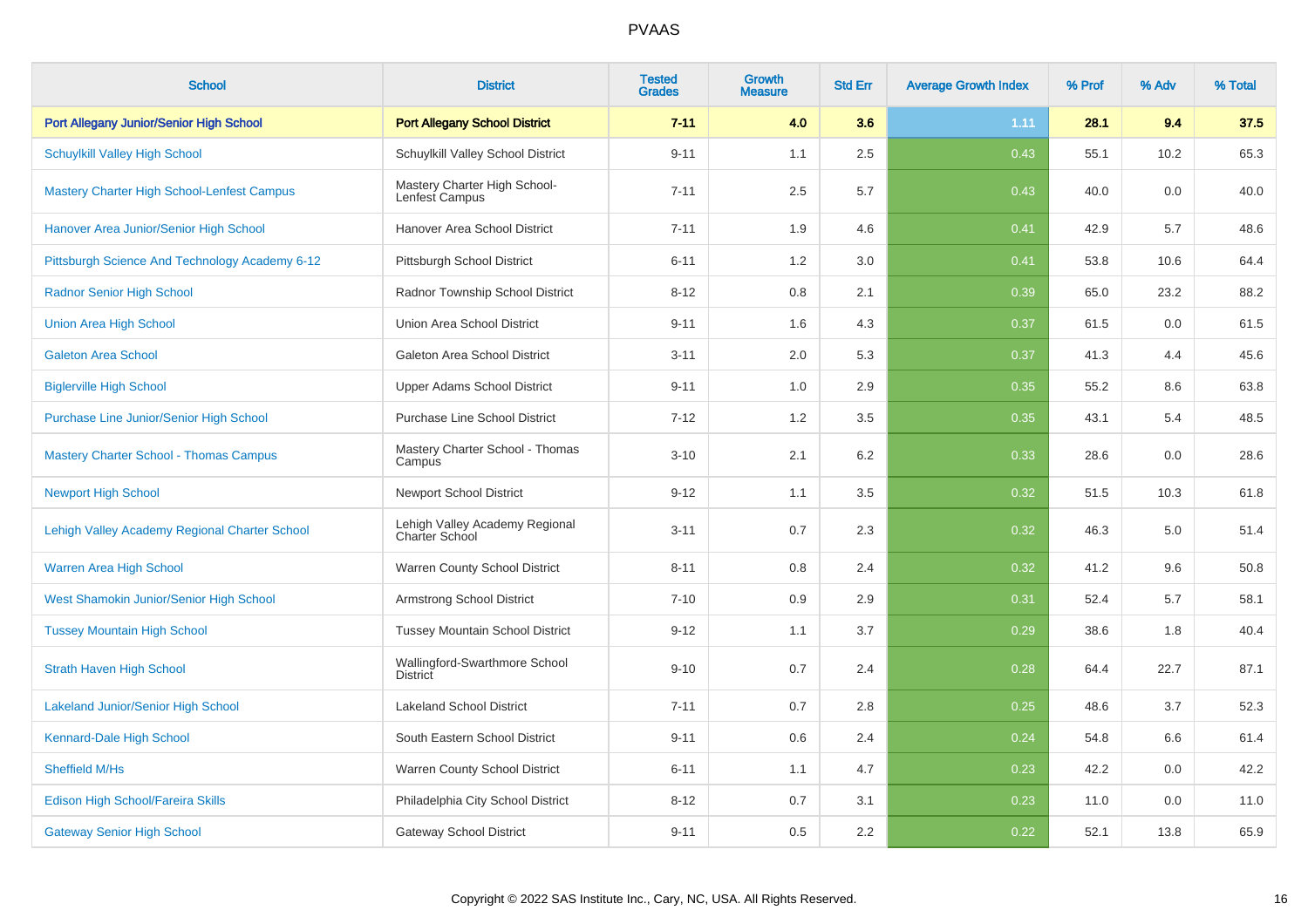| <b>School</b>                             | <b>District</b>                        | <b>Tested</b><br><b>Grades</b> | <b>Growth</b><br><b>Measure</b> | <b>Std Err</b> | <b>Average Growth Index</b> | % Prof | % Adv | % Total |
|-------------------------------------------|----------------------------------------|--------------------------------|---------------------------------|----------------|-----------------------------|--------|-------|---------|
| Port Allegany Junior/Senior High School   | <b>Port Allegany School District</b>   | $7 - 11$                       | 4.0                             | 3.6            | 1.11                        | 28.1   | 9.4   | 37.5    |
| Wyomissing Area Junior/Senior High School | Wyomissing Area School District        | $7 - 12$                       | 0.5                             | 2.6            | 0.21                        | 55.7   | 17.6  | 73.3    |
| <b>Lower Dauphin High School</b>          | Lower Dauphin School District          | $9 - 10$                       | 0.3                             | 1.9            | 0.17                        | 49.6   | 12.7  | 62.3    |
| <b>Cougar Academy</b>                     | Harrisburg City School District        | $3 - 10$                       | 0.9                             | 6.2            | 0.15                        | 15.8   | 0.0   | 15.8    |
| Greenville Junior/Senior High School      | Greenville Area School District        | $7 - 11$                       | 0.4                             | 2.9            | 0.15                        | 53.4   | 6.9   | 60.3    |
| <b>Greater Latrobe Senior High School</b> | <b>Greater Latrobe School District</b> | $9 - 11$                       | 0.3                             | 1.9            | 0.14                        | 55.5   | 14.1  | 69.5    |
| <b>Bloomsburg Area High School</b>        | Bloomsburg Area School District        | $8 - 10$                       | 0.4                             | 3.0            | 0.12                        | 55.9   | 11.8  | 67.6    |
| Insight PA Cyber Charter School           | Insight PA Cyber Charter School        | $3 - 11$                       | 0.7                             | 5.7            | 0.12                        | 50.0   | 4.8   | 54.8    |
| <b>Parkway Northwest</b>                  | Philadelphia City School District      | $9 - 10$                       | 0.4                             | 3.8            | 0.09                        | 32.7   | 1.8   | 34.6    |
| Juniata Senior High School                | Juniata County School District         | $8 - 11$                       | 0.2                             | 2.6            | 0.08                        | 38.2   | 1.5   | 39.7    |
| Smethport Area Junior/Senior High School  | Smethport Area School District         | $7 - 12$                       | 0.2                             | 3.9            | 0.06                        | 37.0   | 1.8   | 38.9    |
| <b>Reynolds Junior/Senior High School</b> | <b>Reynolds School District</b>        | $7 - 10$                       | 0.2                             | 3.4            | 0.06                        | 52.1   | 7.0   | 59.2    |
| Brockway Area Junior/Senior High School   | Brockway Area School District          | $7 - 11$                       | 0.2                             | 3.6            | 0.06                        | 49.2   | 7.7   | 56.9    |
| Jersey Shore Area Senior High School      | Jersey Shore Area School District      | $9 - 11$                       | 0.1                             | 2.5            | 0.05                        | 47.1   | 9.2   | 56.2    |
| Danville Area Senior High School          | Danville Area School District          | $9 - 11$                       | 0.1                             | 2.6            | 0.05                        | 57.4   | 18.4  | 75.7    |
| <b>Cedar Cliff High School</b>            | <b>West Shore School District</b>      | $9 - 12$                       | 0.0                             | 1.9            | 0.01                        | 55.4   | 8.6   | 64.0    |
| Northern Lebanon Senior High School       | Northern Lebanon School District       | $9 - 11$                       | $-0.0$                          | 2.4            | $-0.01$                     | 28.0   | 3.0   | 31.0    |
| West Branch Area High School              | West Branch Area School District       | $9 - 11$                       | $-0.2$                          | 3.8            | $-0.04$                     | 47.2   | 1.9   | 49.1    |
| South Philadelphia High School            | Philadelphia City School District      | $9 - 10$                       | $-0.4$                          | 4.3            | $-0.08$                     | 20.0   | 0.0   | 20.0    |
| Avella Area Junior/Senior High School     | Avella Area School District            | $7 - 12$                       | $-0.6$                          | 4.7            | $-0.11$                     | 49.3   | 14.5  | 63.8    |
| Philadelphia Military Acad At Elverson    | Philadelphia City School District      | $9 - 10$                       | $-0.4$                          | 3.7            | $-0.12$                     | 8.5    | 0.0   | 8.5     |
| Penn Cambria High School                  | Penn Cambria School District           | $9 - 11$                       | $-0.3$                          | 2.7            | $-0.12$                     | 61.5   | 7.7   | 69.2    |
| <b>Susquenita High School</b>             | Susquenita School District             | $9 - 11$                       | $-0.4$                          | 2.8            | $-0.14$                     | 47.7   | 10.1  | 57.8    |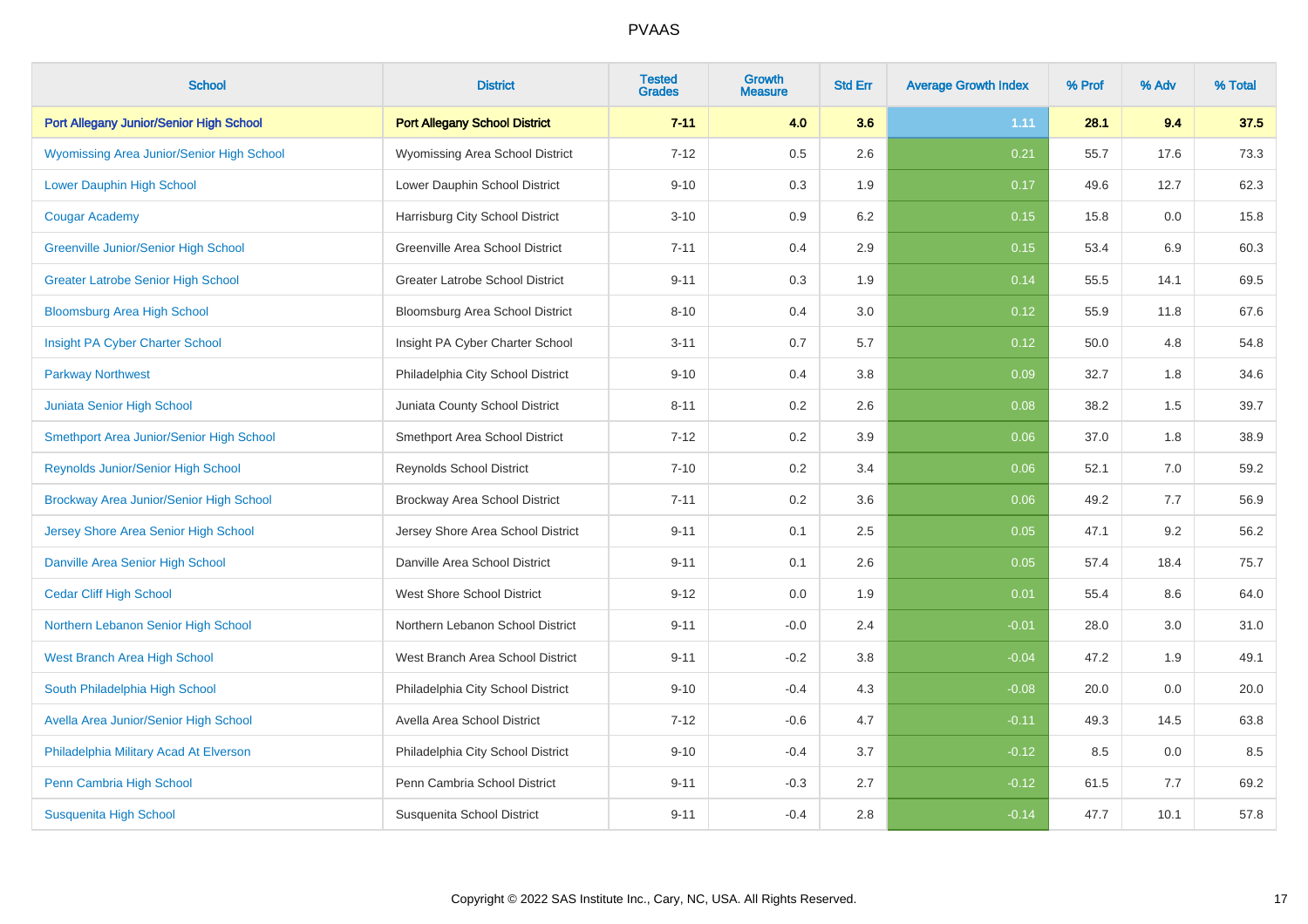| <b>School</b>                                      | <b>District</b>                                       | <b>Tested</b><br><b>Grades</b> | Growth<br><b>Measure</b> | <b>Std Err</b> | <b>Average Growth Index</b> | % Prof | % Adv | % Total |
|----------------------------------------------------|-------------------------------------------------------|--------------------------------|--------------------------|----------------|-----------------------------|--------|-------|---------|
| Port Allegany Junior/Senior High School            | <b>Port Allegany School District</b>                  | $7 - 11$                       | 4.0                      | 3.6            | 1.11                        | 28.1   | 9.4   | 37.5    |
| <b>Hempfield Senior High School</b>                | <b>Hempfield School District</b>                      | $9 - 11$                       | $-0.2$                   | 1.4            | $-0.15$                     | 58.2   | 9.9   | 68.2    |
| Kutztown Area Senior High School                   | Kutztown Area School District                         | $9 - 12$                       | $-0.5$                   | 3.2            | $-0.15$                     | 55.4   | 13.3  | 68.7    |
| Philadelphia Electrical & Tech Charter High School | Philadelphia Electrical & Tech<br>Charter High School | $10 - 10$                      | $-0.5$                   | 2.9            | $-0.15$                     | 8.8    | 0.0   | 8.8     |
| <b>Achievement House Charter School</b>            | Achievement House Charter School                      | $7 - 11$                       | $-0.7$                   | 4.0            | $-0.17$                     | 32.5   | 2.6   | 35.1    |
| <b>Westinghouse Arts Academy Charter School</b>    | Westinghouse Arts Academy<br>Charter School           | $9 - 10$                       | $-0.7$                   | 3.6            | $-0.19$                     | 59.2   | 8.4   | 67.6    |
| Valley Junior/Senior High School                   | New Kensington-Arnold School<br><b>District</b>       | $7 - 11$                       | $-0.8$                   | 3.8            | $-0.22$                     | 40.7   | 3.7   | 44.4    |
| <b>Mcconnellsburg High School</b>                  | Central Fulton School District                        | $9 - 11$                       | $-0.8$                   | 3.5            | $-0.23$                     | 51.4   | 8.6   | 60.0    |
| <b>Blue Ridge High School</b>                      | <b>Blue Ridge School District</b>                     | $9 - 11$                       | $-0.8$                   | 3.6            | $-0.23$                     | 44.6   | 3.1   | 47.7    |
| Otto-Eldred Junior/Senior High School              | <b>Otto-Eldred School District</b>                    | $7 - 11$                       | $-1.0$                   | 4.2            | $-0.23$                     | 56.2   | 6.2   | 62.5    |
| <b>Mercer Area Senior High School</b>              | Mercer Area School District                           | $8 - 11$                       | $-0.8$                   | 3.3            | $-0.23$                     | 56.8   | 8.1   | 64.9    |
| Millville Area Junior/Senior High School           | Millville Area School District                        | $7 - 12$                       | $-1.1$                   | 4.7            | $-0.24$                     | 51.4   | 5.4   | 56.8    |
| <b>Oley Valley Senior High School</b>              | Oley Valley School District                           | $9 - 11$                       | $-0.8$                   | 2.7            | $-0.29$                     | 43.1   | 12.9  | 56.0    |
| <b>Crestwood Secondary Campus</b>                  | <b>Crestwood School District</b>                      | $7 - 11$                       | $-0.7$                   | 2.3            | $-0.31$                     | 57.4   | 17.0  | 74.4    |
| Southern Lehigh Senior High School                 | Southern Lehigh School District                       | $9 - 11$                       | $-0.7$                   | 2.3            | $-0.31$                     | 66.1   | 11.9  | 78.0    |
| Panther Valley Junior/Senior High School           | Panther Valley School District                        | $7 - 12$                       | $-1.0$                   | 3.3            | $-0.31$                     | 47.9   | 4.3   | 52.1    |
| Mount Carmel Area High School                      | Mount Carmel Area School District                     | $6 - 11$                       | $-1.0$                   | 3.1            | $-0.32$                     | 45.3   | 2.1   | 47.4    |
| Hope For Hyndman Charter School                    | Hope For Hyndman Charter School                       | $3 - 11$                       | $-2.0$                   | 6.1            | $-0.32$                     | 33.3   | 0.0   | 33.3    |
| <b>Bellefonte Area High School</b>                 | Bellefonte Area School District                       | $9 - 11$                       | $-0.7$                   | 2.2            | $-0.33$                     | 47.6   | 10.6  | 58.2    |
| Lakeview Middle-High School                        | Lakeview School District                              | $6 - 11$                       | $-1.2$                   | 3.7            | $-0.33$                     | 60.3   | 3.2   | 63.5    |
| <b>Girard High School</b>                          | <b>Girard School District</b>                         | $9 - 11$                       | $-0.9$                   | 2.7            | $-0.33$                     | 53.9   | 15.6  | 69.6    |
| <b>Glendale Junior/Senior High School</b>          | <b>Glendale School District</b>                       | $7 - 10$                       | $-1.3$                   | 3.7            | $-0.34$                     | 50.0   | 5.4   | 55.4    |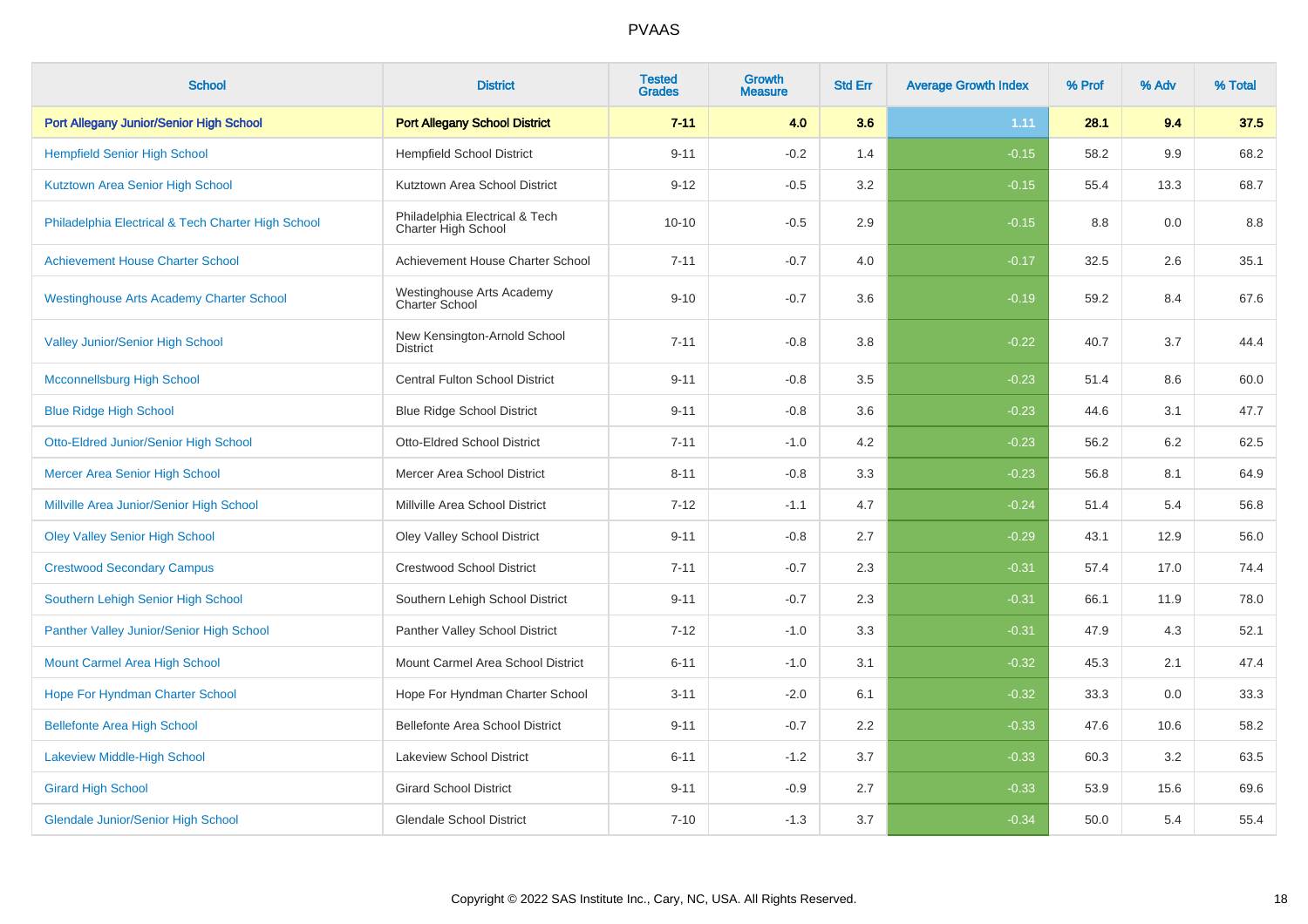| <b>School</b>                                      | <b>District</b>                                            | <b>Tested</b><br><b>Grades</b> | <b>Growth</b><br><b>Measure</b> | <b>Std Err</b> | <b>Average Growth Index</b> | % Prof | % Adv | % Total |
|----------------------------------------------------|------------------------------------------------------------|--------------------------------|---------------------------------|----------------|-----------------------------|--------|-------|---------|
| Port Allegany Junior/Senior High School            | <b>Port Allegany School District</b>                       | $7 - 11$                       | 4.0                             | 3.6            | 1.11                        | 28.1   | 9.4   | 37.5    |
| <b>Cornell High School</b>                         | <b>Cornell School District</b>                             | $7 - 11$                       | $-2.0$                          | 5.0            | $-0.39$                     | 33.8   | 1.5   | 35.4    |
| James Buchanan High School                         | <b>Tuscarora School District</b>                           | $9 - 11$                       | $-1.0$                          | 2.3            | $-0.43$                     | 45.1   | 8.1   | 53.2    |
| Penn Manor High School                             | Penn Manor School District                                 | $7 - 11$                       | $-0.8$                          | 1.6            | $-0.47$                     | 51.9   | 12.6  | 64.5    |
| Center For Student Lrng Charter School Pennsbury   | Center For Student Learning Charter<br>School At Pennsbury | $6 - 12$                       | $-2.9$                          | 6.1            | $-0.47$                     | 42.9   | 0.0   | 42.9    |
| Albert Gallatin Area Senior High School            | Albert Gallatin Area School District                       | $8 - 11$                       | $-1.1$                          | 2.4            | $-0.47$                     | 54.5   | 10.0  | 64.6    |
| <b>Sharpsville Area Senior High School</b>         | Sharpsville Area School District                           | $7 - 11$                       | $-1.7$                          | 3.5            | $-0.48$                     | 55.2   | 13.4  | 68.7    |
| <b>Cowanesque Valley Junior/Senior High School</b> | Northern Tioga School District                             | $7 - 12$                       | $-2.1$                          | 4.4            | $-0.48$                     | 56.3   | 1.2   | 57.5    |
| <b>Bellwood-Antis High School</b>                  | <b>Bellwood-Antis School District</b>                      | $9 - 10$                       | $-1.6$                          | 3.2            | $-0.50$                     | 55.1   | 10.1  | 65.2    |
| Pittsburgh Allderdice High School                  | Pittsburgh School District                                 | $9 - 10$                       | $-1.0$                          | 2.0            | $-0.51$                     | 44.4   | 13.9  | 58.3    |
| <b>Palmerton Area High School</b>                  | Palmerton Area School District                             | $9 - 11$                       | $-1.6$                          | 3.0            | $-0.52$                     | 57.4   | 5.0   | 62.4    |
| North Schuylkill Junior/Senior High School         | North Schuylkill School District                           | $7 - 11$                       | $-1.4$                          | 2.4            | $-0.58$                     | 41.8   | 5.1   | 46.8    |
| South Side High School                             | South Side Area School District                            | $9 - 11$                       | $-2.0$                          | 3.3            | $-0.59$                     | 50.0   | 6.8   | 56.8    |
| <b>Cochranton Junior/Senior High School</b>        | <b>Crawford Central School District</b>                    | $7 - 11$                       | $-2.3$                          | 3.8            | $-0.62$                     | 47.9   | 18.3  | 66.2    |
| <b>New Oxford Senior High School</b>               | Conewago Valley School District                            | $7 - 12$                       | $-1.2$                          | 2.0            | $-0.62$                     | 51.7   | 9.6   | 61.3    |
| <b>Shaler Area High School</b>                     | <b>Shaler Area School District</b>                         | $9 - 11$                       | $-1.2$                          | 1.9            | $-0.63$                     | 49.1   | 9.6   | 58.7    |
| <b>Wyoming Area Sec Center</b>                     | Wyoming Area School District                               | $7 - 10$                       | $-1.7$                          | 2.6            | $-0.64$                     | 53.8   | 10.8  | 64.6    |
| <b>Bangor Area High School</b>                     | Bangor Area School District                                | $9 - 12$                       | $-1.3$                          | 2.0            | $-0.66$                     | 44.3   | 4.7   | 49.0    |
| Maplewood Junior/Senior High School                | <b>Penncrest School District</b>                           | $7 - 11$                       | $-2.4$                          | 3.6            | $-0.66$                     | 46.3   | 5.2   | 51.5    |
| Clarion-Limestone Area Junior/Senior High School   | Clarion-Limestone Area School<br><b>District</b>           | $7 - 12$                       | $-2.8$                          | 4.1            | $-0.67$                     | 56.8   | 6.8   | 63.6    |
| <b>Waynesburg Central High School</b>              | <b>Central Greene School District</b>                      | $9 - 11$                       | $-1.9$                          | 2.8            | $-0.67$                     | 54.2   | 2.8   | 57.0    |
| Elizabethtown Area Senior High School              | Elizabethtown Area School District                         | $9 - 12$                       | $-1.2$                          | 1.8            | $-0.67$                     | 50.0   | 11.2  | 61.2    |
| Sayre William L Middle School                      | Philadelphia City School District                          | $9 - 12$                       | $-2.8$                          | 4.2            | $-0.67$                     | 8.2    | 0.0   | $8.2\,$ |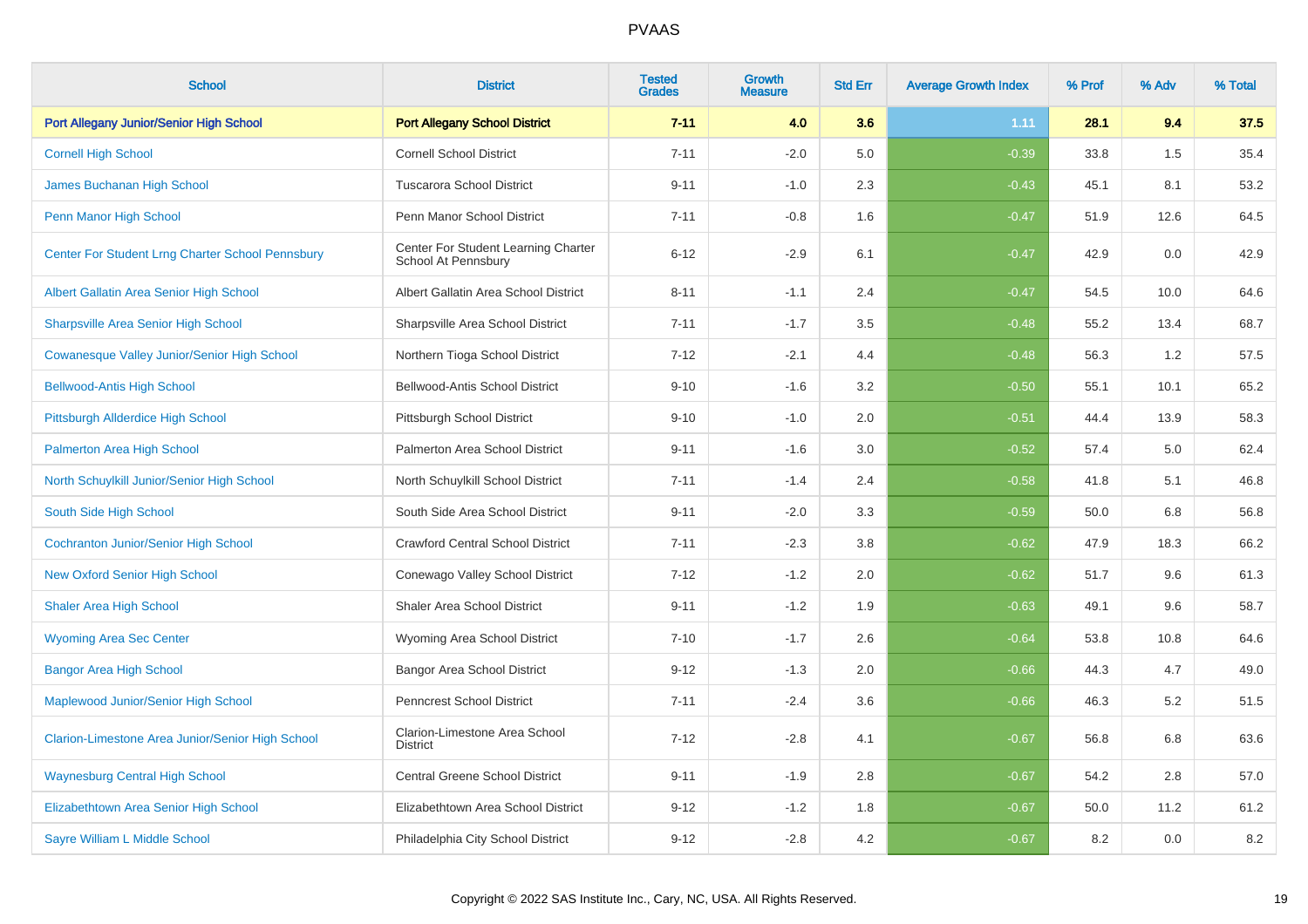| <b>School</b>                                           | <b>District</b>                                         | <b>Tested</b><br><b>Grades</b> | <b>Growth</b><br><b>Measure</b> | <b>Std Err</b> | <b>Average Growth Index</b> | % Prof | % Adv | % Total |
|---------------------------------------------------------|---------------------------------------------------------|--------------------------------|---------------------------------|----------------|-----------------------------|--------|-------|---------|
| Port Allegany Junior/Senior High School                 | <b>Port Allegany School District</b>                    | $7 - 11$                       | 4.0                             | 3.6            | 1.11                        | 28.1   | 9.4   | 37.5    |
| <b>Mid Valley Secondary Center</b>                      | Mid Valley School District                              | $7 - 10$                       | $-2.0$                          | 2.9            | $-0.69$                     | 45.1   | 7.8   | 52.9    |
| Canon-Mcmillan Senior High School                       | Canon-Mcmillan School District                          | $9 - 11$                       | $-1.1$                          | 1.6            | $-0.69$                     | 58.7   | 15.9  | 74.6    |
| <b>Burgettstown Middle/High School</b>                  | <b>Burgettstown Area School District</b>                | $6 - 11$                       | $-2.5$                          | 3.4            | $-0.73$                     | 50.0   | 1.4   | 51.4    |
| <b>Fannett-Metal Senior High School</b>                 | Fannett-Metal School District                           | $9 - 11$                       | $-3.8$                          | 5.1            | $-0.73$                     | 38.7   | 8.1   | 46.8    |
| Susquehanna Community Junior/Senior High School         | Susquehanna Community School<br>District                | $7 - 11$                       | $-3.1$                          | 4.2            | $-0.74$                     | 49.4   | 6.9   | 56.3    |
| North Pocono High School                                | North Pocono School District                            | $9 - 11$                       | $-2.6$                          | 3.4            | $-0.76$                     | 52.0   | 16.4  | 68.5    |
| King Martin Luther High School                          | Philadelphia City School District                       | $9 - 10$                       | $-3.6$                          | 4.7            | $-0.76$                     | 13.3   | 0.0   | 13.3    |
| <b>Manheim Township High School</b>                     | Manheim Township School District                        | $8 - 12$                       | $-1.2$                          | 1.6            | $-0.77$                     | 53.2   | 15.5  | 68.7    |
| <b>Gillingham Charter School</b>                        | Gillingham Charter School                               | $3 - 11$                       | $-4.4$                          | 5.6            | $-0.77$                     | 20.8   | 8.3   | 29.2    |
| <b>Turkeyfoot Valley Area Junior/Senior High School</b> | <b>Turkeyfoot Valley Area School</b><br><b>District</b> | $7 - 12$                       | $-4.6$                          | 5.6            | $-0.83$                     | 22.0   | 5.1   | 27.1    |
| <b>Cheltenham High School</b>                           | <b>Cheltenham School District</b>                       | $9 - 11$                       | $-1.7$                          | 2.0            | $-0.84$                     | 46.1   | 10.0  | 56.1    |
| Huntingdon Area Senior High School                      | Huntingdon Area School District                         | $9 - 11$                       | $-2.4$                          | 2.7            | $-0.86$                     | 36.8   | 10.3  | 47.0    |
| Conemaugh Valley Junior/Senior High School              | Conemaugh Valley School District                        | $7 - 12$                       | $-3.5$                          | 4.1            | $-0.86$                     | 48.2   | 5.6   | 53.7    |
| Lehighton Area High School                              | Lehighton Area School District                          | $9 - 11$                       | $-2.0$                          | 2.3            | $-0.87$                     | 51.1   | 5.6   | 56.7    |
| Mt Lebanon Senior High School                           | Mt Lebanon School District                              | $8 - 11$                       | $-1.3$                          | 1.5            | $-0.87$                     | 61.9   | 24.0  | 85.9    |
| Northeast Bradford Junior/Senior High School            | Northeast Bradford School District                      | $7 - 10$                       | $-3.5$                          | 4.0            | $-0.87$                     | 33.9   | 3.4   | 37.3    |
| West Forest Junior/Senior High School                   | <b>Forest Area School District</b>                      | $7 - 11$                       | $-5.5$                          | 6.2            | $-0.88$                     | 22.2   | 3.7   | 25.9    |
| <b>Shenango High School</b>                             | Shenango Area School District                           | $7 - 11$                       | $-2.9$                          | 3.3            | $-0.88$                     | 50.6   | 13.9  | 64.6    |
| <b>Bald Eagle Area Junior/Senior High School</b>        | <b>Bald Eagle Area School District</b>                  | $6 - 11$                       | $-2.4$                          | 2.7            | $-0.88$                     | 48.4   | 9.4   | 57.7    |
| Bartram John - Main                                     | Philadelphia City School District                       | $8 - 11$                       | $-2.9$                          | 3.3            | $-0.89$                     | 5.0    | 0.0   | 5.0     |
| <b>G A R Middle School</b>                              | Wilkes-Barre Area School District                       | $7 - 11$                       | $-5.1$                          | 5.5            | $-0.92$                     | 25.9   | 0.0   | 25.9    |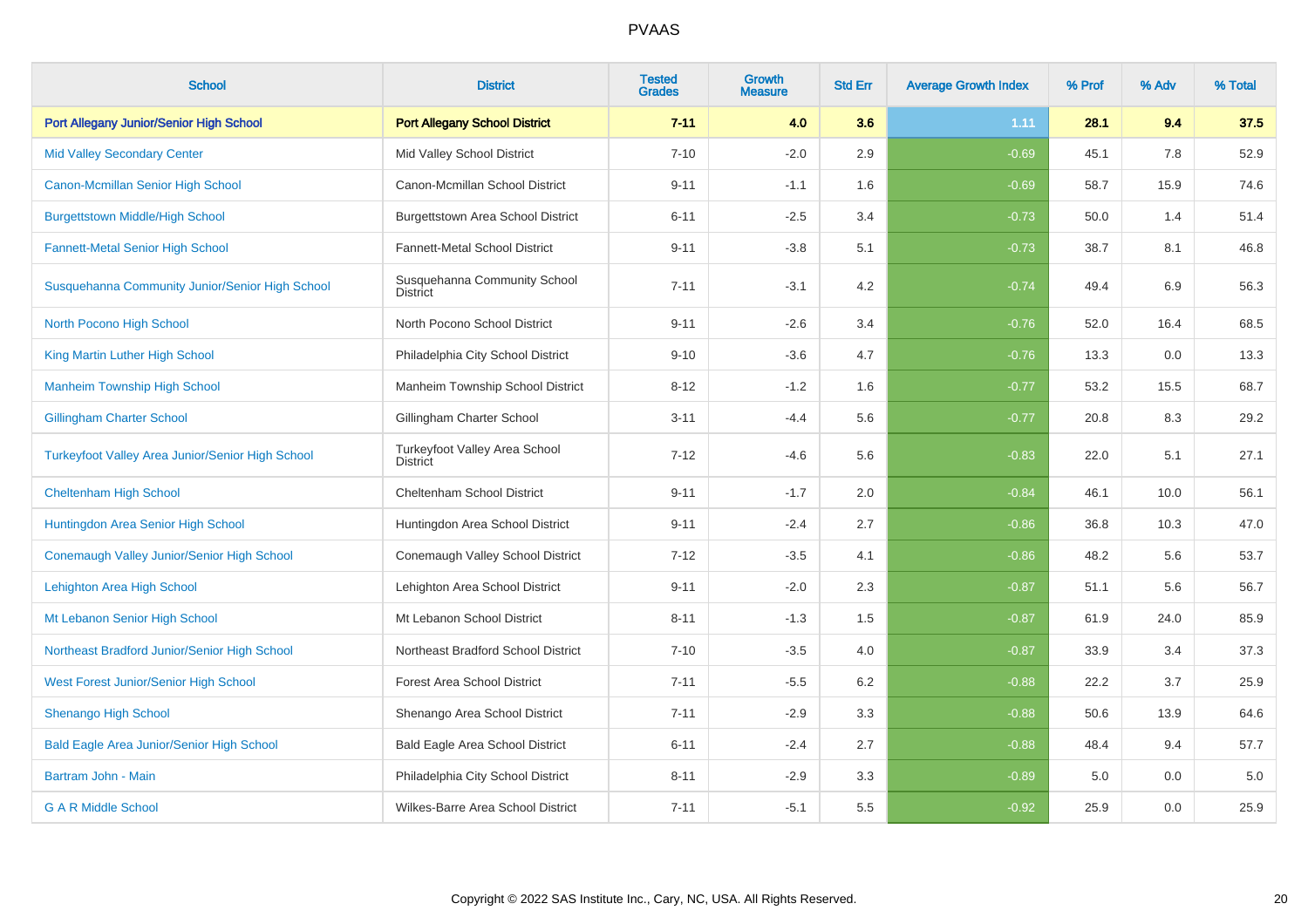| <b>School</b>                                     | <b>District</b>                                   | <b>Tested</b><br><b>Grades</b> | Growth<br><b>Measure</b> | <b>Std Err</b> | <b>Average Growth Index</b> | % Prof | % Adv | % Total |
|---------------------------------------------------|---------------------------------------------------|--------------------------------|--------------------------|----------------|-----------------------------|--------|-------|---------|
| Port Allegany Junior/Senior High School           | <b>Port Allegany School District</b>              | $7 - 11$                       | 4.0                      | 3.6            | 1.11                        | 28.1   | 9.4   | 37.5    |
| Imhotep Institute Charter High School             | Imhotep Institute Charter High<br>School          | $9 - 11$                       | $-5.3$                   | 5.8            | $-0.92$                     | 25.0   | 0.0   | 25.0    |
| <b>Central Bucks High School - West</b>           | <b>Central Bucks School District</b>              | $10 - 11$                      | $-1.4$                   | 1.5            | $-0.93$                     | 63.9   | 16.1  | 80.0    |
| Austin Area Junior/Senior High School             | Austin Area School District                       | $7 - 11$                       | $-6.0$                   | 6.4            | $-0.93$                     | 33.3   | 5.6   | 38.9    |
| <b>Sullivan County Junior/Senior High School</b>  | <b>Sullivan County School District</b>            | $7 - 10$                       | $-4.3$                   | 4.4            | $-0.97$                     | 66.7   | 2.6   | 69.2    |
| <b>Roxborough High School</b>                     | Philadelphia City School District                 | $9 - 10$                       | $-3.1$                   | 3.2            | $-0.97$                     | 14.1   | 2.2   | 16.3    |
| Elmer L Meyers Junior/Senior High School          | Wilkes-Barre Area School District                 | $7 - 11$                       | $-4.7$                   | 4.8            | $-0.98$                     | 33.3   | 3.0   | 36.4    |
| Phoenixville Area High School                     | Phoenixville Area School District                 | $9 - 11$                       | $-2.0$                   | 2.1            | $-0.98$                     | 59.9   | 10.6  | 70.5    |
| <b>Overbrook High School</b>                      | Philadelphia City School District                 | $9 - 11$                       | $-4.4$                   | 4.4            | $-0.99$                     | 8.7    | 0.0   | 8.7     |
| Charleroi Area High School                        | Charleroi School District                         | $8 - 11$                       | $-2.9$                   | 3.0            | $-0.99$                     | 55.7   | 7.4   | 63.1    |
| <b>Chartiers Valley High School</b>               | <b>Chartiers Valley School District</b>           | $9 - 11$                       | $-2.0$                   | 2.0            | $-1.00$                     | 54.7   | 8.4   | 63.1    |
| Columbia High School                              | Columbia Borough School District                  | $8 - 12$                       | $-3.6$                   | 3.5            | $-1.02$                     | 29.5   | 1.9   | 31.4    |
| <b>Montour High School</b>                        | <b>Montour School District</b>                    | $9 - 11$                       | $-2.1$                   | 2.1            | $-1.03$                     | 61.4   | 15.1  | 76.5    |
| <b>Lebanon Senior High School</b>                 | Lebanon School District                           | $9 - 11$                       | $-2.0$                   | 1.9            | $-1.06$                     | 24.4   | 2.6   | 27.0    |
| <b>Wyoming Valley West Senior High School</b>     | Wyoming Valley West School<br><b>District</b>     | $9 - 11$                       | $-2.6$                   | 2.4            | $-1.08$                     | 49.4   | 3.0   | 52.4    |
| Rocky Grove Junior/Senior High School             | Valley Grove School District                      | $7 - 10$                       | $-4.1$                   | 3.7            | $-1.11$                     | 51.2   | 6.1   | 57.3    |
| West Greene Junior/Senior High School             | West Greene School District                       | $7 - 11$                       | $-4.9$                   | 4.3            | $-1.12$                     | 36.6   | 7.3   | 43.9    |
| <b>Lewisburg High School</b>                      | Lewisburg Area School District                    | $9 - 11$                       | $-2.9$                   | 2.6            | $-1.13$                     | 57.0   | 18.5  | 75.6    |
| North Hills Senior High School                    | North Hills School District                       | $9 - 11$                       | $-2.1$                   | 1.8            | $-1.14$                     | 59.1   | 14.1  | 73.2    |
| <b>Quaker Valley High School</b>                  | Quaker Valley School District                     | $9 - 11$                       | $-3.1$                   | 2.6            | $-1.19$                     | 55.2   | 13.2  | 68.4    |
| Conemaugh Township Area Middle/Senior High School | Conemaugh Township Area School<br><b>District</b> | $6 - 12$                       | $-4.0$                   | 3.4            | $-1.19$                     | 53.8   | 17.6  | 71.4    |
| Juniata Valley Junior/Senior High School          | Juniata Valley School District                    | $6 - 11$                       | $-4.3$                   | 3.5            | $-1.21$                     | 44.4   | 3.5   | 47.8    |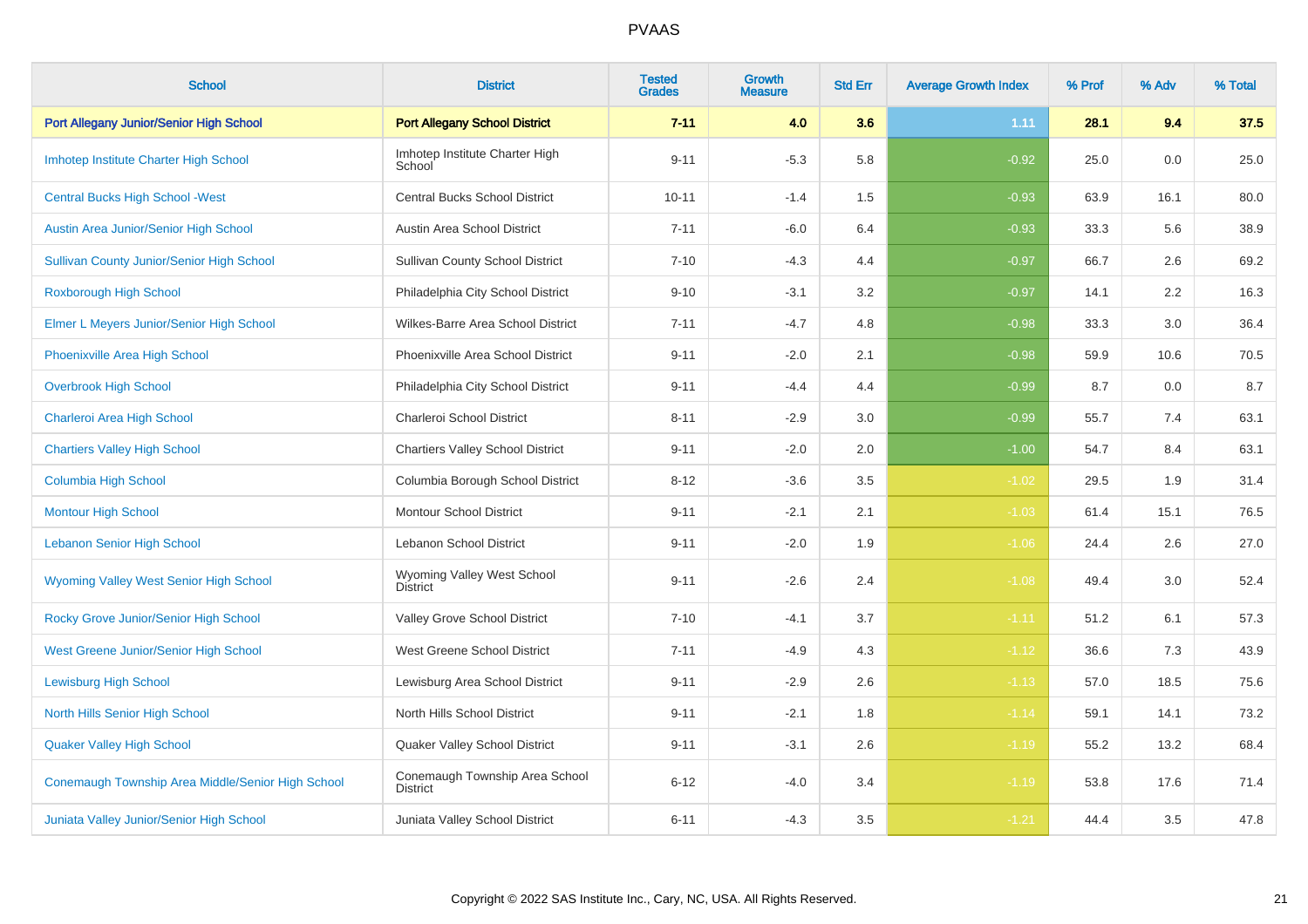| <b>School</b>                                  | <b>District</b>                                 | <b>Tested</b><br><b>Grades</b> | <b>Growth</b><br><b>Measure</b> | <b>Std Err</b> | <b>Average Growth Index</b> | % Prof | % Adv | % Total |
|------------------------------------------------|-------------------------------------------------|--------------------------------|---------------------------------|----------------|-----------------------------|--------|-------|---------|
| Port Allegany Junior/Senior High School        | <b>Port Allegany School District</b>            | $7 - 11$                       | 4.0                             | 3.6            | 1.11                        | 28.1   | 9.4   | 37.5    |
| Riverside Junior/Senior High School            | <b>Riverside School District</b>                | $7 - 11$                       | $-3.6$                          | 2.9            | $-1.22$                     | 43.0   | 9.0   | 52.0    |
| Antietam Middle/High School                    | <b>Antietam School District</b>                 | $7 - 10$                       | $-4.7$                          | 3.8            | $-1.23$                     | 36.4   | 5.4   | 41.8    |
| Seneca Valley High School                      | Seneca Valley School District                   | $7 - 11$                       | $-1.7$                          | 1.4            | $-1.23$                     | 57.2   | 11.4  | 68.6    |
| Oil City Senior High School                    | Oil City Area School District                   | $9 - 11$                       | $-3.3$                          | 2.6            | $-1.24$                     | 44.4   | 5.8   | 50.2    |
| Jeannette High School                          | Jeannette City School District                  | $7 - 11$                       | $-4.8$                          | 3.8            | $-1.24$                     | 46.7   | 7.5   | 54.2    |
| <b>Dallas Senior High School</b>               | <b>Dallas School District</b>                   | $9 - 11$                       | $-2.9$                          | 2.2            | $-1.28$                     | 54.9   | 7.6   | 62.4    |
| <b>Riverview Junior/Senior High School</b>     | <b>Riverview School District</b>                | $7 - 11$                       | $-4.8$                          | 3.8            | $-1.28$                     | 57.9   | 15.8  | 73.7    |
| Kane Area High School                          | Kane Area School District                       | $9 - 10$                       | $-4.1$                          | 3.1            | $-1.29$                     | 39.5   | 9.9   | 49.4    |
| North Penn-Mansfield Junior/Senior High School | Southern Tioga School District                  | $7 - 10$                       | $-4.3$                          | 3.4            | $-1.29$                     | 53.2   | 7.2   | 60.4    |
| <b>Chestnut Ridge Senior High School</b>       | Chestnut Ridge School District                  | $8 - 12$                       | $-3.8$                          | 2.9            | $-1.29$                     | 46.6   | 5.8   | 52.4    |
| Beaver Falls Area Senior High School           | Big Beaver Falls Area School District           | $9 - 11$                       | $-4.3$                          | 3.3            | $-1.30$                     | 34.1   | 3.5   | 37.6    |
| Apollo-Ridge High School                       | Apollo-Ridge School District                    | $9 - 12$                       | $-5.0$                          | 3.7            | $-1.32$                     | 50.0   | 10.0  | 60.0    |
| <b>Chichester Senior High School</b>           | <b>Chichester School District</b>               | $9 - 11$                       | $-3.1$                          | 2.3            | $-1.33$                     | 44.6   | 6.6   | 51.2    |
| Shade Junior/Senior High School                | Shade-Central City School District              | $7 - 11$                       | $-6.3$                          | 4.6            | $-1.36$                     | 27.8   | 0.0   | 27.8    |
| Elk Lake Junior/Senior High School             | <b>Elk Lake School District</b>                 | $7 - 11$                       | $-4.5$                          | 3.2            | $-1.37$                     | 46.2   | 3.3   | 49.4    |
| Troy Area Junior/Senior High School            | Troy Area School District                       | $7 - 10$                       | $-4.7$                          | 3.4            | $-1.38$                     | 43.2   | 5.7   | 48.9    |
| <b>Bristol High School</b>                     | <b>Bristol Borough School District</b>          | $9 - 12$                       | $-4.7$                          | 3.4            | $-1.39$                     | 39.7   | 1.3   | 41.0    |
| <b>Lincoln Junior/Senior High School</b>       | Ellwood City Area School District               | $7 - 11$                       | $-4.5$                          | 3.2            | $-1.39$                     | 54.1   | 14.1  | 68.2    |
| <b>Greater Johnstown Senior High School</b>    | Greater Johnstown School District               | $8 - 11$                       | $-3.6$                          | 2.6            | $-1.40$                     | 26.1   | 0.0   | 26.1    |
| East Stroudsburg Senior High School North      | East Stroudsburg Area School<br><b>District</b> | $9 - 11$                       | $-3.3$                          | 2.3            | $-1.41$                     | 41.8   | 7.9   | 49.7    |
| Ferndale Area Junior/Senior High School        | Ferndale Area School District                   | $7 - 10$                       | $-6.1$                          | 4.3            | $-1.42$                     | 40.0   | 0.0   | 40.0    |
| Cambria Heights Senior High School             | Cambria Heights School District                 | $9 - 10$                       | $-4.5$                          | 3.1            | $-1.44$                     | 51.0   | 6.0   | 57.0    |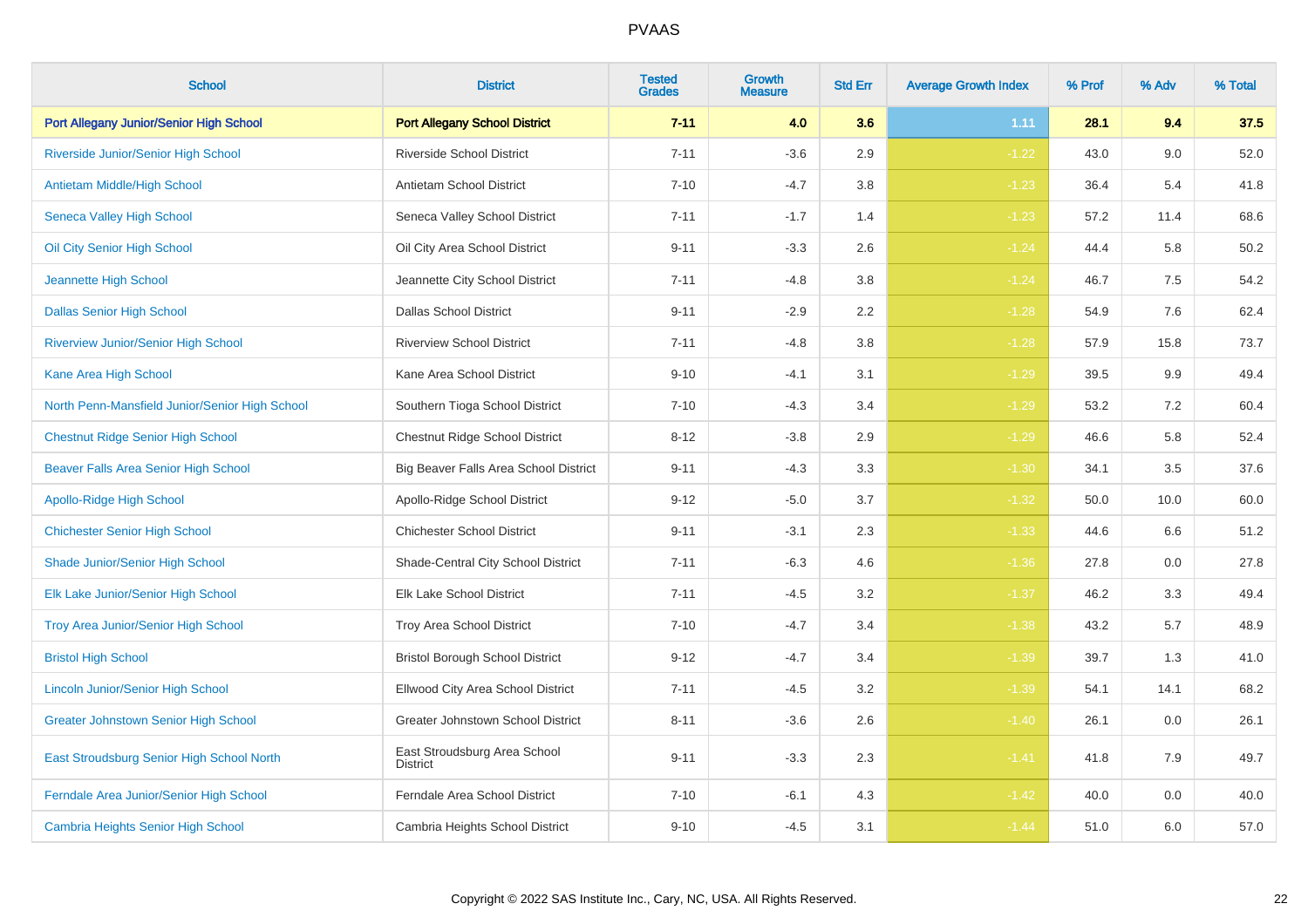| <b>School</b>                                                                   | <b>District</b>                                                             | <b>Tested</b><br><b>Grades</b> | Growth<br>Measure | <b>Std Err</b> | <b>Average Growth Index</b> | % Prof | % Adv | % Total |
|---------------------------------------------------------------------------------|-----------------------------------------------------------------------------|--------------------------------|-------------------|----------------|-----------------------------|--------|-------|---------|
| Port Allegany Junior/Senior High School                                         | <b>Port Allegany School District</b>                                        | $7 - 11$                       | 4.0               | 3.6            | 1.11                        | 28.1   | 9.4   | 37.5    |
| <b>Greencastle-Antrim Senior High School</b>                                    | Greencastle-Antrim School District                                          | $9 - 11$                       | $-3.3$            | 2.2            | $-1.51$                     | 62.4   | 9.9   | 72.3    |
| <b>Westmont Hilltop Junior/Senior High School</b>                               | Westmont Hilltop School District                                            | $7 - 11$                       | $-4.3$            | 2.8            | $-1.52$                     | 36.3   | 13.3  | 49.6    |
| Claysburg-Kimmel High School                                                    | Claysburg-Kimmel School District                                            | $7 - 11$                       | $-6.0$            | 4.0            | $-1.52$                     | 42.9   | 8.2   | 51.0    |
| <b>MaST Community Charter School</b>                                            | <b>MaST Community Charter School</b>                                        | $3 - 10$                       | $-4.1$            | 2.7            | $-1.52$                     | 44.0   | 9.5   | 53.4    |
| Preparatory Charter School Of Mathematics, Science,<br><b>Tech, And Careers</b> | Preparatory Charter School Of<br>Mathematics, Science, Tech, And<br>Careers | $9 - 10$                       | $-4.0$            | 2.5            | $-1.59$                     | 15.0   | 0.0   | 15.0    |
| <b>Carbon Career &amp; Technical Institute</b>                                  | Carbon Career & Technical Institute                                         | $9 - 11$                       | $-5.7$            | 3.6            | $-1.59$                     | 34.5   | 1.2   | 35.7    |
| Pittsburgh Carrick High School                                                  | Pittsburgh School District                                                  | $9 - 10$                       | $-4.8$            | 3.0            | $-1.60$                     | 22.3   | 3.2   | 25.5    |
| Fort Cherry Junior/Senior High School                                           | Fort Cherry School District                                                 | $7 - 10$                       | $-6.3$            | 3.8            | $-1.66$                     | 55.2   | 5.2   | 60.3    |
| <b>Shamokin Area High School</b>                                                | Shamokin Area School District                                               | $8 - 11$                       | $-8.0$            | 4.8            | $-1.66$                     | 38.1   | 3.2   | 41.3    |
| The U School: Innovative Lab                                                    | Philadelphia City School District                                           | $9 - 11$                       | $-7.1$            | 4.2            | $-1.67$                     | 2.2    | 0.0   | $2.2\,$ |
| <b>Tri-Valley Junior/Senior High School</b>                                     | <b>Tri-Valley School District</b>                                           | $7 - 10$                       | $-6.8$            | 4.1            | $-1.67$                     | 37.0   | 4.4   | 41.3    |
| Perseus House Charter School Of Excellence                                      | Perseus House Charter School Of<br>Excellence                               | $6 - 11$                       | $-5.2$            | 3.0            | $-1.72$                     | 16.5   | 0.0   | 16.5    |
| Saltsburg Middle/High School                                                    | <b>Blairsville-Saltsburg School District</b>                                | $6 - 11$                       | $-7.6$            | 4.3            | $-1.76$                     | 36.7   | 8.9   | 45.6    |
| <b>Fairfield Area High School</b>                                               | Fairfield Area School District                                              | $8 - 11$                       | $-6.0$            | 3.4            | $-1.76$                     | 57.9   | 4.0   | 61.8    |
| <b>Chester High School</b>                                                      | <b>Chester-Upland School District</b>                                       | $9 - 11$                       | $-8.2$            | 4.5            | $-1.84$                     | 2.4    | 0.0   | 2.4     |
| <b>Brentwood Senior High School</b>                                             | Brentwood Borough School District                                           | $9 - 11$                       | $-5.6$            | $3.0\,$        | $-1.84$                     | 52.0   | 6.1   | 58.2    |
| <b>Pittston Area Senior High School</b>                                         | Pittston Area School District                                               | $9 - 11$                       | $-10.3$           | 5.6            | $-1.85$                     | 38.1   | 9.5   | 47.6    |
| Old Forge Junior/Senior High School                                             | Old Forge School District                                                   | $7 - 12$                       | $-6.3$            | 3.4            | $-1.85$                     | 52.9   | 7.1   | 60.0    |
| East Pennsboro Area Senior High School                                          | East Pennsboro Area School District                                         | $9 - 11$                       | $-4.5$            | 2.4            | $-1.85$                     | 60.8   | 8.5   | 69.3    |
| <b>Twin Valley High School</b>                                                  | Twin Valley School District                                                 | $9 - 12$                       | $-4.0$            | 2.1            | $-1.86$                     | 49.6   | 7.1   | 56.8    |
| <b>Pottstown Senior High School</b>                                             | Pottstown School District                                                   | $9 - 12$                       | $-4.5$            | 2.4            | $-1.87$                     | 29.8   | 1.2   | 31.0    |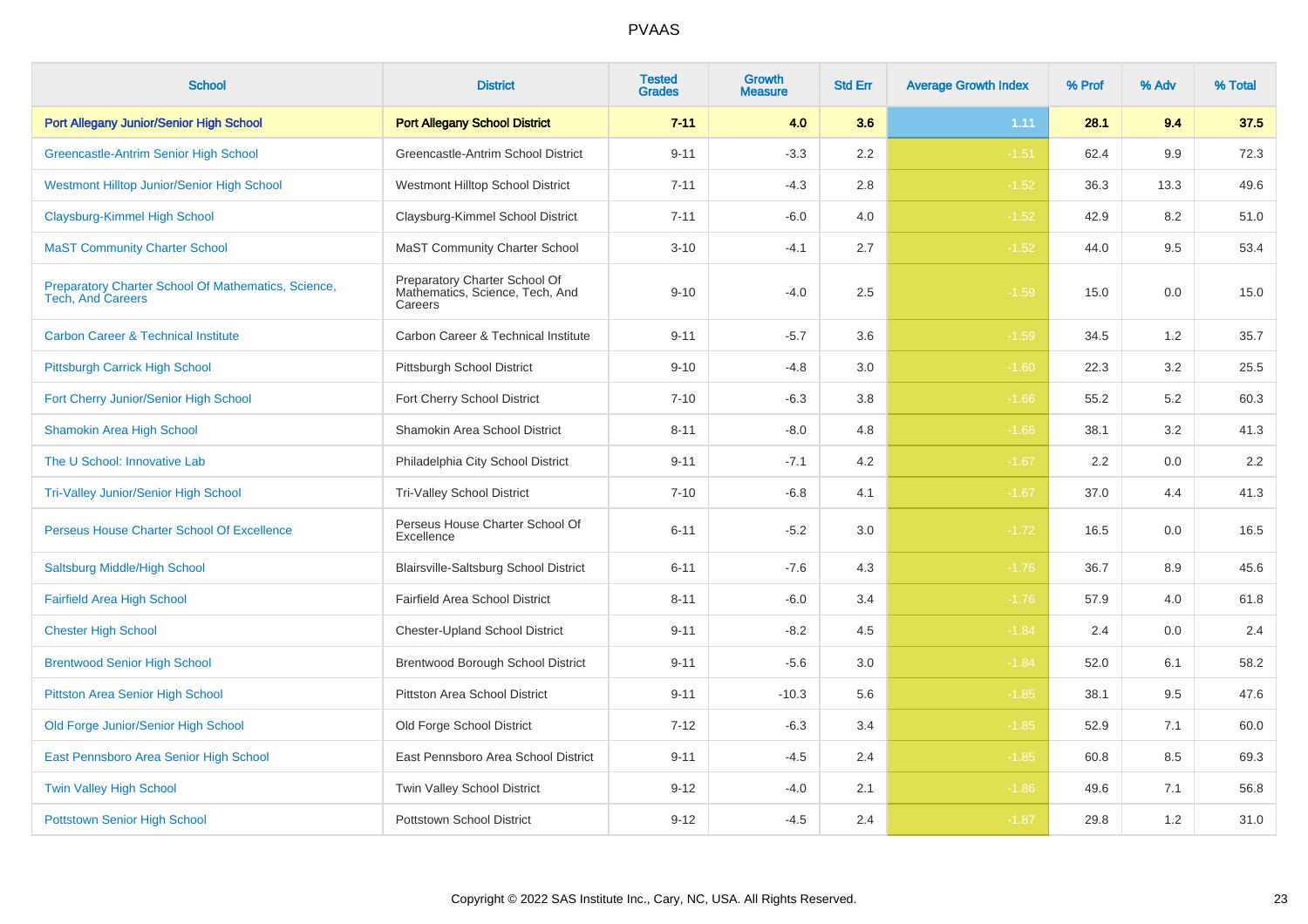| <b>School</b>                                     | <b>District</b>                                             | <b>Tested</b><br><b>Grades</b> | Growth<br><b>Measure</b> | <b>Std Err</b> | <b>Average Growth Index</b> | % Prof | % Adv | % Total |
|---------------------------------------------------|-------------------------------------------------------------|--------------------------------|--------------------------|----------------|-----------------------------|--------|-------|---------|
| Port Allegany Junior/Senior High School           | <b>Port Allegany School District</b>                        | $7 - 11$                       | 4.0                      | 3.6            | 1.11                        | 28.1   | 9.4   | 37.5    |
| <b>Canton Junior/Senior High School</b>           | <b>Canton Area School District</b>                          | $7 - 11$                       | $-6.0$                   | 3.2            | $-1.88$                     | 40.7   | 2.3   | 43.0    |
| Pequea Valley High School                         | Pequea Valley School District                               | $9 - 11$                       | $-6.1$                   | 3.2            | $-1.90$                     | 39.8   | 9.1   | 48.9    |
| <b>Washington High School</b>                     | Washington School District                                  | $9 - 11$                       | $-5.3$                   | 2.8            | $-1.92$                     | 30.1   | 2.4   | 32.5    |
| <b>Brownsville Area High School</b>               | <b>Brownsville Area School District</b>                     | $7 - 12$                       | $-7.6$                   | 3.9            | $-1.93$                     | 34.4   | 6.1   | 40.5    |
| Montrose Area Junior/Senior High School           | Montrose Area School District                               | $7 - 10$                       | $-5.9$                   | 3.0            | $-1.95$                     | 46.7   | 5.4   | 52.2    |
| Western Beaver County Junior/Senior High School   | Western Beaver County School<br><b>District</b>             | $6 - 11$                       | $-8.1$                   | 4.2            | $-1.95$                     | 56.5   | 6.5   | 63.0    |
| <b>Brandywine Heights High School</b>             | Brandywine Heights Area School<br><b>District</b>           | $9 - 11$                       | $-5.3$                   | 2.7            | $-1.96$                     | 49.2   | 8.2   | 57.4    |
| Harrisburg High School - SciTech Cmp              | Harrisburg City School District                             | $9 - 11$                       | $-6.1$                   | 3.1            | $-1.97$                     | 32.2   | 1.1   | 33.3    |
| <b>Central Columbia Senior High School</b>        | Central Columbia School District                            | $9 - 12$                       | $-5.1$                   | 2.6            | $-1.97$                     | 53.7   | 14.8  | 68.5    |
| East Allegheny Junior/Senior High School          | East Allegheny School District                              | $7 - 11$                       | $-6.7$                   | 3.3            | $-1.99$                     | 31.9   | 9.7   | 41.7    |
| The New Academy Charter School                    | The New Academy Charter School                              | $8 - 11$                       | $-10.4$                  | 5.2            | $-2.00$                     | 0.0    | 0.0   | 0.0     |
| <b>Blairsville Senior High School</b>             | Blairsville-Saltsburg School District                       | $9 - 11$                       | $-7.7$                   | 3.8            | $-2.03$                     | 37.8   | 5.4   | 43.2    |
| Kiski Area High School                            | Kiski Area School District                                  | $8 - 11$                       | $-4.0$                   | 2.0            | $-2.03$                     | 57.4   | 10.4  | 67.8    |
| Greensburg-Salem High School                      | Greensburg Salem School District                            | $9 - 11$                       | $-4.8$                   | 2.3            | $-2.03$                     | 47.6   | 4.9   | 52.4    |
| Gettysburg Area High School                       | Gettysburg Area School District                             | $9 - 11$                       | $-4.3$                   | 2.1            | $-2.05$                     | 45.3   | 14.0  | 59.3    |
| <b>Bermudian Springs High School</b>              | Bermudian Springs School District                           | $9 - 11$                       | $-5.9$                   | 2.8            | $-2.06$                     | 56.4   | 6.8   | 63.2    |
| <b>Executive Education Academy Charter School</b> | <b>Executive Education Academy</b><br><b>Charter School</b> | $3 - 10$                       | $-6.5$                   | 3.1            | $-2.08$                     | 23.7   | 2.2   | 25.8    |
| Mount Pleasant Area High School                   | Mount Pleasant Area School District                         | $9 - 11$                       | $-5.4$                   | 2.6            | $-2.09$                     | 52.6   | 0.0   | 52.6    |
| Somerset Area Jr-Sr High School                   | Somerset Area School District                               | $6 - 11$                       | $-4.8$                   | 2.3            | $-2.09$                     | 44.4   | 14.9  | 59.3    |
| <b>Forest City Regional High School</b>           | Forest City Regional School District                        | $7 - 12$                       | $-6.4$                   | 3.0            | $-2.10$                     | 44.1   | 0.0   | 44.1    |
| Upper Dauphin Area High School                    | Upper Dauphin Area School District                          | $9 - 11$                       | $-6.7$                   | 3.2            | $-2.11$                     | 37.4   | 4.8   | 42.2    |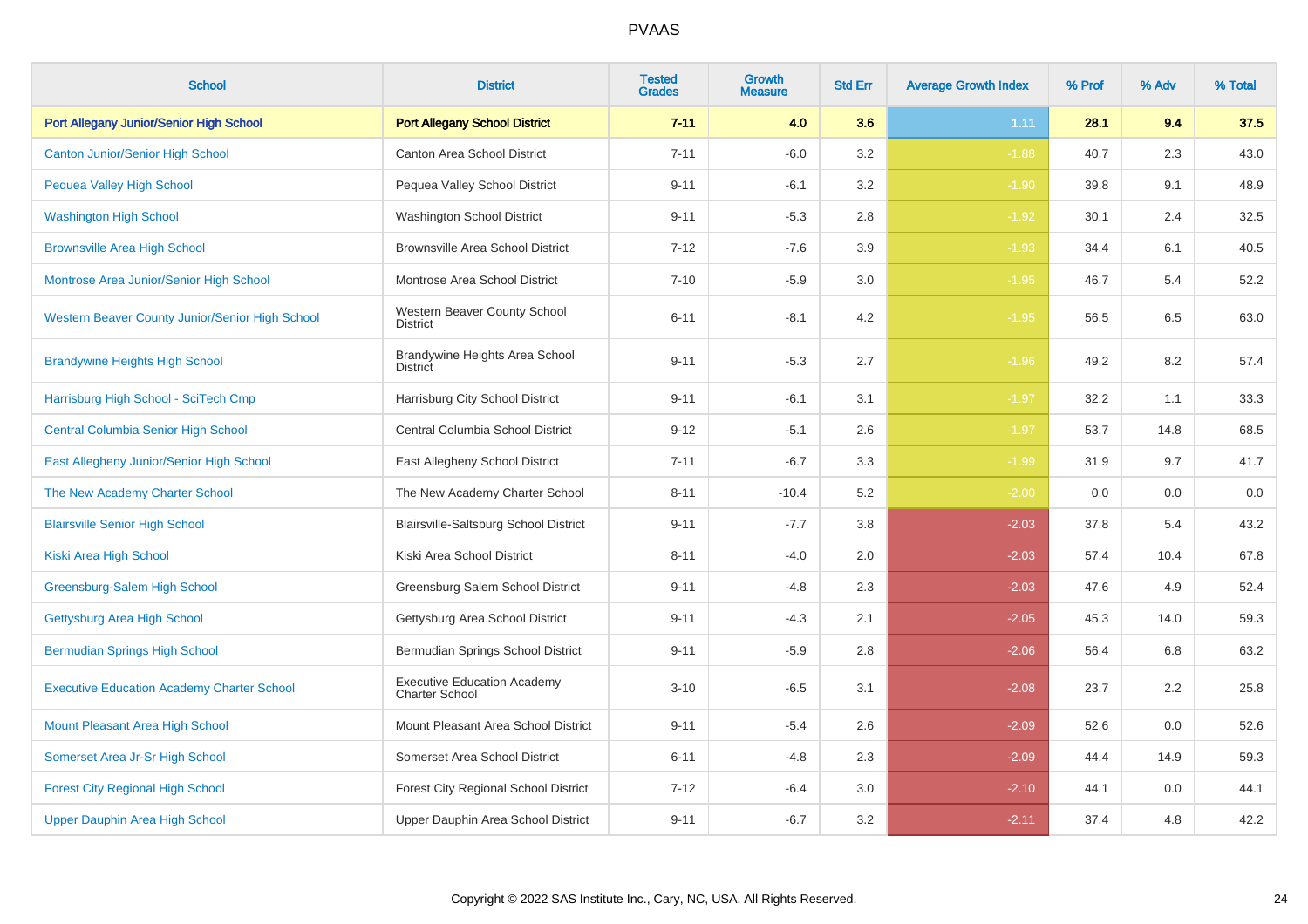| <b>School</b>                                       | <b>District</b>                                | <b>Tested</b><br><b>Grades</b> | <b>Growth</b><br><b>Measure</b> | <b>Std Err</b> | <b>Average Growth Index</b> | % Prof | % Adv | % Total |
|-----------------------------------------------------|------------------------------------------------|--------------------------------|---------------------------------|----------------|-----------------------------|--------|-------|---------|
| Port Allegany Junior/Senior High School             | <b>Port Allegany School District</b>           | $7 - 11$                       | 4.0                             | 3.6            | 1.11                        | 28.1   | 9.4   | 37.5    |
| <b>Mount Union Area Senior High School</b>          | Mount Union Area School District               | $9 - 10$                       | $-6.5$                          | 3.1            | $-2.11$                     | 32.2   | 3.4   | 35.6    |
| Corry Area High School                              | Corry Area School District                     | $9 - 11$                       | $-5.6$                          | 2.6            | $-2.12$                     | 38.1   | 6.0   | 44.1    |
| California Area Senior High School                  | California Area School District                | $9 - 10$                       | $-7.7$                          | 3.6            | $-2.12$                     | 42.6   | 9.8   | 52.5    |
| Moshannon Valley Junior/Senior High School          | Moshannon Valley School District               | $7 - 10$                       | $-7.4$                          | 3.4            | $-2.14$                     | 48.5   | 0.0   | 48.5    |
| Karns City High School                              | Karns City Area School District                | $7 - 11$                       | $-6.3$                          | 2.9            | $-2.15$                     | 53.1   | 8.3   | 61.5    |
| Philadelphia Learning Academy - South               | Philadelphia City School District              | $9 - 11$                       | $-13.8$                         | 6.4            | $-2.15$                     | 0.0    | 0.0   | $0.0\,$ |
| <b>Academy at Westinghouse</b>                      | Pittsburgh School District                     | $5 - 11$                       | $-8.8$                          | 4.0            | $-2.18$                     | 9.4    | 1.0   | 10.4    |
| <b>Keystone Education Center Charter School</b>     | Keystone Education Center Charter<br>School    | $3 - 12$                       | $-12.9$                         | 5.9            | $-2.19$                     | 28.0   | 0.0   | 28.0    |
| Middletown Area High School                         | Middletown Area School District                | $9 - 11$                       | $-5.7$                          | 2.6            | $-2.20$                     | 46.4   | 5.3   | 51.7    |
| <b>York County School Of Technology</b>             | York Co School Of Technology                   | $9 - 12$                       | $-3.8$                          | 1.7            | $-2.22$                     | 39.1   | 5.6   | 44.7    |
| Roosevelt Campus of the Norristown Area High School | Norristown Area School District                | $9 - 12$                       | $-12.8$                         | 5.8            | $-2.22$                     | 6.4    | 0.0   | $6.4\,$ |
| West Philadelphia High School                       | Philadelphia City School District              | $9 - 11$                       | $-9.3$                          | 4.1            | $-2.24$                     | 6.0    | 0.0   | $6.0\,$ |
| Aliquippa Junior/Senior High School                 | Aliquippa School District                      | $7 - 11$                       | $-9.4$                          | 4.2            | $-2.25$                     | 11.0   | 0.0   | 11.0    |
| <b>Benton Area High School</b>                      | Benton Area School District                    | $9 - 10$                       | $-10.1$                         | 4.5            | $-2.25$                     | 43.2   | 5.4   | 48.6    |
| Pittsburgh Milliones 6-12                           | Pittsburgh School District                     | $6 - 11$                       | $-10.8$                         | 4.8            | $-2.25$                     | 9.7    | 0.0   | 9.7     |
| Williams Valley Junior/Senior High School           | Williams Valley School District                | $7 - 11$                       | $-7.8$                          | 3.4            | $-2.26$                     | 23.2   | 0.0   | 23.2    |
| <b>West Scranton High School</b>                    | <b>Scranton School District</b>                | $9 - 12$                       | $-6.5$                          | 2.9            | $-2.27$                     | 43.4   | 1.9   | 45.3    |
| <b>Muncy Junior/Senior High School</b>              | Muncy School District                          | $7 - 11$                       | $-8.4$                          | 3.7            | $-2.30$                     | 42.0   | 3.8   | 45.8    |
| West Middlesex Area Junior/Senior High School       | West Middlesex Area School District            | $7 - 10$                       | $-8.8$                          | 3.8            | $-2.31$                     | 34.9   | 2.8   | 37.6    |
| Susquehanna Township High School                    | Susquehanna Township School<br><b>District</b> | $9 - 12$                       | $-6.2$                          | 2.7            | $-2.32$                     | 36.0   | 5.6   | 41.6    |
| <b>Coatesville Area Senior High School</b>          | Coatesville Area School District               | $10 - 11$                      | $-4.0$                          | 1.7            | $-2.33$                     | 37.2   | 4.5   | 41.7    |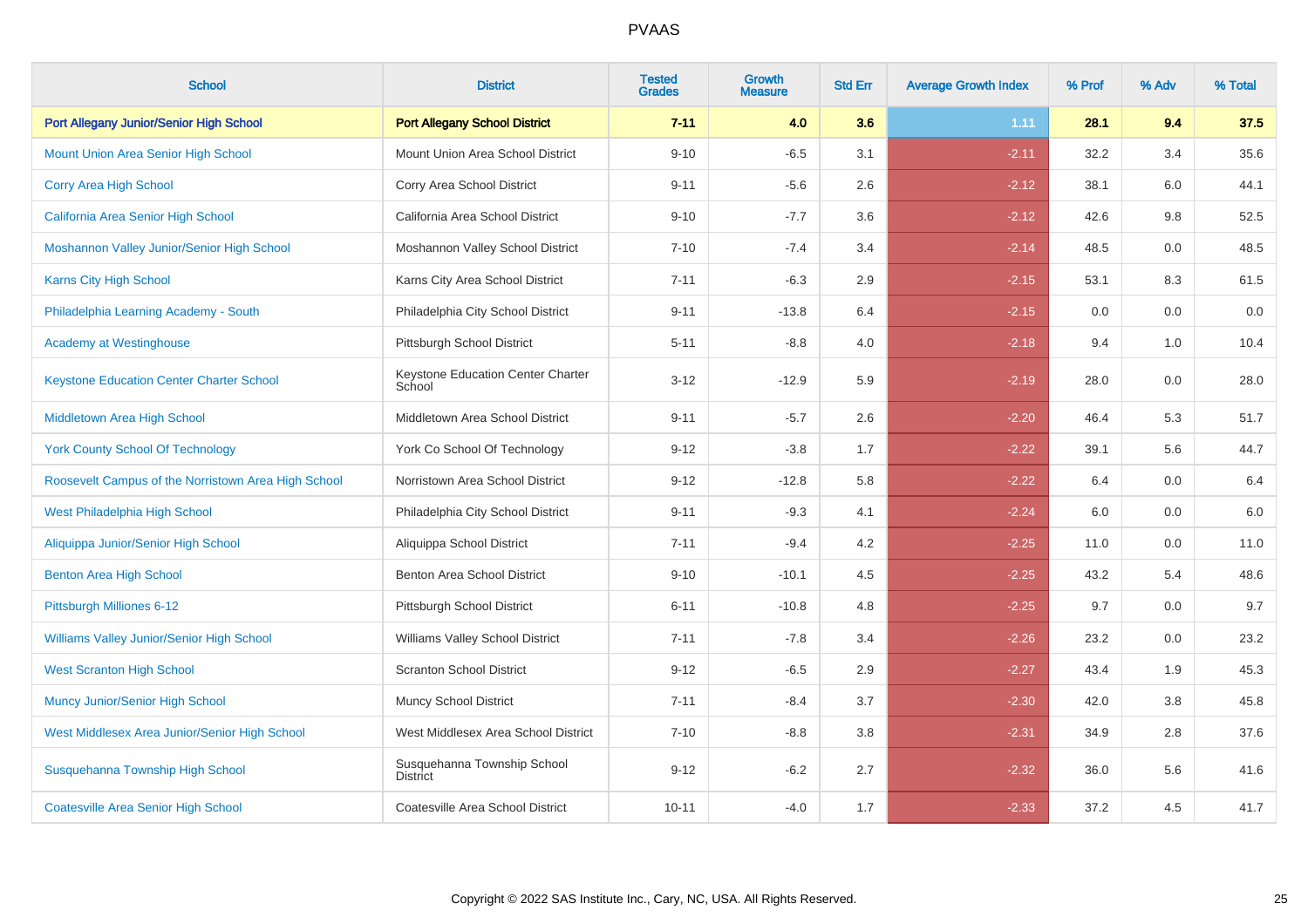| <b>School</b>                                         | <b>District</b>                                   | <b>Tested</b><br><b>Grades</b> | Growth<br><b>Measure</b> | <b>Std Err</b> | <b>Average Growth Index</b> | % Prof | % Adv   | % Total |
|-------------------------------------------------------|---------------------------------------------------|--------------------------------|--------------------------|----------------|-----------------------------|--------|---------|---------|
| Port Allegany Junior/Senior High School               | <b>Port Allegany School District</b>              | $7 - 11$                       | 4.0                      | 3.6            | 1.11                        | 28.1   | 9.4     | 37.5    |
| La Academia Partnership Charter School                | La Academia Partnership Charter<br>School         | $6 - 11$                       | $-11.0$                  | 4.7            | $-2.34$                     | 6.8    | 0.0     | 6.8     |
| <b>Windber Area High School</b>                       | Windber Area School District                      | $9 - 11$                       | $-7.5$                   | 3.2            | $-2.35$                     | 55.4   | 7.2     | 62.6    |
| Jim Thorpe Area High School                           | Jim Thorpe Area School District                   | $9 - 11$                       | $-6.2$                   | 2.7            | $-2.35$                     | 33.3   | 7.4     | 40.7    |
| <b>Meadville Area Senior High School</b>              | <b>Crawford Central School District</b>           | $9 - 11$                       | $-5.9$                   | 2.5            | $-2.35$                     | 37.2   | 6.8     | 43.9    |
| Portage Area Junior/Senior High School                | Portage Area School District                      | $7 - 10$                       | $-8.4$                   | 3.6            | $-2.36$                     | 40.6   | 9.4     | 50.0    |
| Hughesville Junior/Senior High School                 | East Lycoming School District                     | $7 - 11$                       | $-6.4$                   | 2.7            | $-2.37$                     | 48.3   | 4.2     | 52.5    |
| Salisbury-Elk Lick Junior/Senior High School          | Salisbury-Elk Lick School District                | $7 - 11$                       | $-13.9$                  | 5.9            | $-2.37$                     | 27.8   | 0.0     | 27.8    |
| Perkiomen Valley High School                          | Perkiomen Valley School District                  | $9 - 11$                       | $-3.8$                   | 1.6            | $-2.40$                     | 53.8   | 13.4    | 67.2    |
| Southmoreland Senior High School                      | Southmoreland School District                     | $9 - 11$                       | $-8.6$                   | 3.6            | $-2.40$                     | 56.8   | 7.2     | 64.0    |
| <b>Universal Audenried Charter School</b>             | Universal Audenried Charter School                | $9 - 11$                       | $-5.8$                   | 2.4            | $-2.40$                     | 14.6   | 0.0     | 14.6    |
| Indiana Area Senior High School                       | Indiana Area School District                      | $9 - 11$                       | $-5.6$                   | 2.3            | $-2.42$                     | 47.6   | 18.4    | 66.1    |
| Innovative Arts Academy Charter School                | Innovative Arts Academy Charter<br>School         | $6 - 11$                       | $-9.1$                   | 3.7            | $-2.44$                     | 9.5    | 0.0     | 9.5     |
| Jefferson-Morgan Middle/High School                   | Jefferson-Morgan School District                  | $7 - 10$                       | $-10.2$                  | 4.2            | $-2.44$                     | 43.8   | 4.2     | 47.9    |
| <b>Sugar Valley Rural Charter School</b>              | Sugar Valley Rural Charter School                 | $3 - 11$                       | $-11.0$                  | 4.5            | $-2.46$                     | 14.9   | 0.0     | 14.9    |
| South Williamsport Area Junior/Senior High School     | South Williamsport Area School<br>District        | $7 - 10$                       | $-6.0$                   | 2.4            | $-2.47$                     | 45.5   | 4.5     | 50.0    |
| <b>Coatesville Area School District Cyber Academy</b> | Coatesville Area School District                  | $3 - 11$                       | $-16.3$                  | 6.6            | $-2.47$                     | 23.8   | $0.0\,$ | 23.8    |
| <b>Oxford Area High School</b>                        | Oxford Area School District                       | $9 - 11$                       | $-4.7$                   | 1.9            | $-2.47$                     | 41.3   | 8.0     | 49.3    |
| <b>Upper Moreland High School</b>                     | Upper Moreland Township School<br><b>District</b> | $9 - 11$                       | $-5.4$                   | 2.2            | $-2.48$                     | 57.9   | 4.0     | 61.9    |
| <b>Chartiers-Houston Junior/Senior High School</b>    | <b>Chartiers-Houston School District</b>          | $7 - 10$                       | $-8.9$                   | 3.5            | $-2.50$                     | 59.7   | 4.5     | 64.2    |
| <b>School Of The Future</b>                           | Philadelphia City School District                 | $9 - 10$                       | $-6.8$                   | 2.7            | $-2.50$                     | 16.1   | 0.0     | 16.1    |
| Freedom Area Senior High School                       | Freedom Area School District                      | $9 - 11$                       | $-7.5$                   | 3.0            | $-2.51$                     | 43.8   | 4.2     | 47.9    |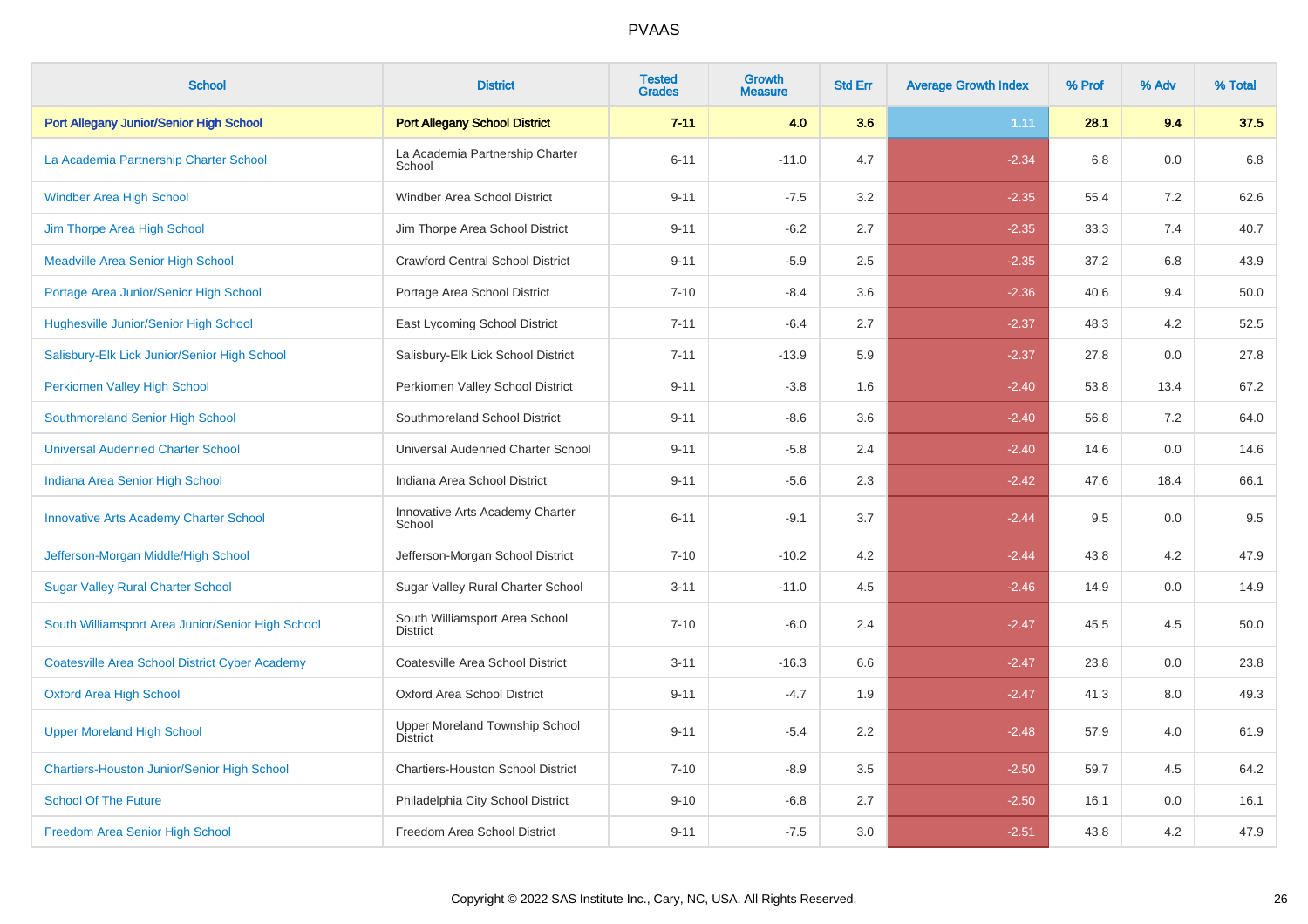| <b>School</b>                                 | <b>District</b>                                | <b>Tested</b><br><b>Grades</b> | <b>Growth</b><br><b>Measure</b> | <b>Std Err</b> | <b>Average Growth Index</b> | % Prof | % Adv | % Total |  |
|-----------------------------------------------|------------------------------------------------|--------------------------------|---------------------------------|----------------|-----------------------------|--------|-------|---------|--|
| Port Allegany Junior/Senior High School       | <b>Port Allegany School District</b>           | $7 - 11$                       | 4.0                             | 3.6            | 1.11                        | 28.1   | 9.4   | 37.5    |  |
| Farrell Area High School/Upper Middle School  | <b>Farrell Area School District</b>            | $7 - 11$                       | $-10.9$                         | 4.3            | $-2.52$                     | 19.0   | 0.0   | 19.0    |  |
| <b>Mohawk Senior High School</b>              | Mohawk Area School District                    | $9 - 11$                       | $-7.8$                          | 3.1            | $-2.57$                     | 49.4   | 11.0  | 60.4    |  |
| <b>Yough Senior High School</b>               | Yough School District                          | $9 - 10$                       | $-7.0$                          | 2.7            | $-2.59$                     | 50.8   | 4.0   | 54.8    |  |
| North Star High School                        | North Star School District                     | $9 - 11$                       | $-9.1$                          | 3.5            | $-2.61$                     | 47.8   | 6.0   | 53.7    |  |
| Mahanoy Area Junior/Senior High School        | Mahanoy Area School District                   | $7 - 10$                       | $-9.4$                          | 3.6            | $-2.61$                     | 26.2   | 1.6   | 27.9    |  |
| <b>Slippery Rock Area High School</b>         | Slippery Rock Area School District             | $9 - 11$                       | $-6.7$                          | 2.5            | $-2.65$                     | 56.2   | 9.5   | 65.7    |  |
| Northwest Area High School                    | Northwest Area School District                 | $7 - 10$                       | $-10.4$                         | 3.8            | $-2.70$                     | 34.6   | 7.3   | 41.8    |  |
| <b>Propel Charter School-Montour</b>          | Propel Charter School-Montour                  | $3 - 10$                       | $-10.7$                         | 3.9            | $-2.71$                     | 13.7   | 0.0   | 13.7    |  |
| <b>Blue Mountain High School</b>              | <b>Blue Mountain School District</b>           | $9 - 10$                       | $-6.2$                          | 2.3            | $-2.73$                     | 46.6   | 8.5   | 55.1    |  |
| Dunmore Junior/Senior High School             | <b>Dunmore School District</b>                 | $7 - 11$                       | $-8.1$                          | 2.9            | $-2.76$                     | 34.0   | 7.2   | 41.2    |  |
| <b>Pine Grove Area High School</b>            | Pine Grove Area School District                | $9 - 11$                       | $-8.1$                          | 2.9            | $-2.79$                     | 42.3   | 7.7   | 50.0    |  |
| <b>Harbor Creek Senior High School</b>        | Harbor Creek School District                   | $8 - 11$                       | $-7.4$                          | 2.6            | $-2.80$                     | 48.8   | 15.2  | 64.0    |  |
| South Allegheny High School                   | South Allegheny School District                | $8 - 11$                       | $-9.1$                          | 3.2            | $-2.83$                     | 40.5   | 0.0   | 40.5    |  |
| <b>Propel Charter School-Homestead</b>        | Propel Charter School-Homestead                | $3 - 11$                       | $-11.7$                         | 4.1            | $-2.84$                     | 15.9   | 0.0   | 15.9    |  |
| <b>New Castle Senior High School</b>          | New Castle Area School District                | $7 - 12$                       | $-6.9$                          | 2.4            | $-2.84$                     | 32.5   | 4.3   | 36.8    |  |
| <b>Trinity Senior High School</b>             | <b>Trinity Area School District</b>            | $9 - 11$                       | $-5.8$                          | 2.0            | $-2.89$                     | 48.3   | 11.8  | 60.1    |  |
| <b>Forest Hills Junior/Senior High School</b> | <b>Forest Hills School District</b>            | $7 - 11$                       | $-7.7$                          | 2.6            | $-2.89$                     | 41.1   | 13.7  | 54.8    |  |
| <b>Redbank Valley High School</b>             | Redbank Valley School District                 | $6 - 11$                       | $-9.9$                          | 3.4            | $-2.90$                     | 31.5   | 4.9   | 36.4    |  |
| Franklin Benjamin High School                 | Philadelphia City School District              | $9 - 11$                       | $-10.4$                         | 3.6            | $-2.91$                     | 3.7    | 0.0   | 3.7     |  |
| <b>Highlands Senior High School</b>           | <b>Highlands School District</b>               | $9 - 11$                       | $-7.8$                          | 2.7            | $-2.92$                     | 44.4   | 3.7   | 48.2    |  |
| <b>Quakertown Community High School</b>       | Quakertown Community School<br><b>District</b> | $9 - 12$                       | $-4.8$                          | 1.6            | $-2.93$                     | 56.5   | 10.0  | 66.6    |  |
| Northern Potter Junior/Senior High School     | Northern Potter School District                | $7 - 12$                       | $-13.5$                         | 4.6            | $-2.94$                     | 37.5   | 0.0   | 37.5    |  |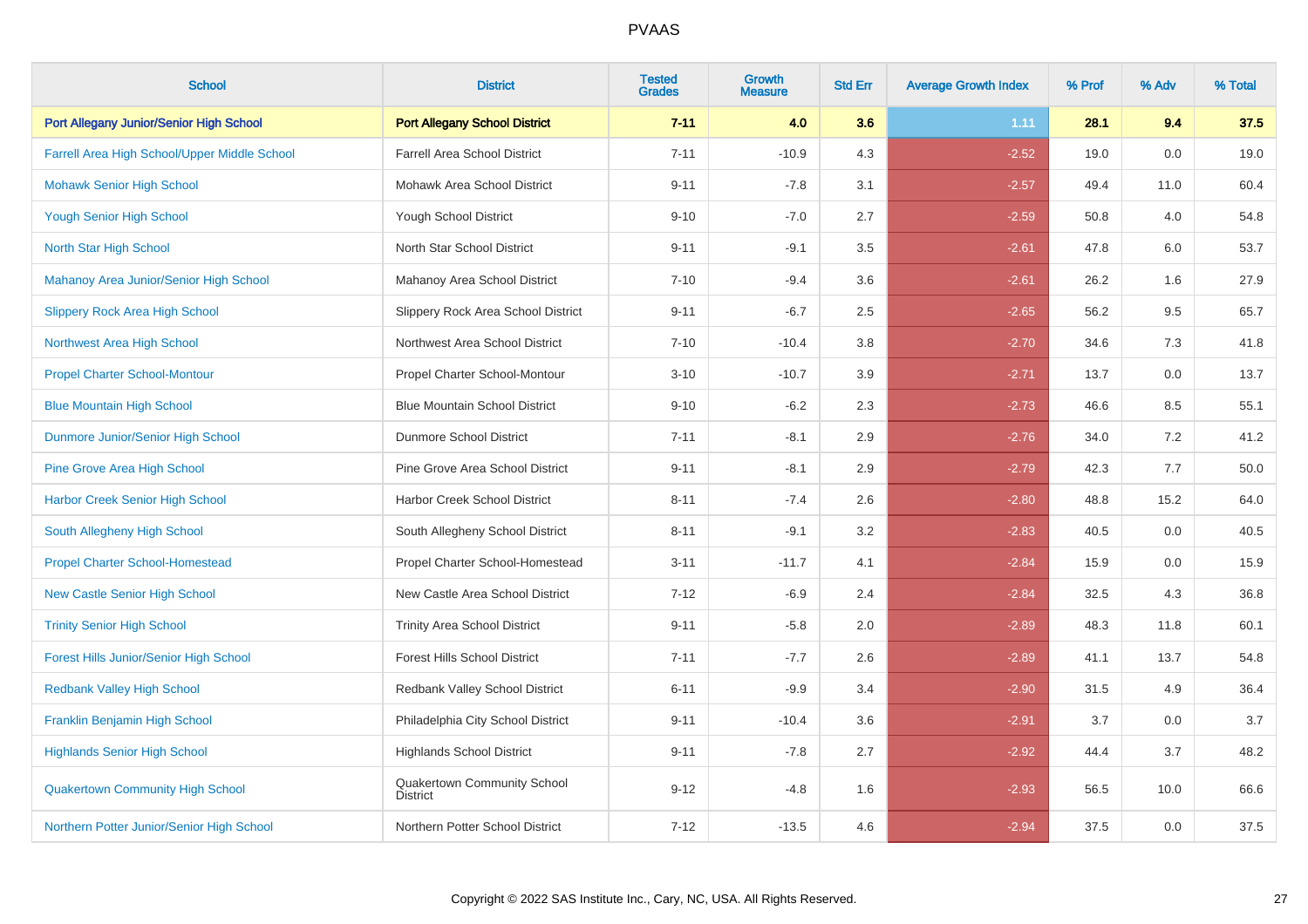| <b>School</b>                             | <b>District</b>                               | <b>Tested</b><br><b>Grades</b> | <b>Growth</b><br><b>Measure</b> | <b>Std Err</b> | <b>Average Growth Index</b> | % Prof | % Adv | % Total |
|-------------------------------------------|-----------------------------------------------|--------------------------------|---------------------------------|----------------|-----------------------------|--------|-------|---------|
| Port Allegany Junior/Senior High School   | <b>Port Allegany School District</b>          | $7 - 11$                       | 4.0                             | 3.6            | 1.11                        | 28.1   | 9.4   | 37.5    |
| <b>Carmichaels Area High School</b>       | Carmichaels Area School District              | $9 - 10$                       | $-9.7$                          | 3.3            | $-2.94$                     | 35.1   | 1.4   | 36.5    |
| <b>Rochester High School</b>              | Rochester Area School District                | $9 - 11$                       | $-13.6$                         | 4.6            | $-2.98$                     | 19.5   | 1.3   | 20.8    |
| <b>Union City High School</b>             | Union City Area School District               | $9 - 12$                       | $-10.8$                         | 3.6            | $-3.00$                     | 43.3   | 3.3   | 46.7    |
| <b>Carlisle Area High School</b>          | Carlisle Area School District                 | $9 - 11$                       | $-5.7$                          | 1.9            | $-3.00$                     | 54.0   | 6.3   | 60.3    |
| Pittsburgh Perry High School              | Pittsburgh School District                    | $8 - 11$                       | $-11.9$                         | 3.9            | $-3.02$                     | 16.1   | 0.0   | 16.1    |
| <b>Williamson Senior High School</b>      | Northern Tioga School District                | $7 - 10$                       | $-10.4$                         | 3.4            | $-3.03$                     | 51.3   | 1.3   | 52.6    |
| Nazareth Area High School                 | Nazareth Area School District                 | $9 - 11$                       | $-5.0$                          | 1.7            | $-3.04$                     | 59.2   | 9.9   | 69.0    |
| Philadelphia Academy Charter School       | Philadelphia Academy Charter<br>School        | $3 - 11$                       | $-8.9$                          | 2.9            | $-3.04$                     | 50.5   | 2.9   | 53.4    |
| <b>Conneaut Area Senior High</b>          | <b>Conneaut School District</b>               | $9 - 12$                       | $-7.9$                          | 2.6            | $-3.07$                     | 38.4   | 7.4   | 45.8    |
| North East High School                    | North East School District                    | $9 - 11$                       | $-9.6$                          | 3.0            | $-3.13$                     | 62.6   | 14.4  | 77.0    |
| Penn Hills Senior High School             | Penn Hills School District                    | $9 - 11$                       | $-8.0$                          | 2.6            | $-3.13$                     | 33.1   | 0.7   | 33.8    |
| Vaux High School: A Big Picture School    | Philadelphia City School District             | $9 - 12$                       | $-10.2$                         | 3.2            | $-3.16$                     | 3.4    | 0.0   | 3.4     |
| <b>Palisades High School</b>              | Palisades School District                     | $9 - 11$                       | $-9.0$                          | 2.8            | $-3.18$                     | 53.8   | 6.7   | 60.5    |
| <b>Easton Area High School</b>            | Easton Area School District                   | $9 - 12$                       | $-4.5$                          | 1.4            | $-3.22$                     | 39.9   | 4.0   | 43.9    |
| <b>Central Mountain High School</b>       | Keystone Central School District              | $9 - 11$                       | $-6.9$                          | 2.1            | $-3.25$                     | 42.9   | 5.1   | 47.9    |
| <b>Wallenpaupack Area High School</b>     | Wallenpaupack Area School District            | $8 - 11$                       | $-7.5$                          | 2.3            | $-3.26$                     | 40.8   | 2.4   | 43.1    |
| Dubois Area Senior High School            | Dubois Area School District                   | $8 - 11$                       | $-6.6$                          | 2.0            | $-3.26$                     | 50.9   | 13.4  | 64.3    |
| <b>Maritime Academy Charter School</b>    | Maritime Academy Charter School               | $3 - 10$                       | $-11.4$                         | 3.5            | $-3.29$                     | 15.2   | 0.0   | 15.2    |
| <b>Waynesboro Area Senior High School</b> | Waynesboro Area School District               | $9 - 12$                       | $-6.4$                          | 1.9            | $-3.40$                     | 50.0   | 6.8   | 56.8    |
| <b>Boyertown Area Senior High School</b>  | Boyertown Area School District                | $9 - 11$                       | $-5.0$                          | 1.5            | $-3.41$                     | 55.2   | 11.3  | 66.5    |
| Tamaqua Area Senior High School           | Tamaqua Area School District                  | $9 - 12$                       | $-8.6$                          | 2.5            | $-3.42$                     | 44.5   | 1.9   | 46.4    |
| Neshannock Junior/Senior High School      | Neshannock Township School<br><b>District</b> | $7 - 10$                       | $-10.1$                         | 2.9            | $-3.47$                     | 62.4   | 5.6   | 67.9    |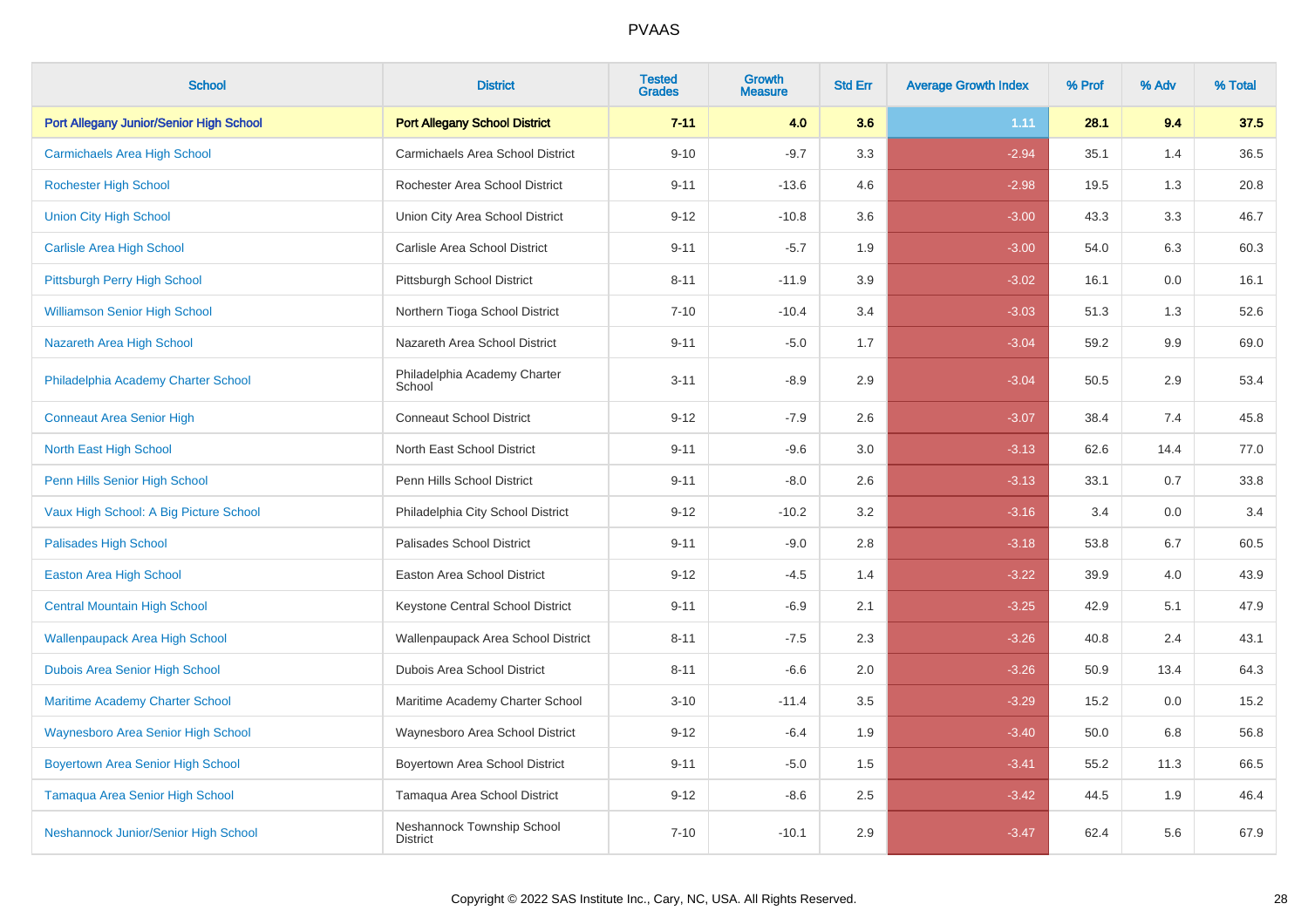| <b>School</b>                                    | <b>District</b>                                      | <b>Tested</b><br><b>Grades</b> | Growth<br>Measure | <b>Std Err</b> | <b>Average Growth Index</b> | % Prof | % Adv | % Total |
|--------------------------------------------------|------------------------------------------------------|--------------------------------|-------------------|----------------|-----------------------------|--------|-------|---------|
| Port Allegany Junior/Senior High School          | <b>Port Allegany School District</b>                 | $7 - 11$                       | 4.0               | 3.6            | 1.11                        | 28.1   | 9.4   | 37.5    |
| <b>Steelton-Highspire High School</b>            | Steelton-Highspire School District                   | $7 - 11$                       | $-12.3$           | 3.5            | $-3.55$                     | 14.5   | 0.0   | 14.5    |
| <b>Elizabeth Forward Senior High School</b>      | Elizabeth Forward School District                    | $9 - 11$                       | $-8.7$            | 2.4            | $-3.57$                     | 51.7   | 4.0   | 55.7    |
| Williamsburg Community Junior/Senior High School | Williamsburg Community School<br><b>District</b>     | $7 - 11$                       | $-14.8$           | 4.1            | $-3.59$                     | 28.3   | 0.0   | 28.3    |
| <b>Interboro Senior High School</b>              | Interboro School District                            | $7 - 12$                       | $-7.7$            | 2.1            | $-3.63$                     | 46.6   | 4.8   | 51.4    |
| Ridgway Area High School                         | Ridgway Area School District                         | $9 - 11$                       | $-14.8$           | 4.1            | $-3.64$                     | 49.0   | 9.8   | 58.8    |
| Moniteau Junior/Senior High School               | Moniteau School District                             | $7 - 11$                       | $-12.2$           | 3.3            | $-3.68$                     | 50.0   | 6.3   | 56.3    |
| <b>Clearfield Area Junior/Senior High School</b> | <b>Clearfield Area School District</b>               | $7 - 10$                       | $-9.7$            | 2.6            | $-3.71$                     | 43.0   | 3.1   | 46.1    |
| <b>Sun Valley High School</b>                    | Penn-Delco School District                           | $9 - 11$                       | $-7.2$            | 1.9            | $-3.72$                     | 46.6   | 3.2   | 49.8    |
| Johnsonburg Area High School                     | Johnsonburg Area School District                     | $7 - 11$                       | $-14.5$           | 3.9            | $-3.73$                     | 54.0   | 4.6   | 58.6    |
| <b>Berwick Area High School</b>                  | <b>Berwick Area School District</b>                  | $9 - 11$                       | $-9.6$            | 2.6            | $-3.75$                     | 42.1   | 5.5   | 47.6    |
| <b>Milton High School</b>                        | Milton Area School District                          | $8 - 11$                       | $-9.4$            | 2.5            | $-3.79$                     | 45.4   | 7.2   | 52.7    |
| <b>Propel Charter School-Braddock Hills</b>      | Propel Charter School - Braddock<br><b>Hills</b>     | $3 - 11$                       | $-13.6$           | 3.6            | $-3.81$                     | 9.7    | 1.6   | 11.3    |
| Youngsville Middle/High School                   | Warren County School District                        | $6 - 11$                       | $-14.8$           | 3.9            | $-3.82$                     | 23.3   | 0.8   | 24.1    |
| Northern Lehigh Senior High School               | Northern Lehigh School District                      | $9 - 12$                       | $-10.9$           | 2.7            | $-3.98$                     | 28.0   | 9.3   | 37.3    |
| Marion Center Area Jr/Sr High School             | Marion Center Area School District                   | $7 - 10$                       | $-12.4$           | 3.1            | $-4.01$                     | 33.7   | 1.1   | 34.8    |
| Minersville Area Junior/Senior High School       | Minersville Area School District                     | $7 - 11$                       | $-14.8$           | 3.7            | $-4.02$                     | 39.3   | 3.3   | 42.6    |
| <b>Bradford Area High School</b>                 | <b>Bradford Area School District</b>                 | $9 - 12$                       | $-9.6$            | 2.4            | $-4.02$                     | 45.8   | 8.3   | 54.2    |
| East Juniata Junior/Senior High School           | Juniata County School District                       | $7 - 12$                       | $-13.9$           | 3.4            | $-4.08$                     | 39.0   | 5.2   | 44.2    |
| Northwest PA Collegiate Academy                  | Erie City School District                            | $6 - 11$                       | $-10.1$           | 2.5            | $-4.11$                     | 62.7   | 8.6   | 71.4    |
| Southern Huntingdon County HS/MS                 | Southern Huntingdon County School<br><b>District</b> | $6 - 11$                       | $-13.4$           | 3.2            | $-4.12$                     | 32.5   | 2.5   | 35.0    |
| <b>Avonworth High School</b>                     | Avonworth School District                            | $9 - 10$                       | $-12.9$           | 3.1            | $-4.13$                     | 59.8   | 4.6   | 64.4    |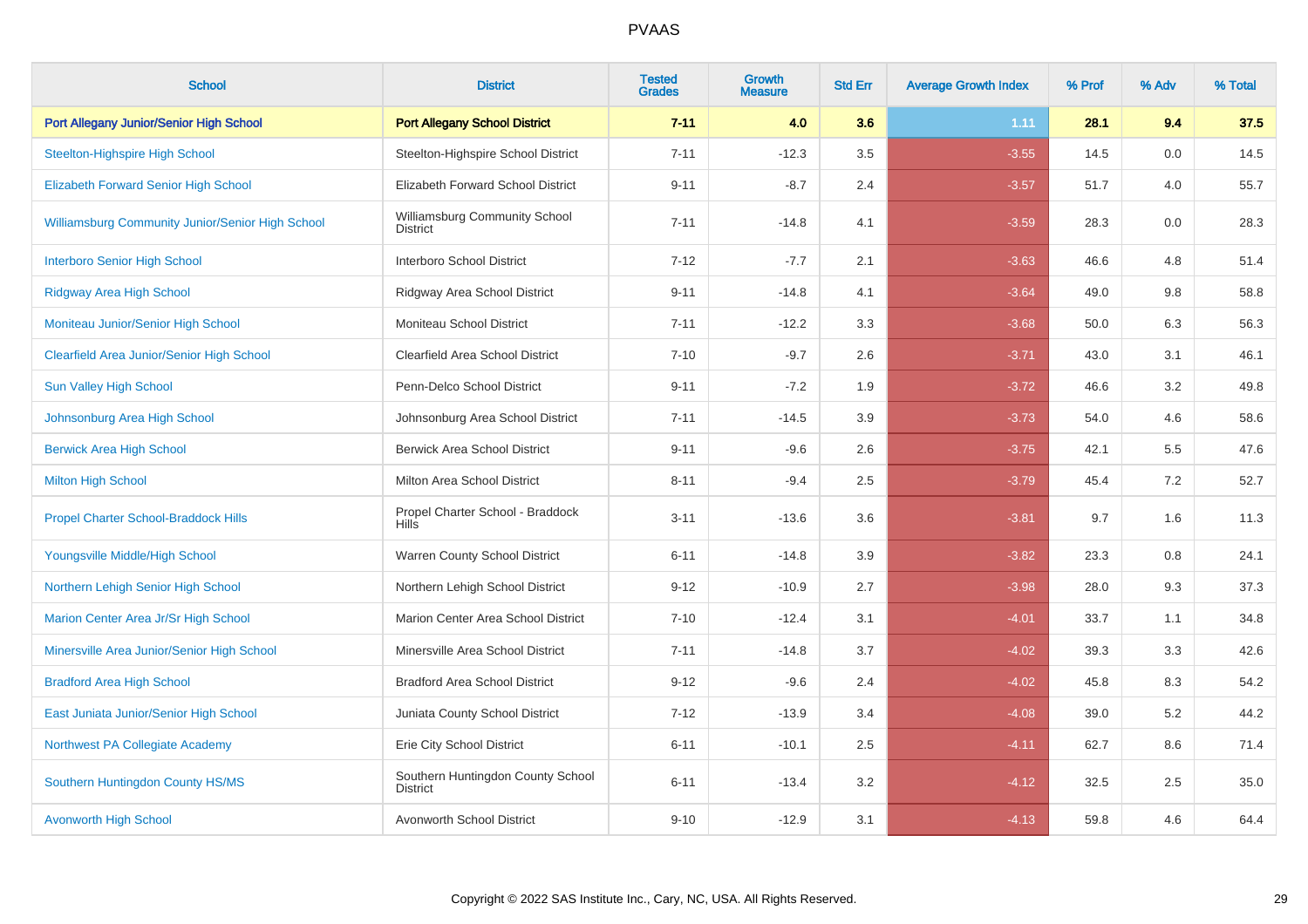| <b>School</b>                              | <b>District</b>                                  | <b>Tested</b><br><b>Grades</b> | <b>Growth</b><br><b>Measure</b> | <b>Std Err</b> | <b>Average Growth Index</b> | % Prof | % Adv   | % Total |
|--------------------------------------------|--------------------------------------------------|--------------------------------|---------------------------------|----------------|-----------------------------|--------|---------|---------|
| Port Allegany Junior/Senior High School    | <b>Port Allegany School District</b>             | $7 - 11$                       | 4.0                             | 3.6            | 1.11                        | 28.1   | 9.4     | 37.5    |
| Catasauqua Senior High School              | Catasauqua Area School District                  | $9 - 12$                       | $-12.4$                         | 3.0            | $-4.14$                     | 36.8   | 7.6     | 44.3    |
| <b>Columbia-Montour AVTS</b>               | Columbia-Montour AVTS                            | $9 - 10$                       | $-12.5$                         | 3.0            | $-4.16$                     | 22.3   | 0.6     | 22.9    |
| Jefferson County-Dubois AVTS               | Jefferson County-Dubois AVTS                     | $9 - 11$                       | $-16.2$                         | 3.9            | $-4.16$                     | 23.0   | $0.0\,$ | 23.0    |
| <b>Big Spring High School</b>              | <b>Big Spring School District</b>                | $9 - 11$                       | $-10.2$                         | 2.4            | $-4.17$                     | 38.6   | 8.9     | 47.5    |
| <b>Wellsboro Area High School</b>          | Wellsboro Area School District                   | $8 - 11$                       | $-12.7$                         | 3.0            | $-4.24$                     | 49.2   | 11.9    | 61.1    |
| Chambersburg Area Senior High School       | Chambersburg Area School District                | $9 - 11$                       | $-6.8$                          | 1.6            | $-4.36$                     | 40.8   | 10.1    | 50.9    |
| South Park Senior High School              | South Park School District                       | $7 - 11$                       | $-11.6$                         | 2.7            | $-4.37$                     | 53.5   | 13.7    | 67.3    |
| West Mifflin Area High School              | West Mifflin Area School District                | $8 - 12$                       | $-12.7$                         | 2.9            | $-4.38$                     | 38.8   | 9.6     | 48.3    |
| Lampeter-Strasburg Senior High School      | Lampeter-Strasburg School District               | $9 - 12$                       | $-8.9$                          | 2.0            | $-4.52$                     | 55.1   | 9.8     | 64.8    |
| <b>Butler Area Senior High School</b>      | <b>Butler Area School District</b>               | $10 - 11$                      | $-6.9$                          | 1.5            | $-4.54$                     | 42.5   | 9.4     | 51.9    |
| <b>Annville Cleona High School</b>         | Annville-Cleona School District                  | $9 - 12$                       | $-12.5$                         | 2.7            | $-4.61$                     | 34.9   | 7.8     | 42.6    |
| Penns Manor Area Junior/Senior High School | Penns Manor Area School District                 | $6 - 12$                       | $-17.4$                         | 3.7            | $-4.63$                     | 29.7   | 3.1     | 32.8    |
| Pittsburgh Brashear High School            | Pittsburgh School District                       | $9 - 11$                       | $-10.6$                         | 2.3            | $-4.68$                     | 17.6   | 0.0     | 17.6    |
| <b>Riverside High School</b>               | Riverside Beaver County School<br>District       | $9 - 11$                       | $-14.4$                         | 3.0            | $-4.77$                     | 49.4   | 8.8     | 58.2    |
| <b>Phoenix Academy</b>                     | <b>Lancaster School District</b>                 | $7 - 12$                       | $-16.1$                         | 3.4            | $-4.80$                     | 6.8    | 0.0     | 6.8     |
| <b>Frazier High School</b>                 | <b>Frazier School District</b>                   | $9 - 11$                       | $-17.6$                         | 3.6            | $-4.82$                     | 37.1   | 1.6     | 38.7    |
| <b>Tacony Academy Charter School</b>       | Tacony Academy Charter School                    | $3 - 11$                       | $-14.7$                         | 3.0            | $-4.82$                     | 22.4   | 1.8     | 24.1    |
| <b>Bucks County Technical High School</b>  | <b>Bucks County Technical High</b><br>School     | $9 - 10$                       | $-12.0$                         | 2.5            | $-4.84$                     | 35.9   | 3.2     | 39.2    |
| Tulpehocken Junior/Senior High School      | Tulpehocken Area School District                 | $7 - 12$                       | $-14.1$                         | 2.8            | $-4.96$                     | 36.7   | 2.8     | 39.4    |
| Schuylkill Haven Senior High School        | Schuylkill Haven Area School<br><b>District</b>  | $8 - 11$                       | $-15.6$                         | 3.1            | $-5.00$                     | 49.7   | 2.4     | 52.1    |
| Southern Columbia High School              | Southern Columbia Area School<br><b>District</b> | $9 - 11$                       | $-15.0$                         | 3.0            | $-5.06$                     | 55.0   | 4.0     | 59.0    |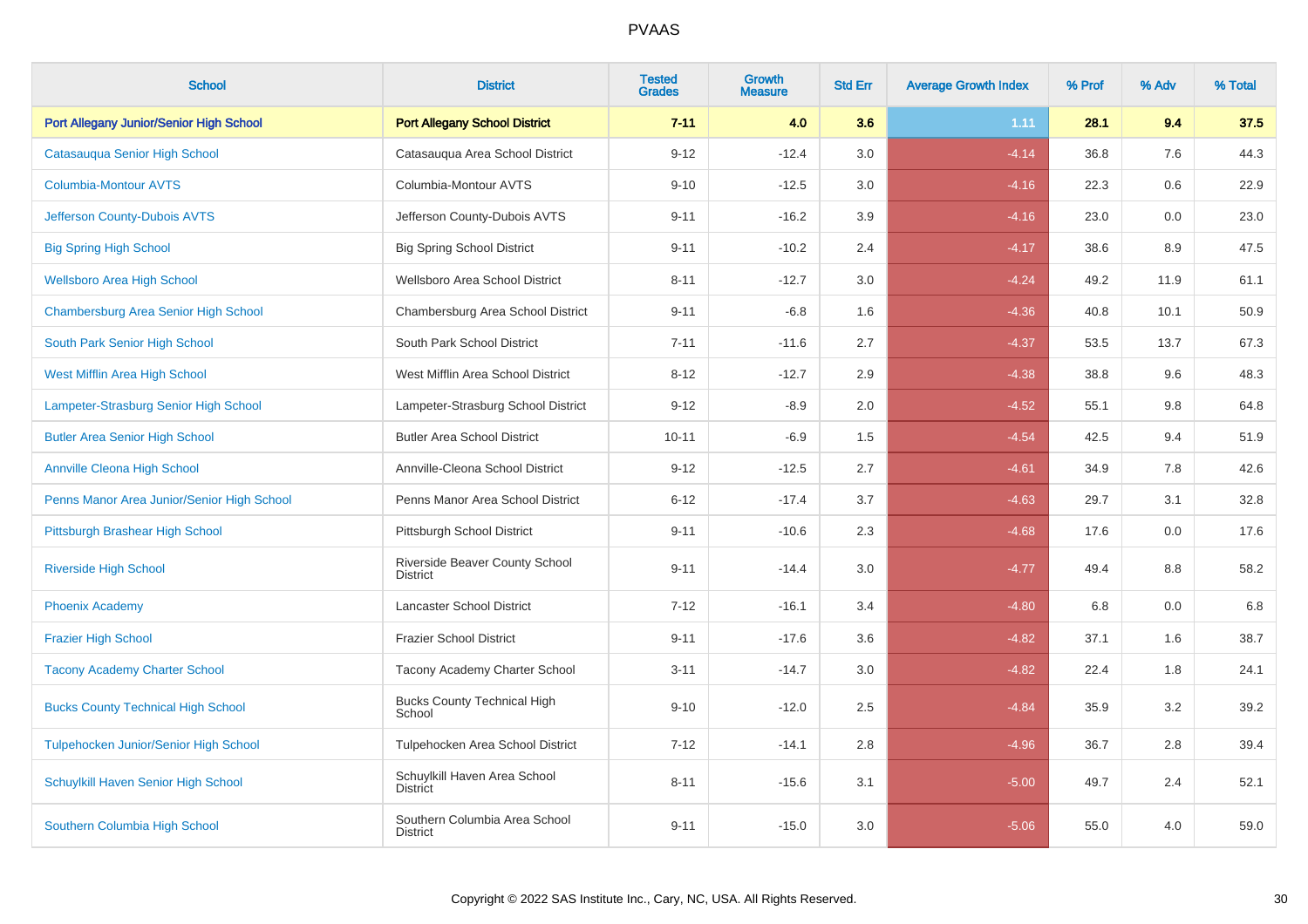| <b>School</b>                                      | <b>District</b>                                    | <b>Tested</b><br><b>Grades</b> | <b>Growth</b><br><b>Measure</b> | <b>Std Err</b> | <b>Average Growth Index</b> | % Prof | % Adv | % Total |
|----------------------------------------------------|----------------------------------------------------|--------------------------------|---------------------------------|----------------|-----------------------------|--------|-------|---------|
| Port Allegany Junior/Senior High School            | <b>Port Allegany School District</b>               | $7 - 11$                       | 4.0                             | 3.6            | 1.11                        | 28.1   | 9.4   | 37.5    |
| North Penn-Liberty Junior/Senior High School       | Southern Tioga School District                     | $7 - 11$                       | $-20.4$                         | 4.0            | $-5.10$                     | 40.0   | 5.3   | 45.3    |
| <b>Titusville Senior High School</b>               | <b>Titusville Area School District</b>             | $9 - 11$                       | $-13.6$                         | 2.6            | $-5.15$                     | 43.2   | 4.8   | 48.0    |
| <b>Mastery Charter School-Gratz Campus</b>         | Mastery Charter School - Gratz<br>Campus           | $7 - 10$                       | $-23.9$                         | 4.5            | $-5.29$                     | 2.9    | 0.0   | 2.9     |
| <b>Plum Senior High School</b>                     | Plum Borough School District                       | $9 - 11$                       | $-11.7$                         | 2.2            | $-5.37$                     | 51.1   | 9.0   | 60.1    |
| Southern Fulton Junior/Senior High School          | Southern Fulton School District                    | $7 - 11$                       | $-24.1$                         | 4.4            | $-5.45$                     | 34.2   | 10.5  | 44.7    |
| <b>Exeter Township Senior High School</b>          | <b>Exeter Township School District</b>             | $9 - 11$                       | $-10.8$                         | 1.9            | $-5.67$                     | 50.6   | 2.7   | 53.3    |
| <b>Solanco High School</b>                         | Solanco School District                            | $9 - 11$                       | $-11.3$                         | 2.0            | $-5.77$                     | 41.6   | 4.5   | 46.1    |
| <b>Springfield Township High School</b>            | Springfield Township School District               | $9 - 11$                       | $-19.2$                         | 3.2            | $-5.98$                     | 62.6   | 3.6   | 66.3    |
| <b>Lawrence County CTC</b>                         | Lawrence County CTC                                | $10 - 11$                      | $-21.7$                         | 3.6            | $-6.05$                     | 19.8   | 0.0   | 19.8    |
| <b>Abington Senior High School</b>                 | Abington School District                           | $10 - 10$                      | $-11.8$                         | 1.9            | $-6.18$                     | 56.2   | 11.6  | 67.8    |
| <b>Ringgold Senior High School</b>                 | Ringgold School District                           | $9 - 11$                       | $-15.1$                         | 2.4            | $-6.22$                     | 41.5   | 7.9   | 49.4    |
| Lackawanna Trail Junior/Senior High School         | Lackawanna Trail School District                   | $7 - 10$                       | $-22.0$                         | 3.5            | $-6.32$                     | 38.5   | 1.5   | 40.0    |
| Mifflinburg Area Senior High School                | Mifflinburg Area School District                   | $9 - 11$                       | $-16.2$                         | 2.5            | $-6.47$                     | 42.4   | 4.0   | 46.4    |
| <b>Curwensville Area Junior/Senior High School</b> | Curwensville Area School District                  | $7 - 11$                       | $-28.3$                         | 4.1            | $-6.83$                     | 42.5   | 4.1   | 46.6    |
| <b>Chambersburg Area Career Magnet School</b>      | Chambersburg Area School District                  | $9 - 11$                       | $-15.5$                         | 2.2            | $-7.12$                     | 46.7   | 5.5   | 52.3    |
| Northwestern Senior High School                    | Northwestern School District                       | $9 - 11$                       | $-25.3$                         | 3.5            | $-7.24$                     | 42.6   | 2.9   | 45.6    |
| <b>Truman Senior High School</b>                   | <b>Bristol Township School District</b>            | $9 - 11$                       | $-14.3$                         | 2.0            | $-7.31$                     | 31.0   | 3.7   | 34.7    |
| Philipsburg-Osceola Area High School               | Philipsburg-Osceola Area School<br><b>District</b> | $9 - 11$                       | $-25.2$                         | 3.3            | $-7.58$                     | 19.7   | 2.6   | 22.4    |
| Hatboro-Horsham Senior High School                 | Hatboro-Horsham School District                    | $9 - 11$                       | $-13.2$                         | 1.7            | $-7.72$                     | 45.6   | 7.2   | 52.8    |
| Owen J Roberts High School                         | Owen J Roberts School District                     | $9 - 11$                       | $-12.6$                         | 1.6            | $-7.84$                     | 57.0   | 11.9  | 69.0    |
| Norristown Area High School                        | Norristown Area School District                    | $9 - 12$                       | $-12.9$                         | 1.6            | $-7.92$                     | 24.8   | 2.4   | 27.2    |
| <b>West Side CTC</b>                               | West Side CTC                                      | $9 - 10$                       | $-37.4$                         | 4.3            | $-8.64$                     | 8.8    | 0.0   | 8.8     |